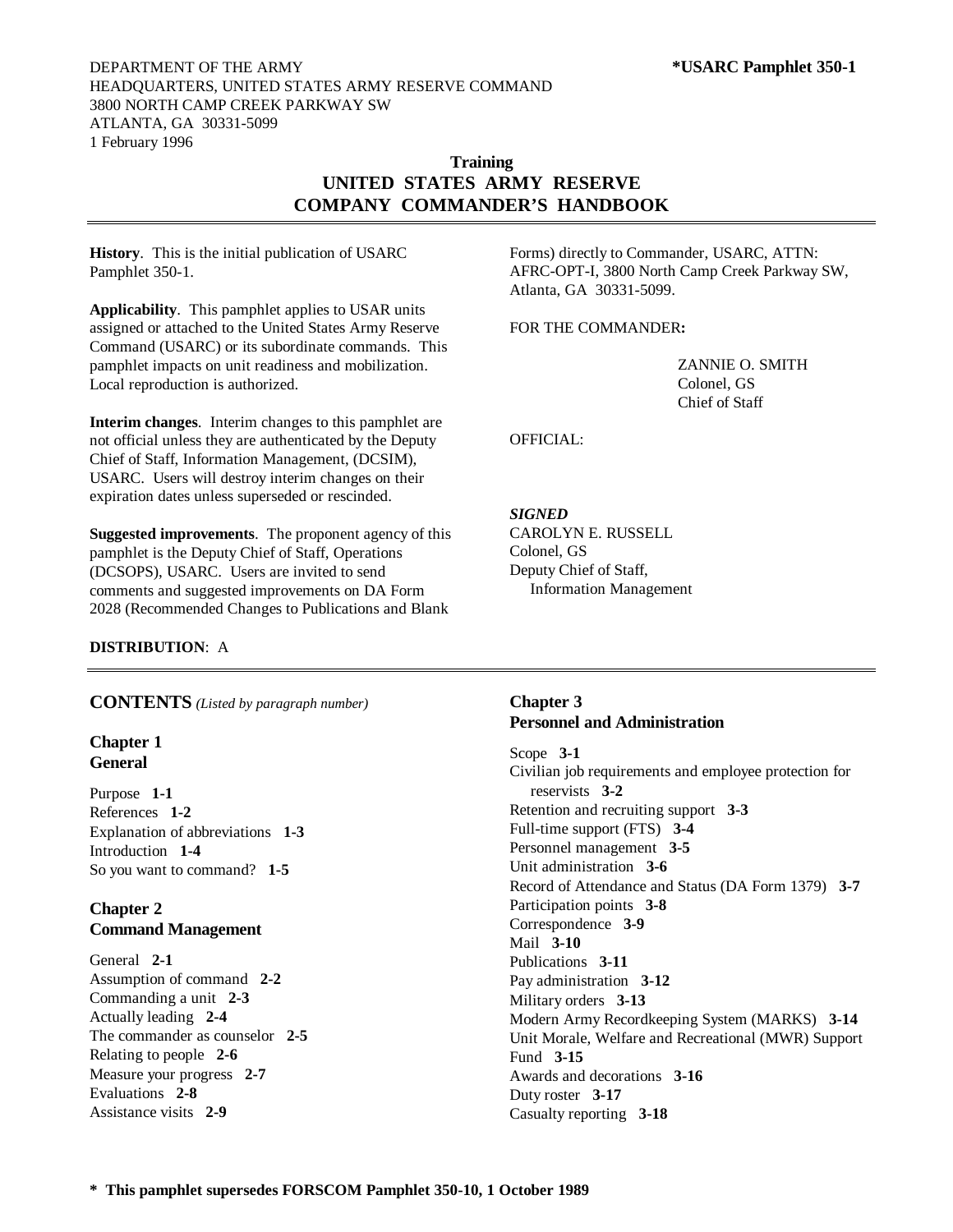Media relations, command information, and community relations **3-19** Discipline, law, and order (DLO) **3-20** Free exercise of religion **3-21**

### **Chapter 4 Security**

General **4-1** Procedures **4-1**

# **Chapter 5 Training**

Training management **5-1** Training meetings **5-2** WARTRACE **5-3** Mission Essential Task List (METL) **5-4** Planning **5-5** Long-range planning **5-6** Short-range planning **5-7** Near-term planning **5-8** Training assessment **5-9** Training sources **5-10** Training publications **5-11** Training aids, devices, simulators and simulations (TADSS)/visual information (VI) **5-12** Advisory and training resources **5-13** Training during mobilization **5-14**

# **Chapter 6 Supply, Maintenance, and Facilities**

Supply **6-1** Supply records **6-2** Maintenance **6-3** Facilities management **6-4** Dining facility **6-5**

# **Chapter 7 Readiness**

Overview **7-1** Responsibilities **7-2** Unit Status Reports **7-3** Readiness levels **7-4**

# **Chapter 8 Mobilization**

Mobilization **8-1** Mobilization procedures **8-2**

# **Chapter 9 Medical**

General **9-1** Emergency Medical System (EMS) **9-2** Sick call **9-3** Medical care entitlements **9-4** Immunizations and chemoprophylaxsis **9-5** Physical examinations **9-6** Profiles **9-7** Preventative medicine issues **9-8** Deployment preparedness **9-9**

### **Chapter 10 Safety**

General **10-1** Safety program **10-2** Risk management program **10-3**

# **Chapter 11 Military Support to Civil Authority**

Immediate response **11-1** Presidential disaster declaration procedures **11-2**

# **Chapter 12 Historical Programs**

Unit history **12-1** Historical artifacts **12-2**

# **Chapter 13 Special Interest Items**

Physical fitness and weight control **13-1** Total Army Performance Evaluation System (TAPES) **13-2** Dedicated Procurement Program (DPP) **13-3** Force modernization **13-4** Order of precedence of awards and decorations **13-5** Seven "Sins of Leadership" **13-6** Ten tips for commanders **13-7** Handouts and lists **13-8**

# **Appendix A References**

**Glossary**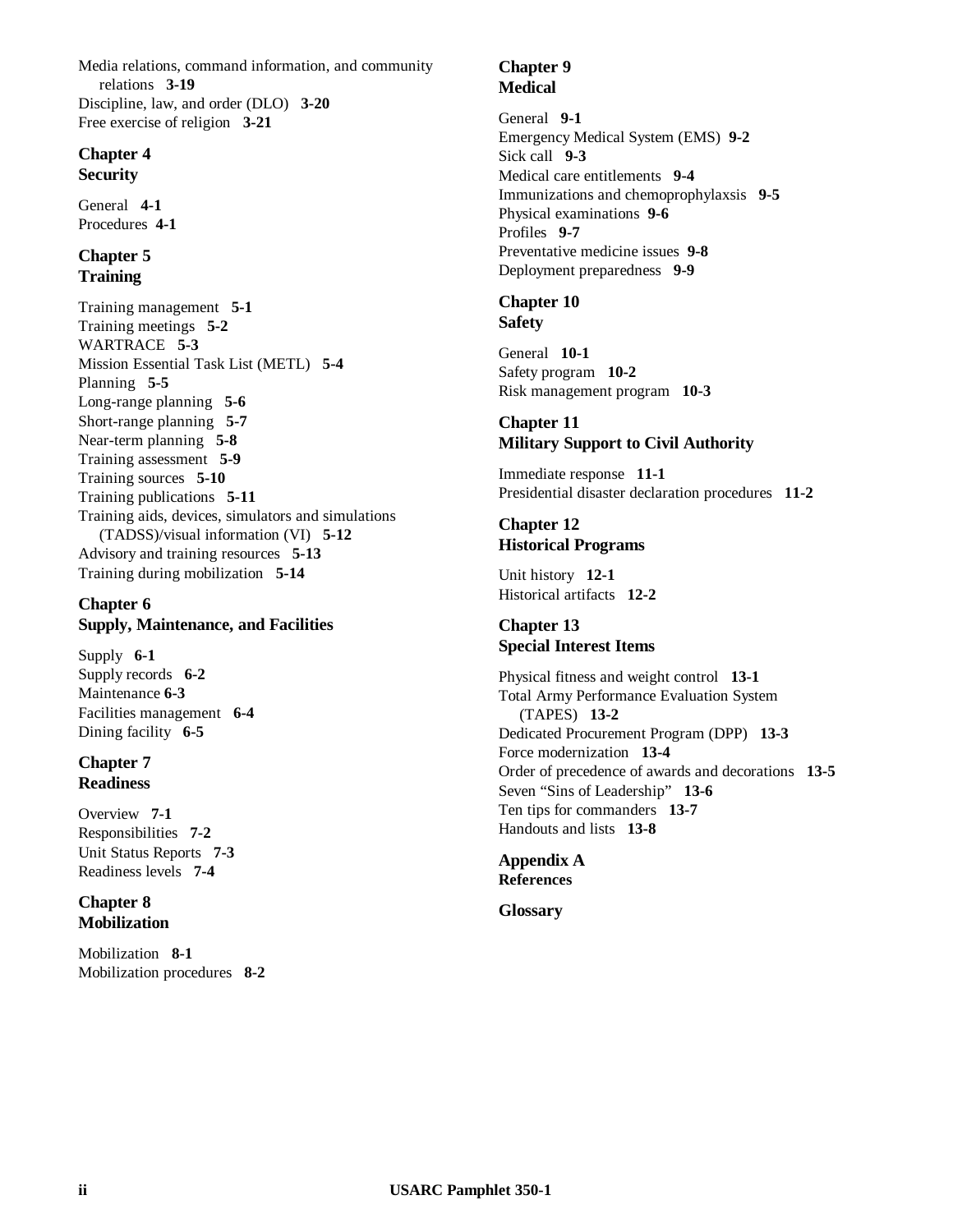# **Chapter 1 General**

# **1-1. Purpose**

This handbook provides you, as newly selected Reserve company commanders, with a variety of tips on the various facets of command, from pre-command joint property inventory to current special interest items. These tips are designed to serve as a springboard to help you to develop planning, management, and leadership techniques. This handbook is a guide for you to build on and to tailor to your unique command needs. Your goal is to promote a command environment where subordinates are inspired with feelings of trust, confidence, loyalty, and commitment to every required peacetime or wartime task.

### **1-2. References**

Related publications are listed in appendix A.

### **1-3. Explanation of abbreviations**

Abbreviations used in this pamphlet are explained in the glossary.

#### **1-4. Introduction**

a. We prepared this handbook to help you, as USAR company/detachment commanders, function successfully. It provides guidelines, suggestions, helpful hints, and references. It provides information covering a wide range of USAR topics-information basic to the duties of a USAR company/detachment commander.

b. The task of a commander is to continually improve the capability of his/her unit to perform its mobilization mission. He/she will have to lead people and manage the resources of time and material to effectively accomplish the mission. It is a challenging and rewarding job.

c. The success of the unit depends upon the commander more than any other single factor. This handbook prepares the commander to perform his/her duties. We designed it to use it in conjunction with the other publications listed as references. The references will provide the specifics on completing premobilization tasks. These resources will help make those tasks easier, and they will serve as references in the future.

## **1-5. So you want to command?**

a. We hear many officers say, "I'd do anything to get a command." If you are one of these, do you really mean it? Are you suited for command? Have you really considered what having a command entails? What are your answers to the following questions?

(1) Are you willing to take the hard knocks that come from carrying responsibility for the failure of your subordinates?

(2) Can you juggle, at the same time, all the balls of training, maintenance, tests, administration, inspections, communications, mess operations, supply, athletics, marksmanship, discipline, public relations, without dropping any of them?

(3) Are you able to do many things "concurrently," or are you a "consecutive doer"? Can you manage a complex job?

(4) Can you receive and carry out orders? Are you a good "follower" as well as a "leader"?

(5) Can you stand tough competition from like-units in your outfit and still retain a spirit of cooperation and teamwork with them?

(6) Are you physically and emotionally fit to carry the load?

(7) Do you have the courage to make and stand by tough decisions?

(8) Are you still enthusiastic and cheerful when confronted with seemingly impossible tasks to be performed with inadequate means?

(9) Are you willing to take responsibility yourself when things go wrong in your unit and correct a bad situation rather than blame it on the staff, a higher headquarters, or a subordinate?

(10) Are you willing to do your best with "what you have" even though it apparently is inadequate?

(11) Are you confident you can produce a superior unit with the ordinary run of manpower? Can you inspire personnel to produce outstanding accomplishments?

(12) As a citizen soldier, are you ready to commit yourself and your family to the standards noted above?

b. If your answer to each of these questions is "Yes," you should fight to get a command. And, if you hear an officer say "I want a command," you should confront him or her with these questions. If they answer "Yes," they are undoubtedly sincere and you should make every effort to see that he or she gets a command. No assignment will ever give greater satisfaction or enable an officer to contribute more to the Army and our country.

# **Chapter 2 Command Management**

#### **2-1. General**

You, the commander, set the standard for the unit. Your attitude about yourself and your responsibility impacts on those around you. From the assumption of command to the final day, you are the center of attention. You alone command the unit. This section provides guidance on handling many of your wide range of responsibilities.

### **2-2. Assumption of command**

Listed below are a few guidelines a new commander needs to keep in mind:

- a. Execute assumption of command memorandum.
- b. Execute change of command ceremony.

c. Talk with the outgoing commander to determine the status of--

- (1) Pending reports and suspense actions.
- (2) Major upcoming events.
- (3) Operational readiness.
- (4) Mobilization requirements.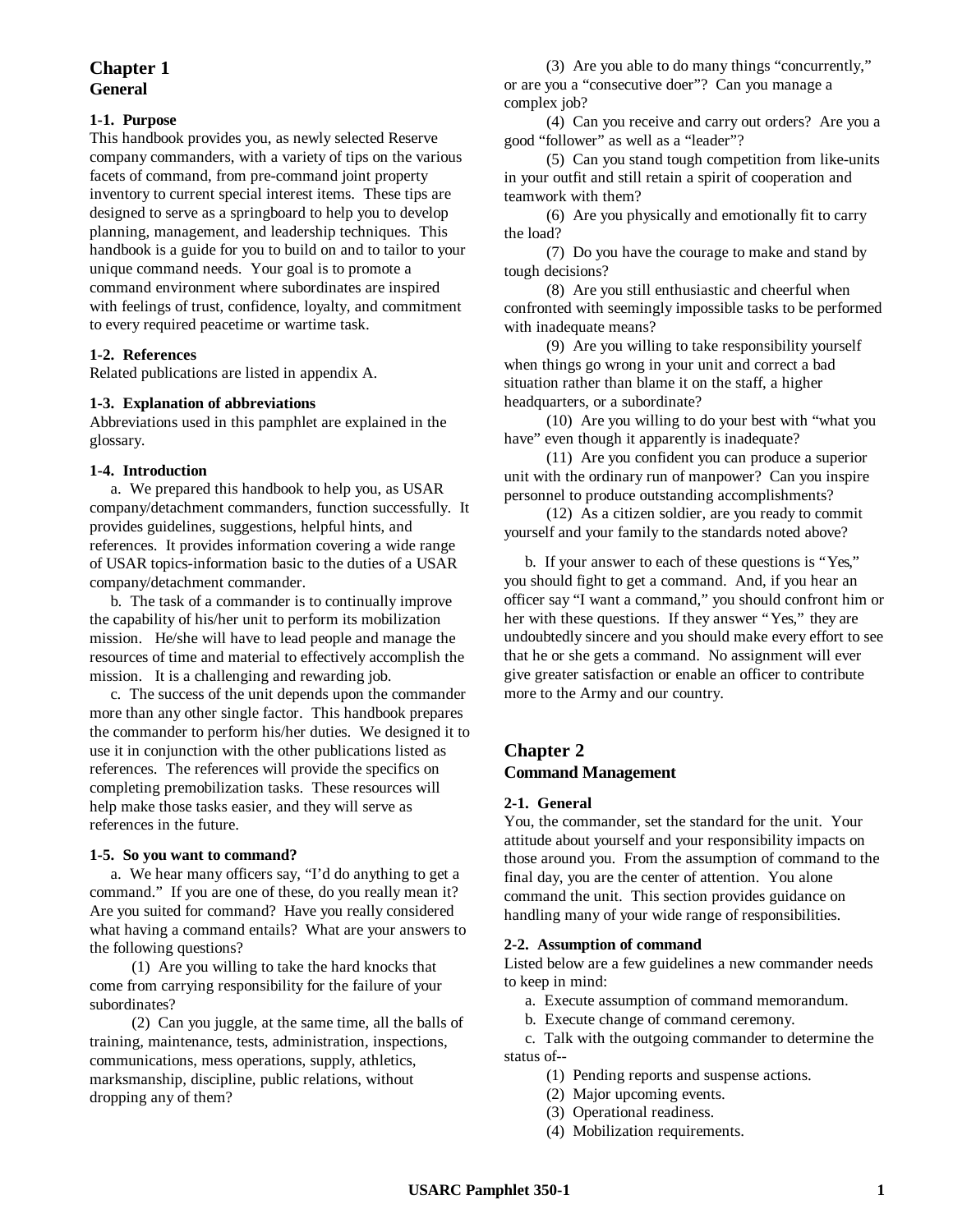(5) Unit files, records, classified documents.

(6) Unit strengths and weaknesses, including key personnel.

d. Conduct joint inventory of all property. Don't sign for anything not physically present.

e. Talk with your next higher commander, your supervisor. Get guidance, policies, and priorities. Initiate DA Form 67-8-1.

f. Be aware command responsibilities include--

(1) Table(s) of organization and equipment (TOE) mission.

(2) Organizational records.

(3) Classified documents.

(4) Unit property.

g. Study higher headquarters reports; e.g., Inspector General/Command Readiness Inspections (IG/CRI), annual training (AT) Evaluations, Army Training and Evaluation Program (ARTEP) results, and Inactive Duty Training (IDT) Evaluations. Use these as indicators of conditions in your unit.

h. Study the Standing Operating Procedures (SOPs).

i. Verify personnel figures by name on U.S. Army Reserve Component Unit Record of Reserve Training (DA Form 1379).

j. Know the unit's attendance and personnel retention records.

k. Be aware that success depends upon good communication:

(1) Build good working relationships with FTS personnel.

(2) Talk to the entire unit at one time. Tell them what to expect.

(3) Talk with officers, NCOs, and technicians. Find out from them what they perceive their jobs to be.

(4) Talk with higher level staff; ask how you can help and seek their assistance.

(5) Listen.

### **2-3. Commanding a unit**

a. COMMAND may be defined as the authority over subordinates by virtue of rank and assignment or position. A successful command, though, has more than authority going for it. It has a philosophy; a vision. It has a vision of what it wants to be--articulated well enough for every member to understand how to conduct business. A command philosophy should show authority and--

(1) Encourage initiative.

(2) State goals and objectives.

(3) Specify priorities.

(4) Be honest and correct.

(5) Be fair and just.

b. Commanding is a process of establishing and attaining objectives. The responsibilities consist of planning, organizing, directing, coordinating, controlling and evaluating the use of people, time, money and material to accomplish the missions and tasks. To help accomplish the mission:

(1) Take notes; the dullest pencil is better than the sharpest memory.

(2) Survey functional areas (personnel,

administration, training and operations, maintenance and supply).

(3) Use formal and informal reports.

(4) Know traditional leadership indicators (see para 2-4c below).

(5) Inventory and isolate both strong and weak areas.

(6) Use Readiness Group branch assistance teams.

(7) Develop a comprehensive mission/task list.

(8) Develop a mission essential task list.

(9) Initiate an organizational profile (personnel

turbulence, MOS qualifications, MOS mismatches).

c. Planning hints:

(1) Be quiet, watch, and listen.

(2) Relate to reality with a simple, workable plan.

(3) Recognize and establish priorities.

(4) Plan ahead. Warn ahead.

(5) Establish objectives but remain flexible.

(6) Set standards. Communicate them.

(7) Install controls to monitor progress; watch for variances.

d. Organizing hints:

(1) Follow the chain-of-command.

(2) Develop potential leaders within the

chain-of-command.

(3) Define the roles and functions of key subordinates.

(4) Train subordinates. Allow them to make

mistakes; then constructively critique. Conduct AARs.

(5) Use common sense.

e. Directing and coordinating hints:

(1) Make it happen: set the pace; lead by example.

(2) Be flexible; do not over-control.

(3) Keep a daily action list. Supervise.

(4) Follow through; make coordinating a theme.

f. Controlling and evaluating hints:

(1) Spot check; correct the problems; forgive honest mistakes.

(2) Recognize the good and reward those who make it so.

(3) Make maximum, efficient use of reports.

### **2-4. Actually leading**

Leadership is what gets things done in an organization. It is the process of influencing and directing troops in such a way as to obtain their willing obedience, confidence, respect, and loyal cooperation in accomplishing the mission.

a. Leadership involves you, the commander, and the troops. As the commander, you should--

- (1) Work to further subordinates' development.
- (2) Explain policies and standards.
- (3) Keep everyone informed.
- (4) Motivate with enthusiasm.
- (5) Grant recognition for a job well done.
- (6) Observe the unit before making a major change.

(7) Evaluate leadership problems, morale, and

weaknesses of subordinate leaders.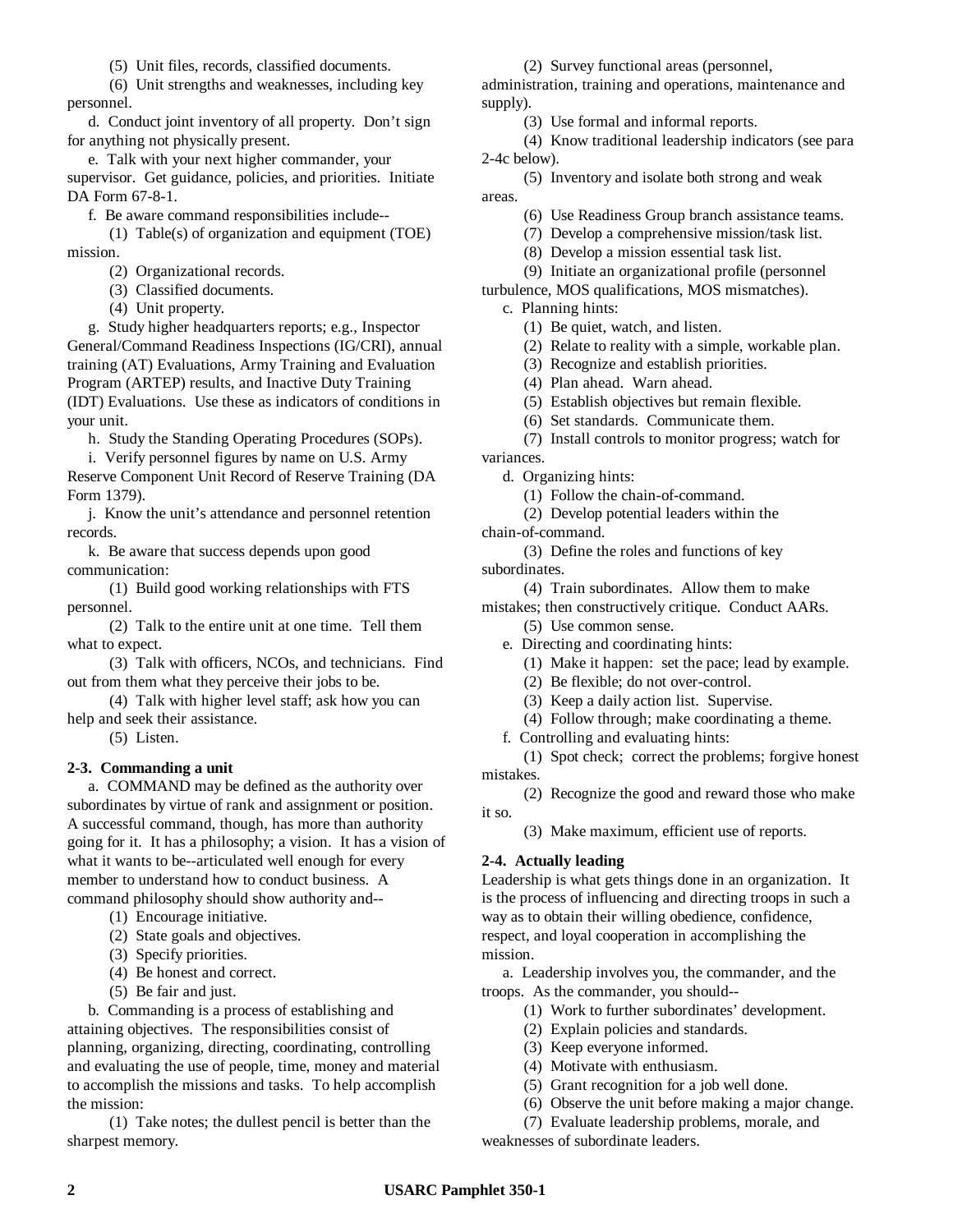b. Leadership by performance. As the commander, you should--

- (1) Lead by example.
- (2) Display integrity.
- (3) Treat everyone as a professional.
- (4) Plan a program of training.
- (5) Set and enforce performance standards.
- (6) Listen to subordinates' advice.
- (7) Give subordinates authority; support them.
- (8) Consider capabilities when making demands.
- (9) Know each person; express genuine interest.

c. Leadership Indicators: Morale, Esprit de Corps, Discipline, and Proficiency. These are evidenced by the following:

(1) Appearance and courtesy.

(2) Attendance rates/absent without leave (AWOL)

rates.

- (3) Care of equipment.
- (4) Community relations.
- (5) Messing, facility, and living area conditions.
- (6) Unit administration.
- (7) Personal hygiene.
- (8) Awards.
- (9) Punishments.
- (10) Retention rates.
- (11) Mission efficiency.
- (12) Spirit of teamwork and belonging.

## *[NOTE. See FORSCOM Pam 600-7.]*

#### **2-5. The commander as counselor**

a. Counseling is giving advice or instruction to direct the judgment or conduct of another by an interchange of opinions. Counseling ranges from "a pat on the back" to a "chewing out." Use counseling for fact-finding, informing, opinion altering, airing of feelings, and modifying behavior. Counseling may be necessary because of unsatisfactory performance or personal problems. Gain knowledge about each individual. Keep a record of all counseling sessions and give troublesome individuals a chance to shape up and change undesirable work habits. Provide specific directions. Do not neglect specific, honest, and genuine praise. Maintain an open-door policy. Use individual sessions or group counseling. Respect the confidences expressed to you.

- b. Use support from these other sources:
	- (1) Subordinate leaders.
	- (2) Chaplain.
	- (3) Red Cross.
	- (4) Community services.
	- (5) Army Medical Department (AMEDD) personnel.
	- (6) Social workers.
	- (7) Equal Opportunity Advisers.
	- (8) Inspector General.
	- (9) Other specialists.

*[NOTE: Discipline of a civilian employee is governed by both DA and the Office of Personnel Management (OPM) regulations. Contact your servicing Civilian Personnel*

*Office for assistance. Discipline of military personnel depends on their status, such as FTS or USAR, on AD, ADT, or IDT. The DA Pam 27-50-135 contains information regarding USAR enlisted members. Contact your Staff Judge Advocate for assistance.]*

#### **2-6. Relating to people**

The Army's policy is to provide equal opportunity and treatment for all members. Ensure that every individual in your unit is treated fairly and with respect. To better comply with policy when you make assignments, make them according to unit needs and individual capabilities. Be sure to explain the nature, importance, and reasons for the assignments to the individual. Additional points to consider:

a. See that all members are adequately trained.

b. Schedule training which is directly related to the development or improvement of skills needed to accomplish the military mission.

c. Give your personnel the opportunity to attend worship services to practice the tenets of their faith.

d. Avoid anything that could be interpreted as unfair treatment or harassment.

#### **2-7. Measure your progress**

a. Inspections/Staff Visits. These visits are made to identify or recommend methods and means of improving noted variances. Inspections, evaluations, and assistance visits identify noncompliance with current policy and procedures and teach your people the correct methods and practices. They also help identify the systemic ("too tough to handle") problems that may be traced to higher headquarters. The Chief of Staff of the Army (CSA) has emphasized the importance of the chain-of-command in conducting inspections, specifically in the areas of training, maintaining, leading, and caring. These are especially important in today's Army. The CSA encourages commanders at all levels to get more directly involved with their troops through command inspections, with company and battalion commanders leading the way. However, the frequency of inspections and staff visits should be held to the minimum necessary; they should complement each other and clearly support mission accomplishment.

b. Command inspections:

(1) Should be general in nature, taking into consideration the CSA's guidance, but they may address specific areas if desired.

(2) Formal Inspections. Advance notice with pertinent information (date, time, location, uniform, etc.). Give the unit time to prepare.

(3) Informal Inspections. No notice, any time; walk through and observe. See how the unit really "does business."

(4) Plan inspections thoroughly, especially your part.

(5) Conduct inspections fairly and thoroughly. Be tough but consistent.

(6) Call it as you see it; commend the troops, but don't hesitate to make on-the-spot corrections.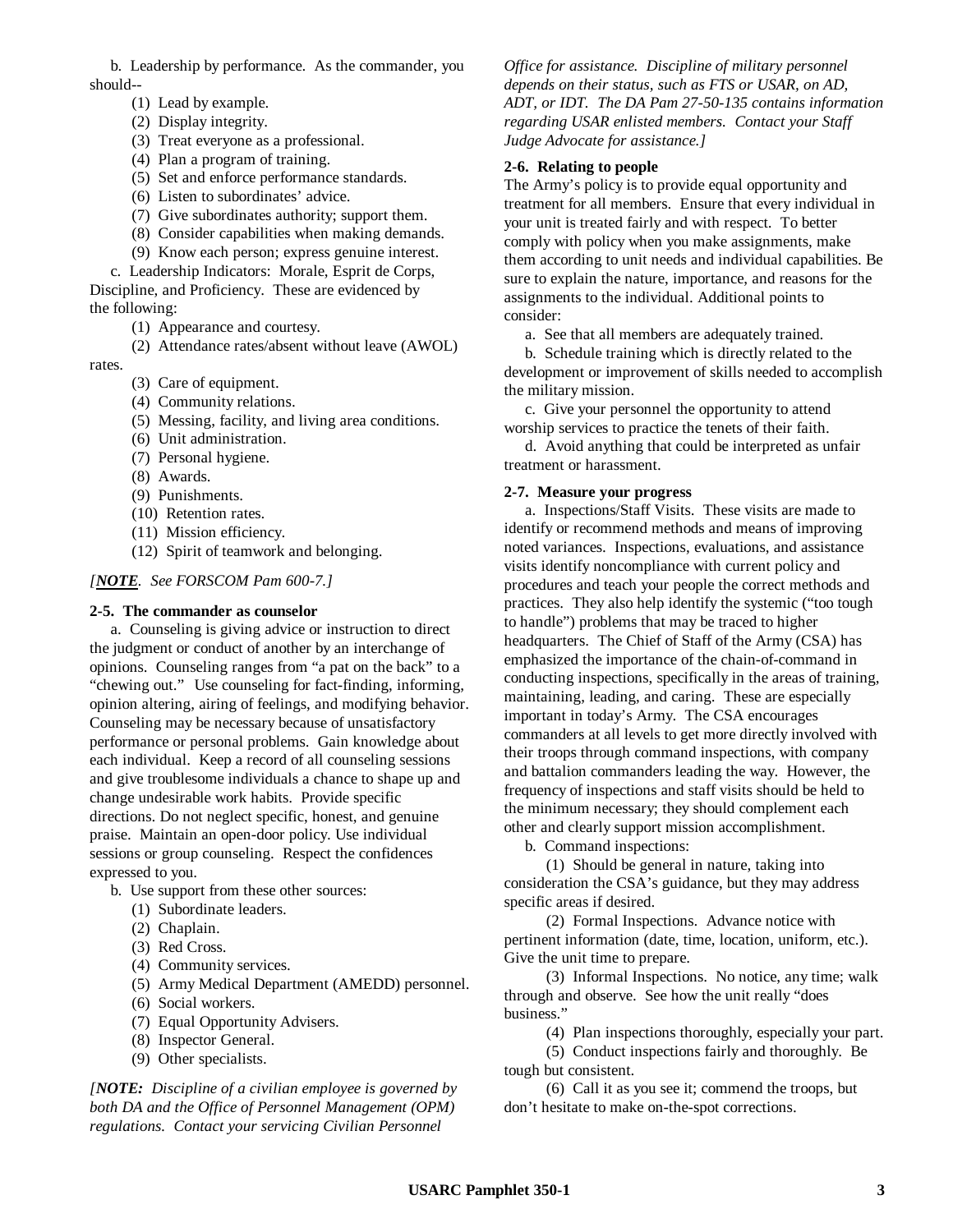(7) Follow-up. Require corrections, but allow a reasonable time for them to be made.

(8) Use inspection results to make your unit better. Inspections for inspections' sake waste your time and your troops' time; inspections should benefit everyone.

c. Inspector General (IG). The IG, a member of your personal staff, holds a position of extraordinary trust and confidence. However, no secrecy or cover up should be construed in this relationship. Rather, units should consider the IG to be an extension of your eyes, ears, voice, and conscience. The IG's mission is to assess and report, in an unbiased and objective manner, on all aspects of mission performance, readiness, resources, economy, efficiency, discipline, morale, and esprit de corps of the command.

(1) The IG inspects your unit to see if it is in compliance with existing policies and procedures directed by higher headquarters. But, more importantly, the IG is there to assist and to teach.

(2) The IGs at all headquarters (HQDA, FORSCOM, USARC, CONUSA, MSC, etc.) inspect USAR units. They conduct general, special, functional, technical, and follow-up inspections. Some CONUSA commanders have augmented their IGs with experts in training, logistics, and other functional areas. Their IGs conduct a single integrated general inspection called a Command Readiness Inspection (CRI).

(3) Using inspection results competitively or comparatively is diametrically opposed to the purpose of the IG system. They are not designed to reward or penalize units or individuals. In fact, AR 20-1 specifically prohibits the use, in any manner, of IG inspection results to determine unit competition awards or to compare units and organizations.

(4) The IG also conducts investigations and inquiries and assists soldiers with a myriad of individual problems that usually can't be handled through normal channels.

d. Your role in an IG inspection.

(1) Do not "prepare" extensively just for the IG inspection. Your unit should be ready for an IG inspection at any time, just as it should be ready to go to war at any time. "Preparation for an IG Inspection" is not a valid training schedule item.

(2) The IG is not interested in whitewash, new paint on everything, or excessive "spit and polish." Don't have "GI parties", remake all the records, or require other "make-work" efforts. However, if a weapon doesn't work or required records are nonexistent, the IG will want to know why (and so should you).

(3) Ensure all of your people are aware of the inspection and that they have the right to present any complaint or request for assistance to the IG.

(4) Have qualified, trained, and knowledgeable people responsible for their specific functional areas available during the inspection and for the exit briefing.

(5) The IG may be there to check on your unit for your higher headquarters' commander, but the IG is also there to help you.

(6) Use the results of IG inspections to better accomplish your mission, not to better "prepare" for the next inspection. An IG inspection is a management tool; not an end in itself or a method to reward or penalize units or individuals. The objective is not to "pass" the IG inspection but to use the results obtained from it as an indicator of your unit's capability to go to war and win.

e. Internal Review (IR). Commanders at FORSCOM, USARC, and MSC have IR offices in their headquarters to provide a professional auditing service for the command.

(1) The IR office conducts internal audits to assist in accomplishing the unit's mission and in safeguarding, accounting for, and ensuring the proper use of resources. This office also serves as the focal point for all auditors external to the command, such as the General Accounting Office (GAO) and the U.S. Army Audit Agency (USAAA). The IR performs audit follow-up and tracking of management actions to correct problems identified in internal and external audit reports.

(2) Your role as the commander during audits is to coordinate with higher headquarters when external auditors arrive in your command, verify their identity and authority to conduct audit work, and to make all applicable accounts, books, records, documents, and papers available for examination by authorized auditors.

(3) Additional information is available in AR 11-7, AR 36-2, and AR 36-5.

#### **2-8. Evaluations**

a. All ARTEP, AT, and IDT evaluations of USAR units are conducted by various elements in the FORSCOM and USARC command, control, and supervision structure. Use the feedback from evaluations to make corrections to unit training programs so required leader, individual, and collective task proficiency can be improved and sustained. Evaluators also provide assistance and advice by giving unit commanders the benefit of their knowledge, expertise, and experience.

b. The Command Logistics Review Program (CLRP) is part of the Army's Logistics Readiness Program. It is an assessment and assistance program which reviews unit and installation logistics operations. Its purpose is to identify and resolve problems adversely affecting readiness and logistics postures. Three types of CLRP Teams conduct the reviews:

(1) Command Logistics Review Team (CLRT).

(2) Command Logistics Review Team-Expanded (CLRTX).

(3) Command Logistics Review Program-Special Projects Team (CLRP-SPT).

c. Aviation Resource Management Surveys (ARMS) are HQDA-directed evaluations of USAR aviation units which assess the management of aviation-unique functional areas and programs, identify areas requiring additional emphasis, and provide staff assistance as necessary. All USAR aviation units can expect a regularly scheduled FORSCOM, USARC or CONUSA ARMS at least every 24 months. Regularly scheduled ARMS may be supplemented by no-notice ARMS. In some CONUSAs, the ARMS serves as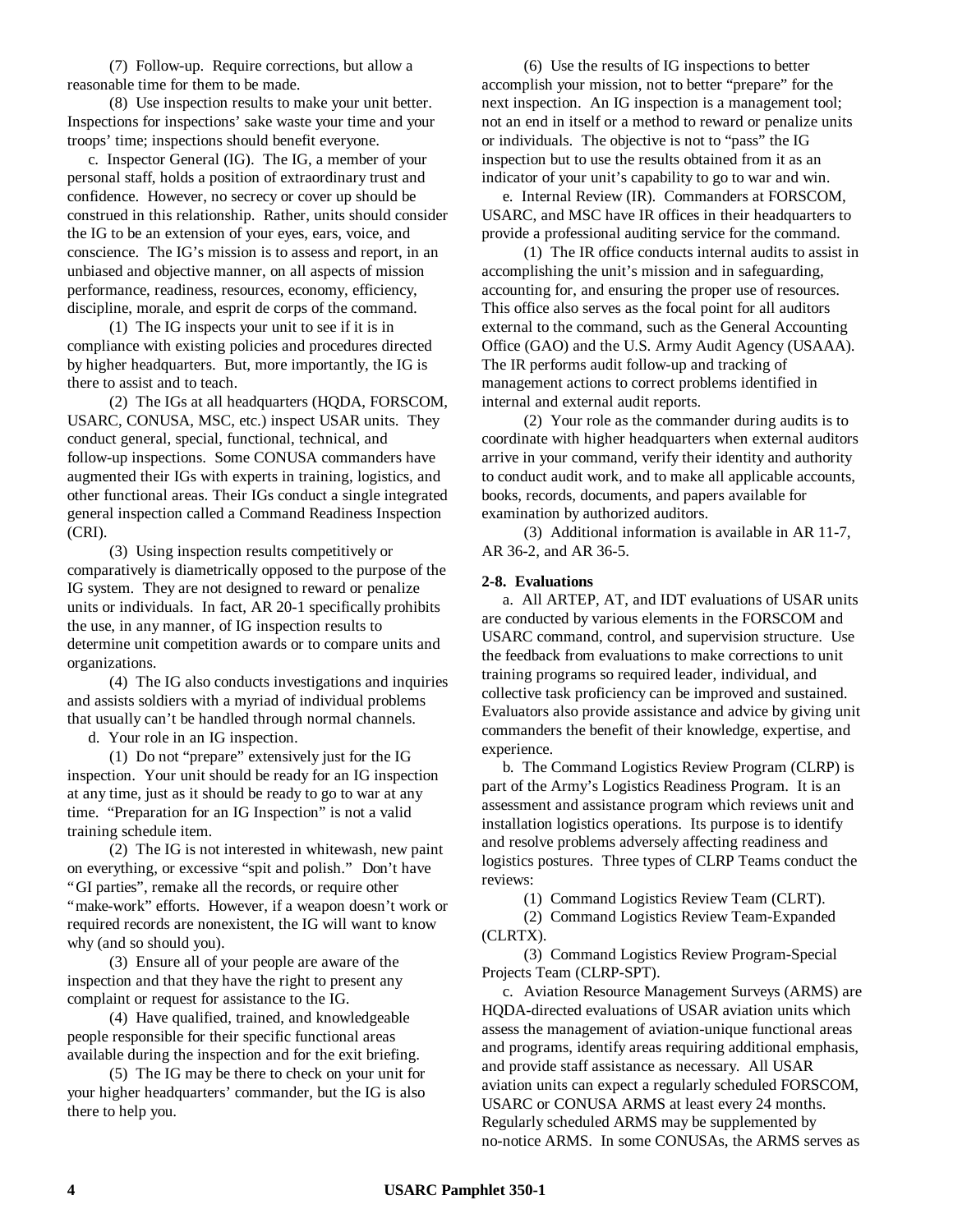the CONUSA General Inspection, conducted in lieu of an IG General Inspection. The ARMS report consists of--

(1) A transmittal document summarizing the evaluations assigned, commendable items, recurring deficiencies from prior ARMS, and items requiring command emphasis.

(2) A formal report addressing each functional area surveyed with commendations, deficiencies, and recommendations; other comments and observations may be included.

(3) An enclosure with copies of all flight evaluation grade reports.

#### **2-9. Assistance visits**

a. Readiness Groups (RGs) and Aviation Readiness Groups (ARGs) are Active Component (AC) organizations, subordinate to a CONUSA, who provide external assistance and advice to Army Reserve and National Guard units. They are described in more detail in chapter 5, paragraph 5-13a and b. Their function is to provide operational, administrative, training, logistical, and technical assistance. They provide liaison to CONUSA, FORSCOM, other MACOM, and HQDA.

b. The RG and Aviation Readiness Group (ARG) team visits usually generate a "trip report" detailing their activities. You will receive a copy, along with the CONUSA, and the full-time support personnel. You may also request specific RG and ARG assistance through your chain-of-command.

# **Chapter 3**

# **Personnel and Administration**

#### **3-1. Scope**

As commander, you must care for any people assigned to your unit, whether military or civilian. Their records, pay, and morale are important. To a large extent, their morale will determine the effectiveness of the unit. This section describes those matters of personnel and administration that affect unit readiness. Both military and civilian matters need attention. The fact that they intermingle may provide some of the most challenging management opportunities. Work at it. Your efforts will really pay off.

### **3-2. Civilian job requirements and employee protection for reservists**

Most reservists need leave from their civilian employment for part or all of their IDT or AT, so plan training to avoid last minute changes. Tell reservists to keep their employers informed about conflicts between their reserve duty and regular work. Absences from employment require adjustments by both the reservist and the employer. Private employers, for example, are not required to pay employees for time off for military training. Enhance employer-reservist relationships by giving employers information about the reserve. Read USARC Regulation 140-6. It provides guidance for the Employer Support

Program, and it has a toll free number to contact the National Committee for Employer Support of the Guard (NCESGR) and Reserve. General recommendations are as follows:

a. Ensure that employer support of your soldiers is recognized through the NCESGR 'My Boss is a Pro' awards program and through local initiatives.

b. Brief unit members on civilian job requirements and reemployment rights annually.

c. Learn the legal obligations and specific state laws which implement the federal statute.

d. Contact local employers on behalf of your unit members, should any problems arise.

e. Maintain a relationship with the state employer support committee and support their efforts on behalf of the soldiers in your unit.

#### **3-3. Retention and recruiting support**

Turnover is disruptive; much is lost when trained people leave the unit. If skilled individuals leave, you have to replace them with the people available to you. Often this means you will have to train new people to do the jobs. Have NCOs, officers, and technicians work together to retain good personnel.

a. Building a quality training program and using soldiers effectively during IDT and AT reduces turnover.

b. Select, appoint, and train a unit retention manager.

c. Prepare and revise annually a Unit Strength

Maintenance SOP. It should include the following:

- (1) Commander's orientation.
- (2) Schedule for retention/reenlistment interviews.
- (3) Duties of a unit retention manager.
- (4) Unit referral program.
- (5) Unit enlisted promotion and transfer policies.

(6) Guidance on immediate reenlistment/extension; bars to reenlistment; and Selected Reserve Incentive Program (SRIP) eligibility.

(7) Programs to encourage both family and employer support.

d. Establish a sponsorship program for new personnel.

e. Report all recruitable vacancies to the MSC strength management office for advertisement on the USAR Recruit Quota System (REQUEST). Use REQUEST reservation information received from your MSC strength management office to determine pending gains for sponsorship programs.

f. Know your responsibilities and those of the U.S. Army Recruiting Command (USAREC) for processing applicants for enlistment and transfer into reserve units.

g. Establish and maintain liaison with the supporting recruiting battalion.

h. Know the current monetary incentives offered for enlistment and reenlistment under the SRIP.

i. Ensure soldiers know about the MSC Transfer Program; contact the MSC transfer agent at the MSC strength management office to assist in transfers.

j. Identify unit members qualified to serve in strength management efforts.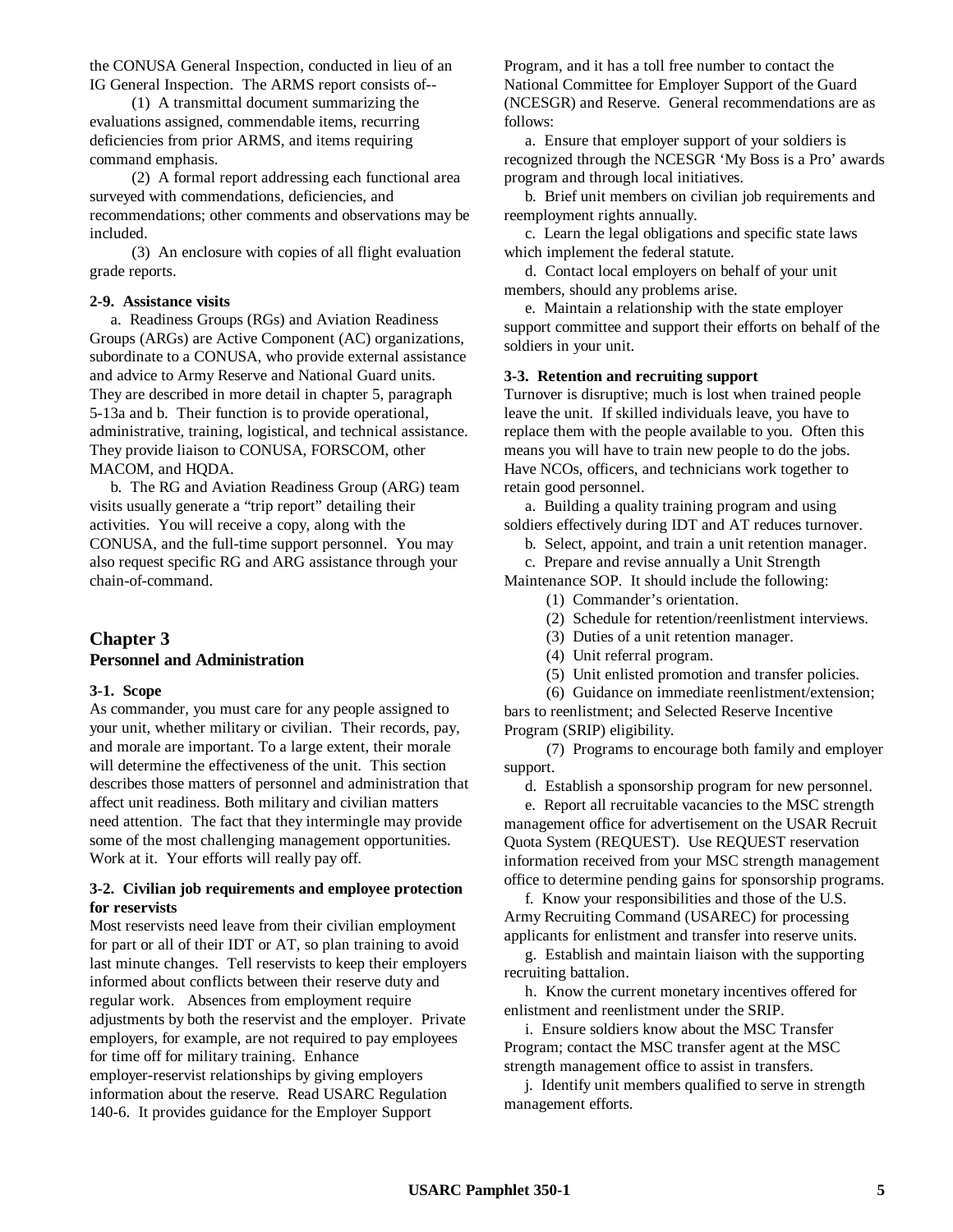#### **3-4. Full-time support (FTS)**

a. As the commander, your special staff includes those FTS personnel who maintain the unit in the commander's absence. The FTS personnel do most of the unit's day-to-day administrative workload, including schedules, thus freeing drill time for essential training within the unit. Various terms describe the FTS function in the Reserve program; a few of those most pertinent to unit level operations are defined below.

(1) Full-Time Support (FTS). An "umbrella" term encompassing all personnel who work full-time to provide support to the USAR. The FTS personnel may be Active Guard/Reserve (AGR), AC, or DOD civilian employees.

(2) Full-Time Unit Support (FTUS). An FTS category which includes Full-Time Manning (FTM) personnel and technicians/ unit administrators. These personnel may be AGR or Army reserve technicians (ARTs); i.e., dual status civilians.

(3) Full-Time Augmentation Support (FTAS). An FTS category consisting of personnel without USAR status. At unit level, this includes Status Quo Technicians, and most GS-3/GS-4 clerk-typists. Senior Army Advisers (SRAA) and many installation and higher headquarters' personnel are also included in this category.

(4) Full-Time Manning (FTM). A category of FTUS consisting of either AC or AGR personnel aligned against a slot on your manning table.

b. Most FTUS personnel, except those employed above MSC, are mobilization assets. Unit administrators, both AGR and civilian ARTs, and all FTM personnel mobilize with their assigned USAR unit. The ART personnel, however, do not mobilize with your unit if not assigned to it in a reserve capacity. You should know whether your unit's FTUS personnel are mobilization assets of your unit or of another unit.

c. The Office of Personnel Management (OPM) and Department of the Army Regulations govern the selection, reassignment, discipline, training, and promotion of civilian personnel. (Also see Total Army Performance Evaluation System (TAPES) in chapter 13 of this handbook.)

d. Some additional points to remember about FTS personnel: Use FTUS personnel as trainers in TOE/TDA positions. Counsel FTS personnel. Review job descriptions. Render annual performance ratings for FTS personnel and reward them accordingly. Support requests for schooling.

#### **3-5. Personnel management**

a. People-managing in a unit must be done effectively and wisely to have a successful command; i.e., administering such things as MOS classification, assignments, evaluations, transfers, promotions, reductions, reclassifications, and separations.

(1) Ensure that unit members are assigned to duty positions for which they meet (or can eventually meet) the MOS prerequisites. Request a timely award of the MOS once all requirements have been met.

(2) Implement an Individual Training and Evaluation Program (ITEP).

(3) Ensure prompt and accurate submission of MOS qualification data reports.

(4) Monitor assigned officers'/NCOs' continued progression in career development schools.

(5) Ensure that all personnel are familiar with USAR requirements for promotion.

(6) Brief new reservists on their obligation. Ensure they do not attend training assemblies or annual training without assignment orders.

(7) Keep the Unit Manning Report (UMR) current. Monitor reserve participation.

(8) Ensure unsatisfactory participants are properly removed from the unit so that better quality soldiers may be recruited.

(9) Forward personnel records of officers and senior enlisted eligible for promotion to appropriate promotion boards in a timely manner. Ensure all requirements for boards are met and packets are complete.

(10) Communicate with the Major U.S. Army Reserve Command (MSC) Officer Personnel Management System (OPMS) coordinator.

(11) Develop and publish NCOER and OER rating schemes by name.

(12) Establish procedures for timely submission of evaluation reports.

(13) Ensure timely submission of personnel requisitions with a complete description of position requirements.

(14) Ensure timely submission of personnel discharge/expiration of term of service (ETS) actions.

(15) Advise all personnel of military education opportunities, schools, correspondence courses, residence courses.

(16) Require each unit member to review his/her or her Military Personnel Records Jacket (MPRJ; 20l file), Finance Record, DA Form 2 ( Personnel Qualification Record), and Personnel Mobilization Packets (PMP), annually.

(17) Be sure that individual 201 files are maintained and that statements for personnel completing 20 years of satisfactory service are forwarded to Army Personnel Center (ARPERCEN) for preparation of their 20-year letter.

b. The physical well-being of all assigned soldiers is critical to your unit's performance of its mission. Although you do not have access to soldiers' medical records, you can appoint a Unit Medical Records Custodian. The custodian can provide you with rosters covering dates of last physical, date of HIV test, date of panograph, shot records, and requirements for optical inserts.

(1) Ensure that soldiers stay current in completing physical exam and panographic X-ray requirements (AR 40-501).

(2) Ensure adequate time is scheduled for required HIV testing and education for your soldiers (AR 600-110).

(3) Require each soldier to review and keep current medical and dental records to include immunizations during yearly Personal Mobilization File reviews (FORSCOM Reg 500-3-3, Vol. III).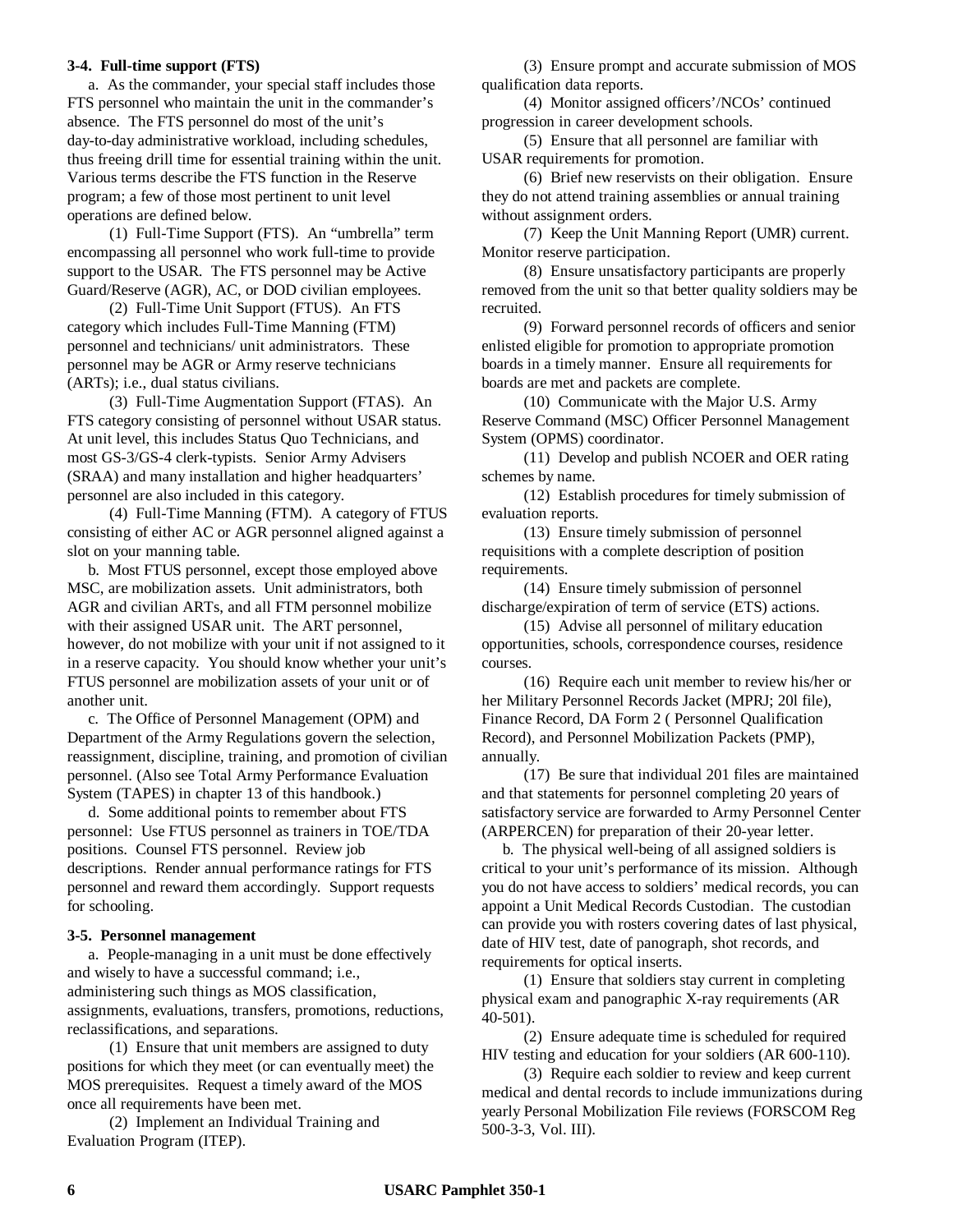(4) Request assistance from U. S. Army Medical Command (USAMEDCOM) for medical records administration and health counseling for soldiers.

#### **3-6. Unit administration**

Proper administration of unit records is vital to the success of the unit. The paperwork of the company must be timely and accurate. Duty rosters, pay mistakes, and missed promotion opportunities cause most complaints. Even though the unit technician, clerk, first sergeant, and executive officer perform administrative actions, they must be supervised.

#### **3-7. Record of Attendance and Status (DA Form 1379)**

The DA Form 1379, U.S. Army Reserve Components Unit Record of Reserve Training, is an important form you will sign as the commander. It is the primary document for reporting unit level events. This form is the official record of personnel attendance and status. When you sign the DA Form 1379, you are certifying the accuracy of the information. It is the only form which relates in a single source document exactly how your unit performed for both IDT and ADT/AT within the reporting period. It is a record of all authorized training except attachment to another unit for administration and training for periods of 90 days or more. Other points about the DA Form 1379 are as follows:

a. It is the source document for auditing reserve component pay.

b. It is the record of attendance of attached and assigned personnel.

c. It determines eligibility for line of duty (LOD) benefits.

d. It is the permanent record of retirement points earned.

e. It is the basic report for monthly status of USAR troop program unit (TPU) personnel.

f. It is the unit training historical record; record all regularly scheduled training (RST) performed.

g. It is the annual training (AT) attendance record.

h. Use DA Form 1380 to support individual IDT.

i. Submit requests for man-day space on DA Form 1058 or other MSC authorized 1058s.

### **3-8. Participation points**

You should have a working knowledge of the participation points system. Unit members look to you to explain how they may earn points and how the system works. Participation points are used to validate the military activities that support the retirement system. Review the information below so that you can convey the basics of the system to your unit members.

a. *Active.* One participation point for each day of active duty. Any ADT, ADSW, and AT are all credited in this category.

b. *Inactive.* Earned from several sources:

(1) Membership. Fifteen participation points per retirement year.

(2) IDT. One participation point for each Unit Training Assembly (UTA), Additional Training Assembly (ATA), or Readiness Management Assembly (RMA) performed.

(3) Correspondence course completion. One participation point for each 3-hour correspondence course completed.

(4) See Table 2-1, AR 140-185 for additional ways to earn participation points.

c. Members must earn a minimum of 50 participation points (from all sources) during their retirement year (from retirement year ending (RYE) date to RYE date) for that year to be a creditable retirement year. A soldier who attends 48 IDT periods in the retirement year receives 63 inactive duty points  $(48 + 15$  for membership), but only 60 of those IDT points can be credited for retired pay. Nevertheless, record all IDT points earned.

#### **3-9. Correspondence**

Your professionalism is reflected by the way you write. For standardization, military writing follows a set pattern.

a. Use the formal memorandum for correspondence between military organizations.

b. Use the informal memorandum for correspondence within military organizations.

c. Use the endorsement for a reply added to a memorandum.

d. Use the nonmilitary style for correspondence with civilians, civilian agencies, and other government agencies.

e. Use the letter for official business with all non-DOD, with DOD civilians, and with military members addressed by name.

### **3-10. Mail**

The mail must go through! Since the days of the Pony Express, mail has been a high priority item. It still is.

a. During AT, mail service is required to ensure that mail is received and dispatched promptly and efficiently.

b. Appoint a postal officer on a memorandum.

c. Appoint a unit mail clerk and alternate on DD Form 285. Check "Official All" and "Personal All" in block 9 of the DD Form 285.

d. Make provisions for the use of a government vehicle.

e. Maintain change of address forms.

# **3-11. Publications**

Having the proper publication may be critical when detailed information is needed. The right Army Regulation, Technical or Field Manual, or other publication may be vital.

a. Appoint your unit's publication control officer. This will be the unit's central POC for ordering publications and forms.

b. Ensure that missing publications are requisitioned.

c. Establish and maintain publication accounts with:

(1) U.S. Army Publication Distribution Center, Baltimore, MD.

(a) Stay current: Use DA Pam 25-30 regularly.

(b) Know DA Pam 310-10 procedures on the

Publication Distribution System.

(c) Review the DA Form 12 series yearly.

(2) U.S. Army Reserve Command, Atlanta, GA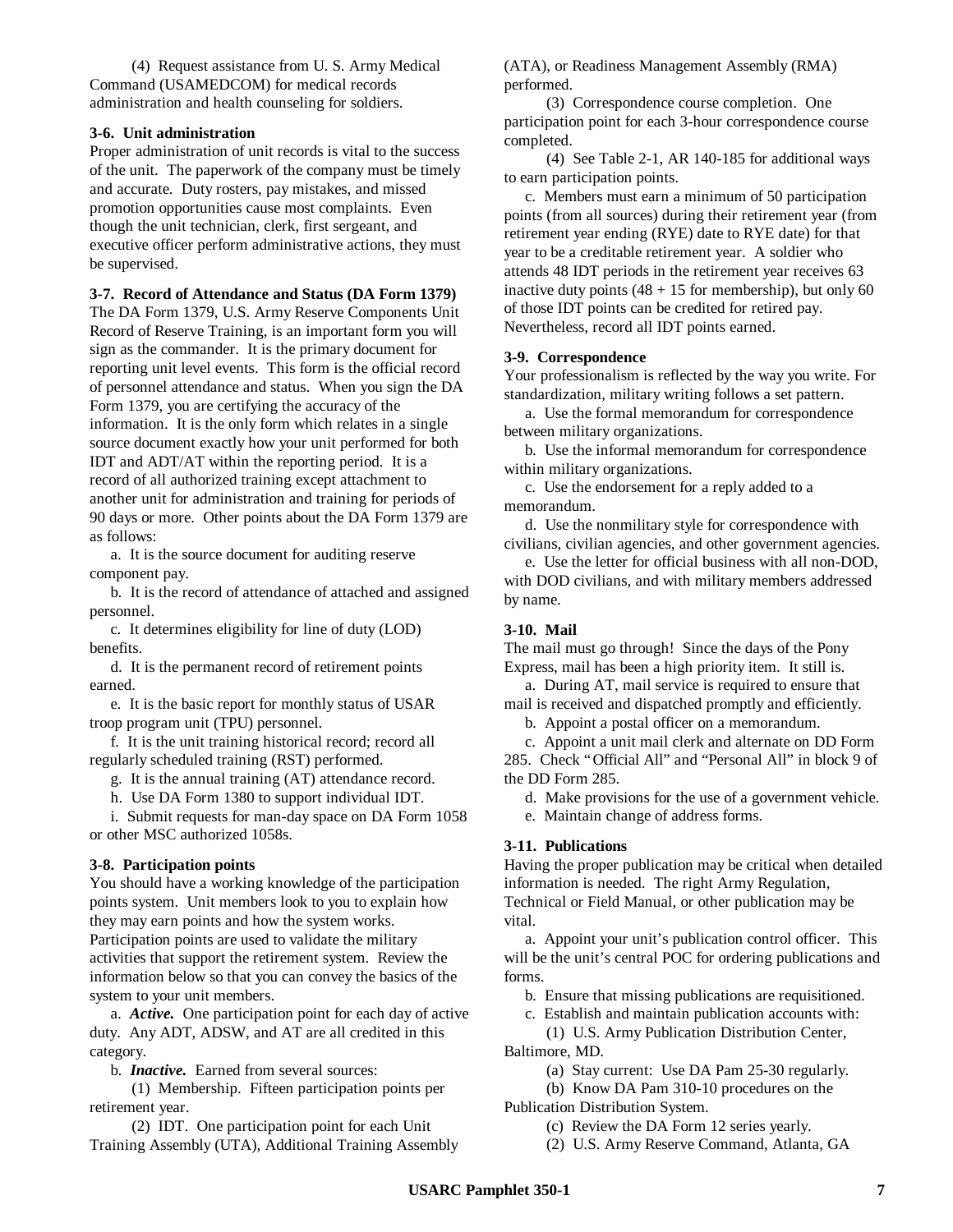(a) To obtain USARC & FORSCOM publications and forms.

(b) Follow procedures in USARC Pam 25-30 and FORSCOM Pam 25-30.

(3) Your supporting publications/forms stockroom to requisition DA, DD, and SF blank forms.

d. Maintain the supply of forms needed for mobilization (FORSCOM Reg 500-3-3, RC Unit Commander's Handbook (RCUCH), Annex I).

### **3-12. Pay administration**

a. As a unit commander, you must be involved with the payment of soldiers assigned to your unit. This involvement affirms your role as a commander. Pay impacts on retention, as well as the morale of soldiers, and both can deter a unit's ability to train and mobilize.

b. Every MSC has a pay point of contact. This staff section is normally part of the Office of the Deputy Chief of Staff, Resource Management or Deputy Chief of Staff, Comptroller (DCSRM/DCSCOMPT). Each pay POC is responsible for reserve pay management within the MSC. This includes coordinating pay problem resolution with each Reserve Component Pay Support Office (RCPSO) and fielding new pay systems within the command. You should not accept poor pay service. You should ensure your MSC pay POC knows about and is acting on pay problems that are over 30 days old.

c. The Unit Commander's Pay Management Report is produced monthly by Defense Finance and Accounting Office-Indianapolis (DFAS-IN) and mailed directly to units from files maintained in the Defense Joint Military Pay System - Reserve Component (DJMS-RC) database. The information is provided to assist commanders in monitoring reserve pay. The report contains six sections.

(1) Section 1 - Status Data. This contains administrative data for each soldier in your unit.

(2) Section 2 - Drill Authorization/Performance Data. Drill authorization limitations by type for each soldier and performance data for the current month and the total for the fiscal year (FY).

(3) Section 3 - Bonus Payment Data. This is a list of bonus payment data for each soldier, by name, in your unit.

(4) Section 4 - Reenlistment Data. This is a list of the soldiers who are due to separate within the 2 months following the current month reported.

(5) Section 5 - Collection Data. This identifies any collection actions that have appeared on DJMS-RC during the current month.

(6) Command Actions - Validate Pay Status. This section identifies accounts for which drills have not been reported that have been on the system in an active pay status for 3 consecutive months. This section identifies unsatisfactory IDT participants.

d. The USARC Electronic Bulletin Board System (BBS). Use the BBS to communicate with your MSC point of contact. You can send detailed messages outlining specific pay problems in need of resolution. The USARC BBS Manual explains how to set up and use the USARC -

F&A BBS for RPA users. The manual includes instructions on initial set-up, dialing the BBS, obtaining access, reading messages, writing messages, enclosing files, and exiting the BBS.

e. You should monitor status of the following:

(1) Ensure all soldiers have valid Personal Financial Records (PFR). The PFR should contain pay documents outlined in AR 37-104-10 and USARC Pam 37-1.

(2) Ensure use of rescheduled training to increase flexibility in scheduled training activities that directly affect the unit's training status (see AR 140-1).

(3) Ensure that Automated Drill Attendance Reporting Software (ADARS) sign-in and sign-out procedures comply with appendix J, USARC Pam 37-1. As commanders, you may delegate this responsibility to others by memorandum. You are responsible for the security of the ADARS system.

(4) Ensure certification of duty performance following completion of all soldier's duty. You will find instructions in USARC Pam 37-1.

(5) Ensure soldiers are paid accurately and on time. Occasionally, soldiers are paid for duty not performed and, in some cases, not paid for duty that they do perform.

(6) Ensure soldiers do not exceed their annual drill limits. Prior approval by OCAR is required to exceed drill limits.

(7) Ensure authentication of entitlements to Basic Allowance for Quarters (BAQ) by the unit. You may have soldiers receiving BAQ entitlements who are not entitled, or they may be entitled and not receiving them. Review source documents that support BAQ entitlements.

(8) Ensure all soldiers entitled to SRIP bonuses are receiving pay in the manner prescribed by AR 135-7. The USAR troop program units have many pay problems associated with SRIP.

(9) Ensure your unit pay administrator performs a monthly review of the UH022-2405 History Report. This report replaces the unit copy of soldier's LES. These monthly reviews ensure accuracy of the soldier's master military pay account.

### **3-13. Military orders**

Everybody gets orders in the military. Formal orders provide the authority to act. We are moved from place to place, given new positions, promoted or reduced with orders. Some points to remember about orders are as follows:

a. Permanent orders. Used for unit organization, reorganization, and awards actions.

b. Orders. Used for promotion, some personnel actions, separations, travel (AT), and man-day spaces.

c. Informal memorandum. Used for additional duties and similar unit assignments.

### **3-14. Modern Army Recordkeeping System (MARKS)**

Knowing how to find documents in the company files is important. The MARKS defines how to organize files and provides uniformity. Review AR 25-400-2 to learn how this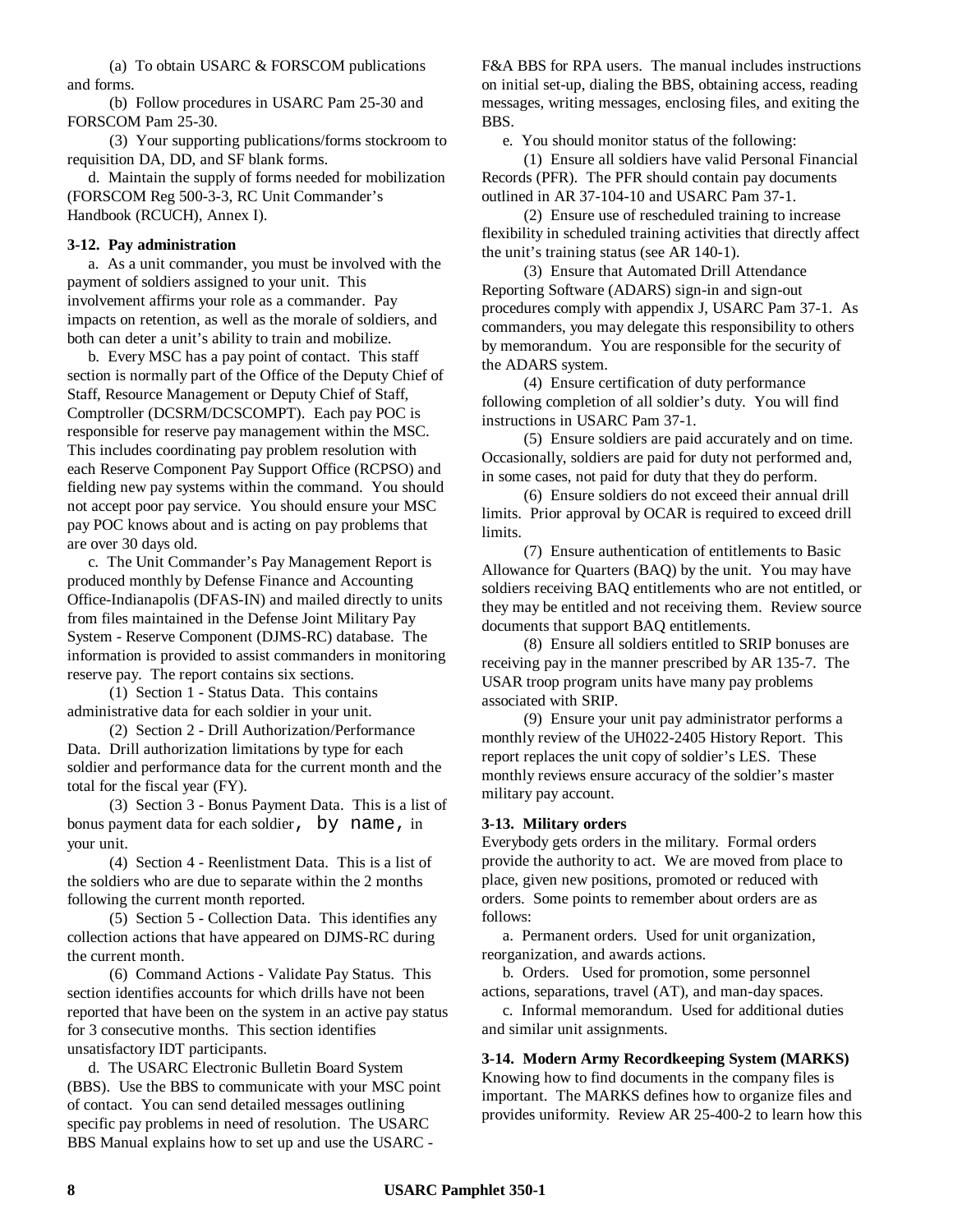standard filing system works. Some additional points are as follows:

a. The Records Management Officer (RMO) must establish and approve a file plan.

b. Become familiar with the unit filing system. Ensure that records are filed accurately and are current. Know how to dispose of records. Some records are retired; others may be destroyed.

### **3-15. Unit Morale, Welfare, and Recreational (MWR) Support Fund**

Proper handling of the unit MWR funds is an essential issue as nonappropriated fund (NAF) support broadens. U.S. Army Forces Command, AFPI-CFN, provides AT and FTS dividends. Funding in support of Family Support Volunteers is filtered through U.S. Army Forces Command, the USARC, and your local MSC. Additional NAF funding may be present depending upon location and other circumstances.

a. The general rule is that units should use MWR NAF funds for the benefit of the unit as a whole. Use may be expanded to personnel of other units or service branches, should they be responsible for generating the NAF funds provided to your unit.

b. Appoint a unit fund council consisting of a council recorder, a fund custodian, and at least two other members representative of the unit composition. Be sure that you know the correct procedures to request funds, and operate the fund according to guidance in AR 215-1 and AR 215-5.

#### **3-16. Awards and decorations**

Recognition of a job well done is always a great motivator. Develop an early, consistent program recognizing excellence. Use certificates and letters of commendation and appreciation.

a. Start a USAR Awards Program; exercise good judgment to preserve the dignity and prestige of awards.

b. Ensure prompt awarding of the Army Reserve Components Achievement Medal (ARCAM) and Armed Forces Reserve Medal (AFRM).

### **3-17. Duty roster**

The first sergeant maintains the duty rosters, DA Form 6, to ensure equal distribution of duty tasks. There are separate rosters for each duty such as meal headcount or CQ. Carry AT duty rosters forward to the next AT period to ensure the same personnel do not always get the first rostered duty each succeeding AT.

### **3-18. Casualty reporting**

Correct and timely reporting of information concerning any injury or death is important to the soldier's family. Family member notification, pay and benefits, and proper medical care could be affected.

a. Understand your responsibility as the commander and follow procedures in paragraph 9-4b if a member of your unit becomes a casualty. These may include initiation of LOD investigations.

b. Coordinate in advance with the casualty processing office at the AT site (normally the installation Adjutant or Adjutant General) to learn procedures for handling casualties enroute to or from the AT site.

### **3-19. Media relations, command information, and community relations**

a. Media relations.

(1) Appoint a Unit Public Affairs Representative (UPAR) for your unit and give the UPAR the time and assets to execute your Public Affairs (PA) program.

(2) Establish a working relationship with your local newspapers, radio, and television stations.

(3) Ensure preparation of news releases about all significant individual soldier and unit accomplishments. When possible, provide black and white photographs.

(4) When the situation permits, invite local media to cover unit events at home station, during field training exercises, and at AT.

(5) When in doubt, contact your MSC Public Affairs Officer for guidance and assistance. The Public Affairs (PA) office or detachment journalists and broadcast journalists can provide print, photographic, and audio-visual support to major activities and events.

b. Command information (CI).

(1) Establish effective communications within your unit. Creating a climate of understanding will help motivate each member to achieve the highest levels of performance. Use face-to-face communications with the troops through an organized Commander's Call or at unit formations and scheduled orientations. Invite family members and keep them advised of unit activities.

(2) Post information on a unit bulletin board. Use photographs of individuals and action shots of training during IDT and AT periods. Position bulletin boards in clear view, preferably near the entrance of the reserve center. Update the bulletin board periodically.

(3) Develop a unit newsletter (in accordance with AR 360-81) to forward with training schedules, Leave and Earnings Statements (LES), and other materials to the soldier at home. In accordance with AR 360-81, your UPAR should be able to develop an interesting newsletter that can be reproduced locally.

c. Community relations.

(1) Ensure your unit has a community relations plan and execute the program.

(2) Inform the community of the value and purpose of your unit.

(3) Support speaking engagements by your personnel in the community (social, civic, or government organizations).

(4) Hold frequent public events, such as open house, family and employer days, etc.

(5) Support community events on national holidays such as Armed Forces Day, Memorial Day, etc. Provide color guards, marching units and equipment displays when appropriate.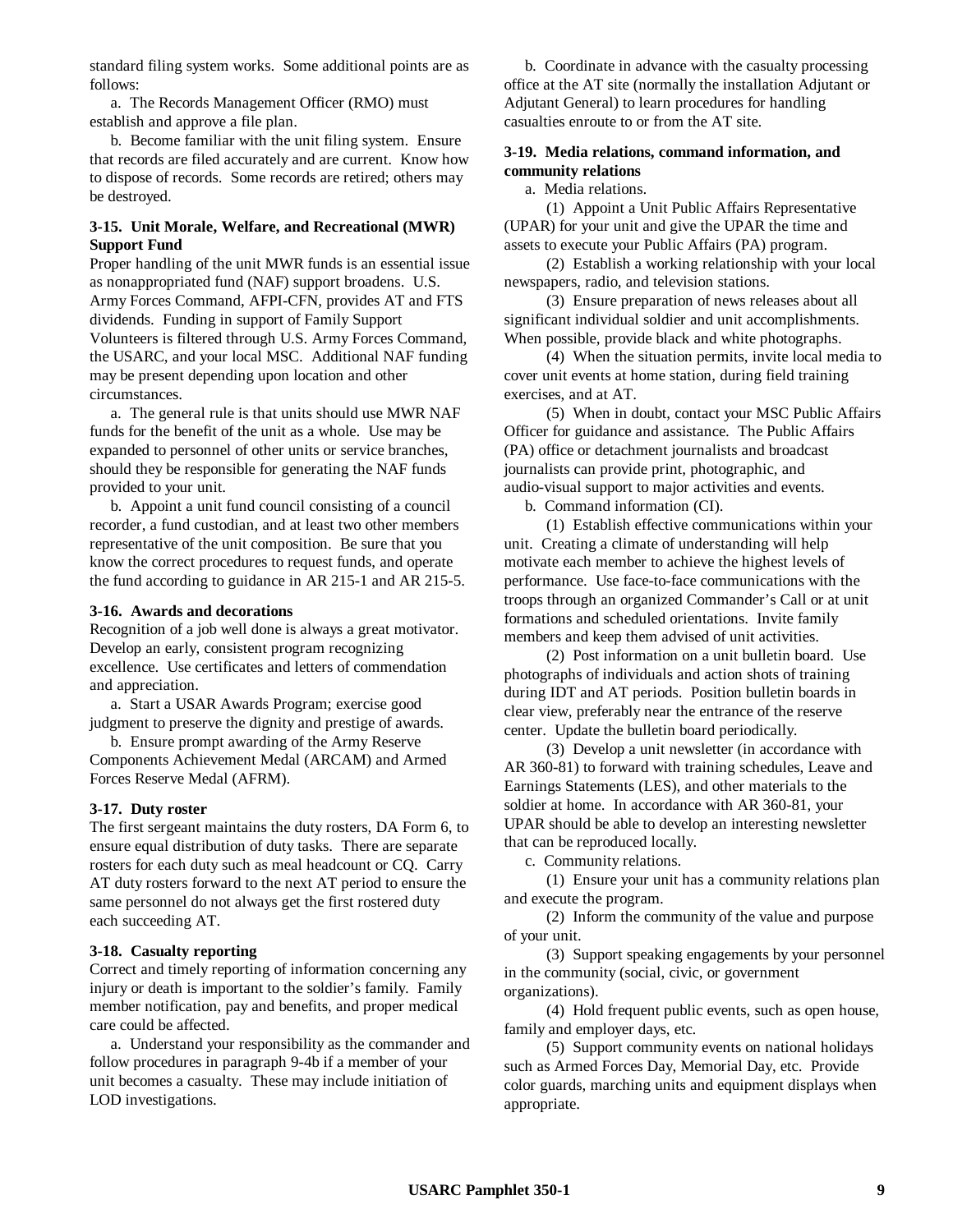(6) Coordinate all public events with your MSC public affairs office.

(7) Recognize community supporters with certificates or memorandums of appreciation.

(8) Conduct regular employer recognition programs and present DOD Employer Support Awards at those events. Invite state and local employer support representatives to participate.

d. The ESGR fact sheet 9-9105 (Awards for Employers) and 10-9102 (Presenting the DOD Certificate of Appreciation) are available from your MSC PAO to assist you in developing your local program.

#### **3-20. Discipline, law, and order (DLO)**

Maintaining discipline is a primary responsibility of command. You must ensure that you know your responsibilities and how and when to use administrative measures to deal with problems. You should be aware of the most pertinent DLO actions.

a. Commander's Report of Disciplinary Action (DA Form 4833). On occasion, you may receive this report with the Military Police Report (DA Form 3975). You will receive this report if one or more of your soldiers were involved in an offense while on a military installation.

b. Occasionally, incidents occur that you must report to the chain-of-command. Serious and reportable incident reporting is covered in USARC Supplement 1 to AR 190-40. Ensure your full-time staff is cognizant of these reporting requirements.

#### **3-21. Free exercise of religion**

a. Ensuring the free exercise of religion for your soldiers is another important task. In fact you are, through a chaplain, required by public law to conduct religious services for personnel of the command. This is a requirement of AR 165-1, paragraph 2-2.

b. Your battalion chaplain can perform several functions, such as:

(1) Advise you and your subordinate leaders on matters of religion, morals, and morale as affected by religion.

(2) Coordinate, integrate, and supervise all chaplain activities, religious services, ministries or observances, and the use of facilities, as approved by you.

(3) Establish and maintain liaison with staff chaplains of higher and equal headquarters, the other military services, Government agencies, the armed forces of allied nations, and officials of civilian churches and other religious organizations.

c. As a special staff officer on both the personal and special staffs of the battalion commander, you can count on your battalion chaplain to listen carefully to any concerns you have. The chaplain is also ready to assist you in counseling soldiers and families, teaching classes, and general problem solving. You will find him or her a valuable asset in fulfilling your mission requirements.

# **Chapter 4 Security**

#### **4-1. General**

Security has been a vital function of the military unit from the very beginning of military history. It is just as vital today. You must safeguard personnel, arms and ammunition, classified information, equipment, and physical facilities. Although doing this today is more complicated than in the past, your predecessor probably developed a security plan and standing operating procedures to implement it. Study them (if they exist), then implement your changes if you desire. If none are in place, develop them as soon as possible. Take this responsibility seriously; it will save you a lot of headaches later. Security awareness is a vital part of all activities.

#### **4-2. Procedures**

a. Classified information. Handle, store, and transmit classified documents in accordance with AR 380-5.

b. Develop and implement operations security (OPSEC) measures to safeguard sensitive information.

c. Automated systems security. With the introduction of more automated data processing (ADP) equipment throughout the Army, security personnel must become more aware of requirements to protect sensitive defense information against espionage, sabotage, fraud, misappropriation, and misuse or inadvertent or deliberate compromise. Computers, word processors, etc., must be identified by serial number, bar code, and location; rated as to sensitivity level; and accredited.

d. Monitoring and recording conversations. Listening in on conversations on telephone extensions or speaker phones, as well as to face-to-face conversations, is prohibited by AR 381-10, unless all parties give consent.

e. Subversion and espionage. The U.S. Army is a prime target for foreign intelligence and sympathizers of foreign governments. It is vulnerable to subversion and espionage, both in the Continental U.S. (CONUS) and overseas. You must establish positive programs to indoctrinate all personnel on the methods of subversion or entrapment.

f. Acquiring, storing, reporting, or processing data about people or organizations not affiliated with the Department of Defense is prohibited by AR 381-10.

g. Design and take measures to safeguard personnel and to prevent unauthorized access to equipment, facilities, materials, and documents.

h. Based on the physical security plan published by higher headquarters, develop and maintain detailed center/unit physical security SOP.

i. Verify the following items daily and do this especially after IDT assemblies (a good job to delegate to your security officer):

(1) Ensure all windows and doors are closed and locked before leaving.

(2) Give particular attention to the arms room.

(3) Check for fire hazards.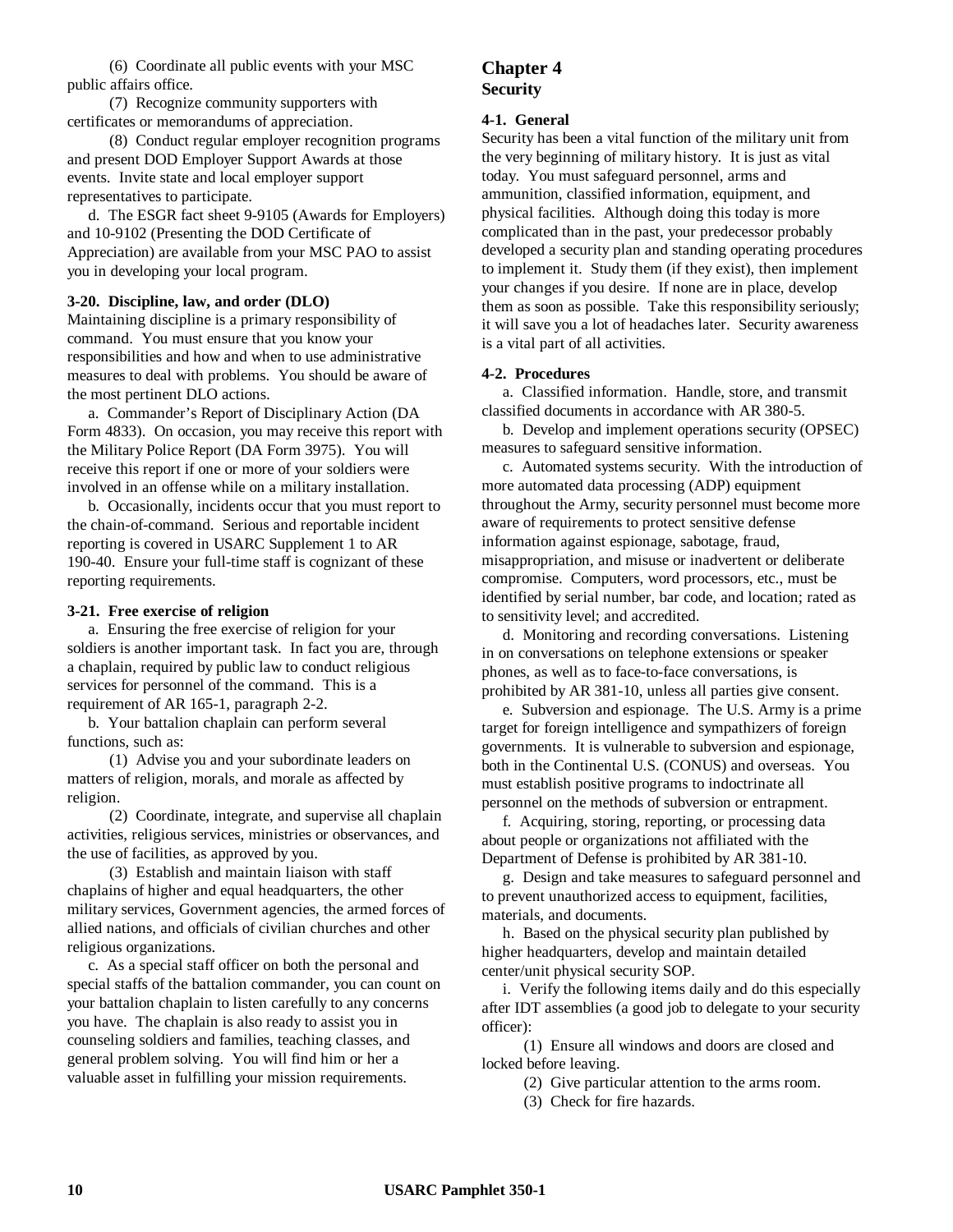(4) Ensure all petroleum, oils, and lubricants (POL) and vehicles are locked or secured in the motor pool area, and that gates to the reserve center are locked or secured.

j. Know which serious incidents require formal reporting.

k. Practice energy conservation by turning off lights (except security and safety) and by turning down heat.

l. Become familiar with Level I (mandatory) requirements to secure government property at unit/installation level.

m. Coordinate with local law enforcement agencies for periodic checks of the reserve center.

n. Where installed, ensure Intrusion Detection Systems (IDS) are operational; display signs announcing IDS.

o. Request a physical security inspection from higher headquarters or your support installation provost marshal to help locate any needed additional security measures.

p. Arms and ammunition. Make security of arms and ammunition your top priority.

(1) Individually-assigned weapons must be stored in an approved arms room having triple barriers.

(2) Conduct required serial number inventories and physical counts of weapons, ammunition, night vision devices and other sensitive items.

(3) Appoint a security manager, key/lock custodian, and alternates.

(4) Establish weapons and key/lock registers, accountability and control records, etc., including IDS, key, and arms room access rosters.

(5) Prepare an SOP for operation of the arms room/vault.

(6) Permit only authorized persons in the arms room.

(7) Know the status of the IDS at all times.

(8) Ensure you are prepared to implement the armed guard requirements of AR 190-11 (with USARC Suppl 1) when transporting Category II weapons off an installation or if the IDS fails. Use AR 190-14 as a guide.

## **Chapter 5 Training**

#### **5-1. Training management**

The Army's basic mission is to fight and win in combat. The goal of training is to produce a force trained to mobilize, deploy, fight, and win anywhere in the world. "Training the Force" (FM 25-100), "Battle Focused Training" (FM 25-101), and "Training in Units" (AR 350-41) are the Army's standardized training doctrine and are applicable throughout the force. An effective training program affects retention, readiness, and mission performance. As junior officers, specifically as commanders, you are leaders, trainers and training managers. To successfully accomplish these roles, you must understand the principles, concepts and procedures relevant to training. The objective of all Army training is unit readiness. Training of soldiers and leaders enhances the ability of units to perform to standard.

a. The principles of training.

(1) Train as combined arms and services teams. The greatest combat power results when leaders synchronize combat, combat service, and combat service support systems to complement and reinforce one another.

(2) Train as you fight. Accept less than perfect results initially and strive for realism in training.

(3) Use appropriate doctrine such as FM 100-5, "Operations," Mission Training Plans (MTPs), and other supporting doctrinal manuals. When Army standards are not published, leaders must develop standards that are challenging, attainable, and easily evaluated.

(4) Use performance-oriented training. Soldiers learn best by doing; using a hands-on approach. Soldiers train better and faster, and to a higher degree of proficiency, when they know the tasks, conditions, and standards. As leaders you must enforce the standards.

(5) Train to challenge. Challenging training inspires excellence by fostering initiative, enthusiasm, and eagerness to learn.

(6) Train to sustain proficiency. Sustainment training prevents skill decay, maintains high standards, and allows training of new people.

(7) Train using multi-echelon techniques. You must simultaneously train individuals, leaders, and units at each echelon. It is the most effective way to train and sustain each echelon within the unit. As a commander, you must maintain a focus on your unit's wartime mission to determine those multi-echelon events to train the units.

(8) Train to maintain. Maintenance training designed to keep equipment in the fight is of equal importance to soldiers as being expert in its use.

(9) Make commanders the primary trainers. The leaders in the chain-of-command are responsible for the training and performance of their soldiers and units.

b. Battle focus is the concept which derives peacetime training requirements from wartime missions. Commanders use Battle focus to allocate resources for training based on wartime mission requirements. The illustration at figure 5-1 (below) shows the Training Management Cycle. It begins with the wartime mission. Derive your Mission Essential Task List (METL) from this mission. With the shortage of training time available to USAR units, the unit training programs do not attempt to address proficiency of soldiers, leaders, and units in all MOS or collective tasks. Your battle focus determines the training requirements. The USARC battle focus is for USAR units to become proficient in their technical METL tasks and sustain that proficiency.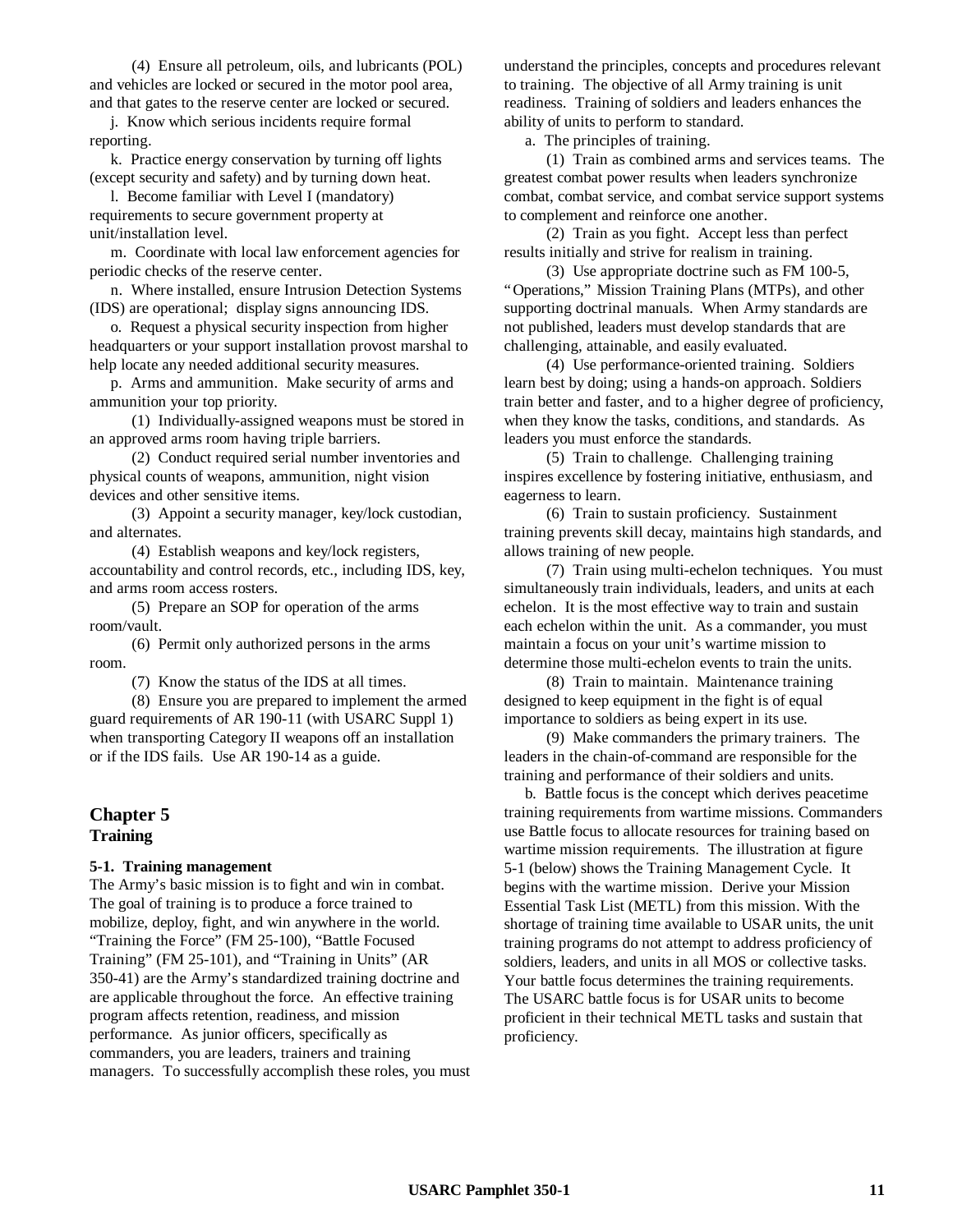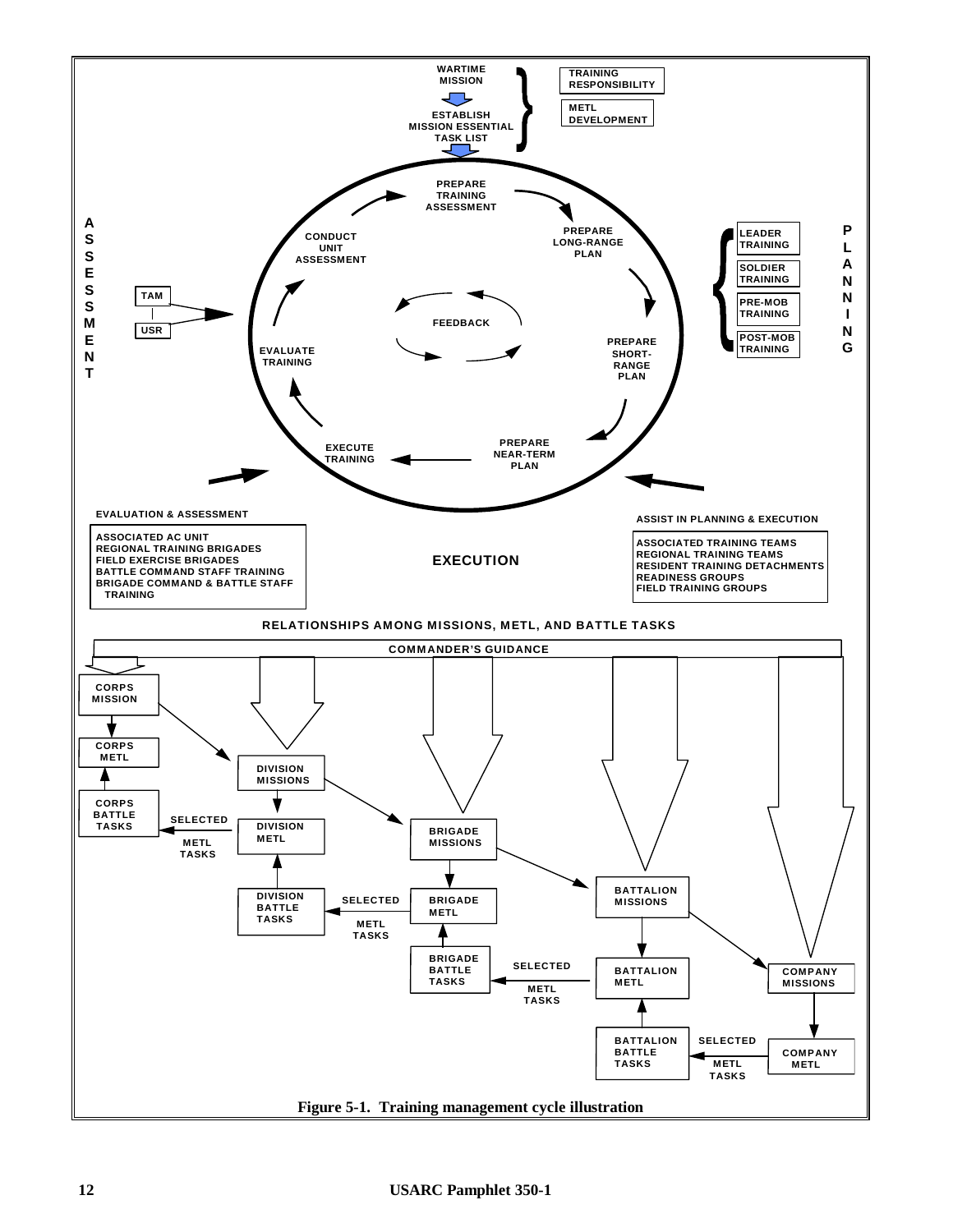c. The training management cycle is also displayed in chapters 2, 3, 4, and 5 of FM 25-100.

- d. As commanders you must--
	- (1) Understand your unit's mission and doctrine.
	- (2) Understand your unit's capabilities.

(3) Understand the doctrine of the units you

support.

- (4) Understand your threat's capabilities.
- (5) Train your subordinates.
- (6) Excuse allow honest mistakes.
- (7) Allow open communications and

disagreements.

(8) Be actively involved in your unit's training.

### **5-2. Training meetings**

a. Objectives. Review completed training, deconflict training issues, plan and prepare future training, and exchange timely information.

- b. Phases:
	- (1) Assessment of completed training.
	- (2) Coordination.
	- (3) Future planning.

c. Attendance. The company training meeting is a high priority mission for the leadership of the company. Attendance for selected leaders is mandatory. Leaders who normally attend company training meetings are:

- (1) Company commander.
- (2) Executive officer.
- (3) First sergeant (1SG).
- (4) Platoon leaders.
- (5) Platoon sergeants.

(6) Master gunner/chief of firing battery/shop supervisor.

- (7) Maintenance team chief.
- (8) Supply sergeant.
- (9) NBC NCO.
- (10) Food service sergeant.
- (11) Slice leaders and attachments.
- (12) Others as designated by the commander.
- d. Attendee's responsibilities:

(1) You are responsible for the efficient conduct of the training meeting. Although all leaders participate in the training discussion, it is you, as the commander, who leads the meeting and provides direction and focus.

(2) The XO is the second in command, and as such, runs the training meeting in your absence.

(3) The 1SG is the senior enlisted soldier in the company and your personal adviser on all issues that affect individual soldier training in the unit.

(4) Platoon leaders brief the collective task proficiency of their platoon during the assessment phase of the training meeting.

(5) Platoon sergeants are prepared to brief individual soldier task proficiency during the assessment phase of the meeting, if required by you, the commander.

(6) Master gunners or other key staff NCOs attend training meetings to advise you on specialist training.

(7) Maintenance team chiefs coordinate the maintenance efforts of the company and work with you and the XO to ensure timely support whenever necessary.

(8) Supply sergeants advise you on supply-related issues, inspections, and inventories.

e. When in garrison, conduct training meetings on the same day and at the same time each month. Selection of a particular day to conduct the meeting depends on when the battalion conducts its training meeting. Logically, the company training meeting should follow the battalion training meeting by not more than 2 days. This allows incorporation of information gleaned from this meeting into the company meeting before it becomes outdated.

f. Main considerations for selection of a day and time to conduct the meetings are--

- (1) Enabling attendees to make the meeting.
- (2) Minimizing training disruptions.

(3) Allowing subordinate leaders time to brief their soldiers without delaying their normal release time.

### **5-3. WARTRACE**

The terms CAPSTONE and DTA were eliminated. There is no one special term or acronym for AC/RC training associations. Training and planning are separate and distinct programs. The term WARTRACE applies to wartime planning alignments. WARTRACE is defined as the deliberate alignment of Army forces (AC and RC) under a single commander for wartime planning to achieve national strategic goals.

a. RC units often operate under two chains of command: wartime and peacetime.

(1) The wartime chain provides wartime mission guidance and approves the RC METL. Due to the limited training time available to reserve units during peacetime, the WARTRACE commander assigns missions that are as specific as possible. With specific missions, METL tasks become limited.

(2) The peacetime commander (your RC next higher headquarters) should review and coordinate your METL training. The peacetime commander provides the training resources, and ensures that the planned training is battle focused, executed to standard, and evaluated. The two chains work together and remain coordinated by focusing on the METL.

b. Once approved, the senior wartime commander breaks the METL into Battle Tasks. A battle task is a command group, staff, or subordinate organization mission essential task that is so critical that its accomplishment will determine the success of the next higher headquarters' mission essential task. Battle tasks allow the senior commander to define the training tasks that--

(1) Integrate the Battlefield Operating Systems (BOS).

(2) Receive the highest priority for resources such as ammunition, training areas, facilities, materiel, and funds.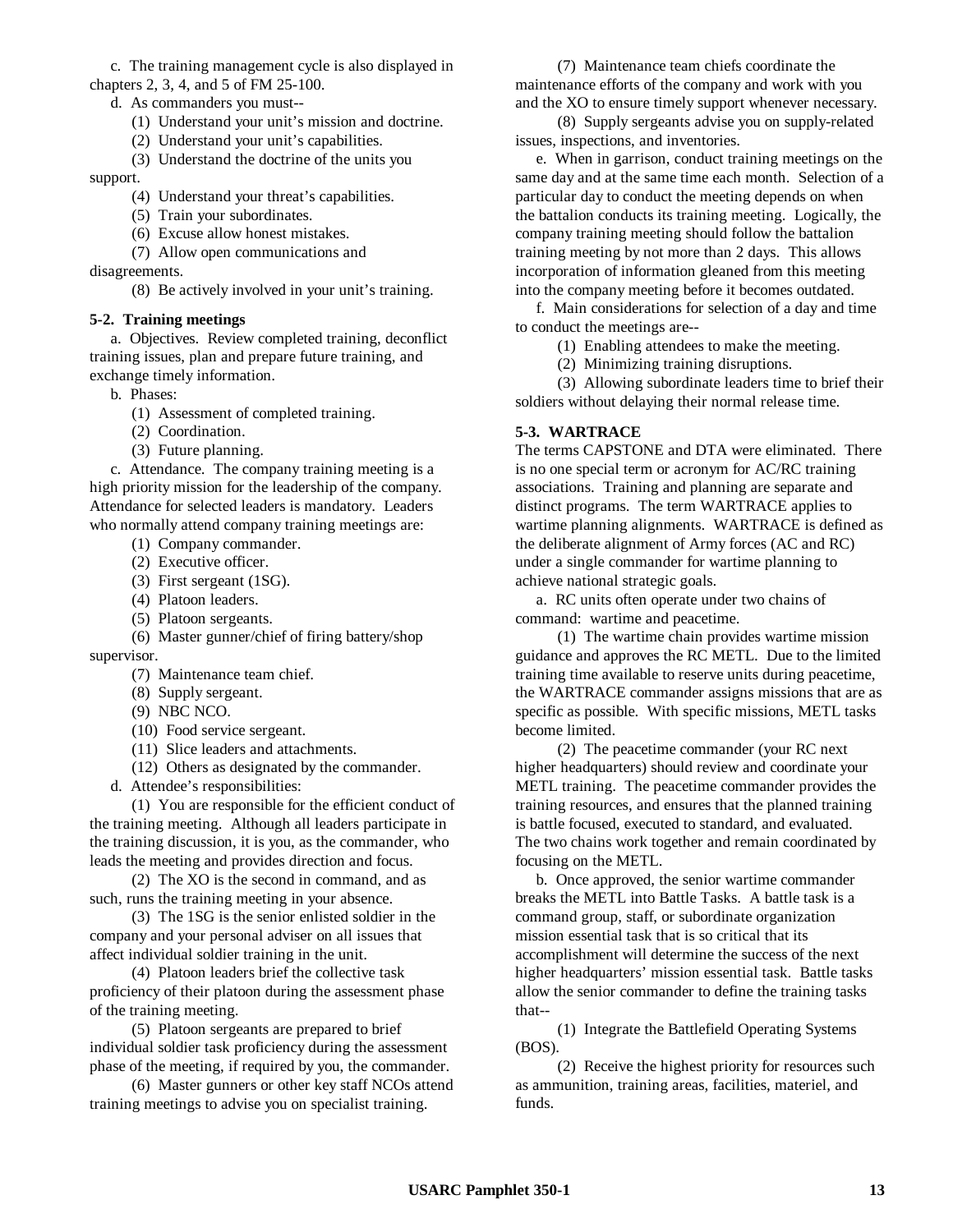(3) Receive emphasis during evaluations directed by higher headquarters (HQ).

c. After establishing the METL, the battle focus process continues with the development of supporting platoons, squad, section, leader and soldier tasks. At each subordinate level, the leaders develop leader books that contain all the tasks at their level and those of subordinate levels. These books track training that has been accomplished and assist leaders in planning training to overcome weaknesses while sustaining strengths. (Refer to Figure 2-23 of FM 25-101.)

### **5-4. Mission Essential Task List (METL)**

a. The METL--

(1) Is not affected by resource availability.

(2) Is not prioritized; however, training is

prioritized by you, the commander.

(3) Must apply to the entire unit.

(4) Must support and complement the METL of the next higher wartime headquarters. It does not support or complement the METL of an unrelated peacetime higher headquarters' METL.

(5) Must be understood by the 1SG/CSM and key NCOs so that they can integrate supporting soldier tasks. b. Battle tasks.

(1) During the review of a subordinate's METL, higher headquarters' commander selects METL tasks that

must be accomplished by your unit for your headquarters to accomplish its mission. Those battle tasks of the higher headquarters that apply should be the battle focus of the subordinate unit.

(2) The selection of battle tasks allows your headquarters to focus on those tasks that need emphasis during training and evaluation. The battle tasks allow you to allocate and focus resources.

c. Supporting soldier and leader tasks.

(1) Proficiency of soldiers and leaders is the foundation of unit proficiency. As the commander, you must plan training to build and sustain proficiency in soldier and leader tasks that support the mission essential task.

(2) During the METL development, the 1SG/CSM and other key NCOs identify soldier and NCO leader tasks that support the performance of the METL tasks. Commissioned officers also identify officer leader tasks that support performance of the mission essential task. As with the battle focus of the METL tasks, due to limited time and resources, the commander must not attempt to train on every supporting soldier and leader task. Reduce the list of supporting soldier and leader tasks to those that are essential to the leaders' or soldiers' duty position and responsibilities.

d. METL approval.

(1) Units with a WARTRACE will forward their base METL to the next higher headquarters in the priority WARTRACE chain-of-command. Pending WARTRACE METL approval, use the base METL as the unit's interim, approved METL. Once the WARTRACE has approved

the METL, the unit will update the METL on the Center Level Administration System (CLAS).

(2) Units without a WARTRACE, units entering the force structure, or units redesignated as a different organization will use the appropriate base METL as their approved METL. The USARC is the sole METL approving authority in the USAR for units without a WARTRACE.

#### **5-5. Planning**

a. Assessment.

(1) The assessment starts the training planning process. Use your subordinates to assess the training level on mission essential tasks. Rely on subordinate leaders' feedback to determine your unit's training proficiency level. External evaluations also help in your assessment. However, evaluations only portray portions of total proficiency and only measure it at a specific point in time. The unit leadership, on the other hand, can provide a wealth of expertise and input about the unit's capabilities.

(2) Assessment begins with the first line leaders gauging the proficiency of their subordinates in accomplishing individual tasks, as well as supporting leader tasks identified at their level. Each successive leader assesses the ability of his/her level of organization to accomplish their supporting collective tasks and documents this assessment in the leader books and the Training Assessment Model (TAM).

(3) Assessment links the evaluation of training executed to the planning of training.

b. Planning.

(1) Once the assessment is accomplished, develop a training strategy with assistance from the unit leadership, to build the proficiency of some mission essential tasks while ensuring sustainment of others. Determine the best way to build and sustain proficiency in mission essential tasks. As USAR commanders, you must develop a training strategy that ensures the unit can perform at least its technical wartime mission prior to mobilization. This strategy leads to setting training priorities and training plans.

(2) Training plans come in three types: long-range, short-range, and near-term. They have the following common denominators:

(a) Maintain a consistent battle focus.

(b) Are coordinated between associated combat, combat support, and combat service support organizations.

(c) Focus on the correct time horizon. In the USAR, long-range plans extend at least 2 years out; short-range plans cover 1 year; and near-term plans focus on the next 4 months.

(d) Focus on attaining stated training objectives.

(e) Cause organizational stability.

(f) Make the most efficient use of resources.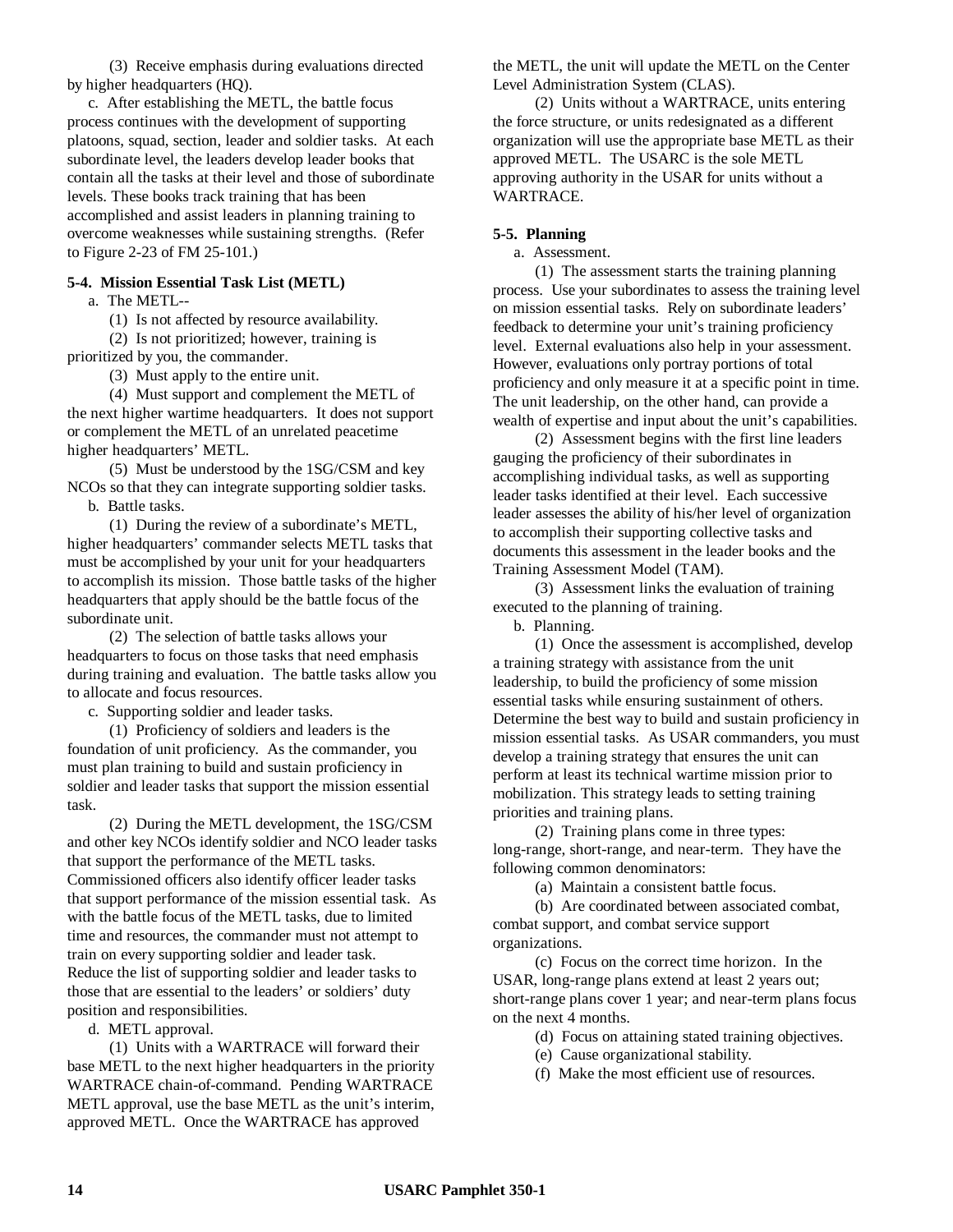(3) A comparison of long-range, short-range, and near-term training plans is provided in table 5-1, below, for your review.

| Table 5-1. Training plan comparison |                     |                    |  |
|-------------------------------------|---------------------|--------------------|--|
| <b>LONG-RANGE</b>                   | <b>SHORT-RANGE</b>  | <b>NEAR-TERM</b>   |  |
| Disseminate                         | Refine and          | Refine and         |  |
| METL and battle                     | expand upon         | expand upon        |  |
| tasks.                              | appropriate         | short-range plan   |  |
|                                     | portions of         | through conduct of |  |
|                                     | long-range plan.    | training meetings. |  |
| Establish training                  | Cross reference     | Determine best     |  |
| objective for each                  | each training       | sequence for       |  |
| mission essential                   | event with          | training.          |  |
| task.                               | specific training   |                    |  |
|                                     | objectives.         |                    |  |
| Schedule                            | Identify and        | Provide specific   |  |
| projected major                     | allocate short lead | guidance for       |  |
| training events.                    | time resources      | trainers.          |  |
|                                     | such as training    |                    |  |
|                                     | facilities.         |                    |  |
| Identify long lead                  | Coordinate          | Allocate training  |  |
| time resources                      | short-range         | devices such as    |  |
| and allocate major                  | calendar with all   | simulators to      |  |
| resources such as                   | support agencies.   | specific trainers. |  |
| major training                      |                     |                    |  |
| areas.                              |                     |                    |  |
| Coordinate                          | Publish             | Publish detailed   |  |
| long-range                          | short-range         | training           |  |
| calendars to                        | guidance and        | schedules.         |  |
| eliminate                           | planning calendar.  |                    |  |
| distractors.                        |                     |                    |  |
| Publish                             | Provide input to    | Provide basis for  |  |
| long-range                          | unit training       | executing and      |  |
| guidance and                        | meetings.           | evaluating         |  |
| planning calendar.                  |                     | training.          |  |
| Provide basis for                   |                     |                    |  |
| command                             |                     |                    |  |
| operating budget                    |                     |                    |  |
| input.                              |                     |                    |  |
| Provide                             |                     |                    |  |
| long-range                          |                     |                    |  |
| training input to                   |                     |                    |  |
| higher                              |                     |                    |  |
| headquarters.                       |                     |                    |  |

(4) Formats vary for the training plans, but examples are available in appendix A of FM 25-101. Of course, you must still prepare monthly training schedules. Just remember that during near-term planning, look 4 months out. Don't get locked into calendar or training year quarters when planning or preparing your training schedules.

### **5-6. Long-range planning**

Long-range planning usually occurs at battalion and above; however, separate companies also do long-range planning. While you at the company level do not practice these skills, the results do affect your unit. Unless you command a separate company, you will usually follow the lead of your next higher headquarters for the long-range planning cycle. During long-range planning, senior

commanders project activities such as AT, Overseas Deployment Training (ODT), and externally supported training. Combat Training Centers, like Fort Irwin, CA, for example, provide excellent externally supported training. This information also provides you with the means for establishing long-range training objectives. Table 5-2 outlines the long-range planning cycles for various echelons. Notice that your training guidance at company level is not in the cycle outline.

| Table 5-2. Reserve Component (RC) long-range<br>planning cycle                                                                                                                                                |                                                      |                                                        |
|---------------------------------------------------------------------------------------------------------------------------------------------------------------------------------------------------------------|------------------------------------------------------|--------------------------------------------------------|
| <b>ACTION</b><br>(Note 1,2)                                                                                                                                                                                   | <b>LATEST</b><br><b>PUBLICATION</b><br>DATE (Note 3) | <b>FUTURE</b><br><b>PLANNING</b><br><b>HORIZON</b>     |
| RC Div/Sep<br>Bde/Grp level<br>publish command<br>training guidance<br>(CTG) and<br>long-range<br>calendar. (Note 4)                                                                                          | 12 mos prior to FY<br>start                          | CTG at least 2<br>years. Calendar at<br>least 5 years. |
| RC Bde/Grp/Sep<br>Bn publish CTG<br>and long-range<br>calendar.                                                                                                                                               | 10 mos prior to FY<br>start                          | At least 5 years.                                      |
| RC Bn/Sep Co<br>publish long-range<br>calendar.                                                                                                                                                               | 6 mos prior to FY<br>start.                          | At least 3 years.                                      |
| <b>NOTES:</b>                                                                                                                                                                                                 |                                                      |                                                        |
| (1) These actions also apply to similar command level TDA<br>organizations or activities. For example, an ARCOM follows<br>the same planning cycle as a division.                                             |                                                      |                                                        |
| (2) Intermediate headquarters provide training guidance and<br>scheduling information in sufficient time to allow subordinate<br>units to meet required publication dates.                                    |                                                      |                                                        |
| (3) Each HQ follows this time line to allow subordinates<br>adequate time to prepare their plans.                                                                                                             |                                                      |                                                        |
| (4) RC commanders of Div/Sep Bde/Sep Grp normally brief to<br>and receive approval from the next higher headquarters in the<br>peacetime chain-of-command, no later than 8 to 10 months<br>prior to FY start. |                                                      |                                                        |

### **5-7. Short-range planning**

Short-range planning refines portions of the long-range planning calendar. It provides the time lines for small unit leaders to prepare near-term training schedules.

a. Details included in short-range planning may address:

(1) Collective tasks to be trained during major training events.

(2) Other mandatory training.

(3) Significant events or activities that require consideration when scheduling training.

b. During this phase of planning, senior commanders:

(1) Identify wartime-mission-related scenarios, collective training objectives, required resources, and initiate coordinating instructions.

(2) Protect subordinate units from training distractors by tenaciously enforcing the "lock in" of major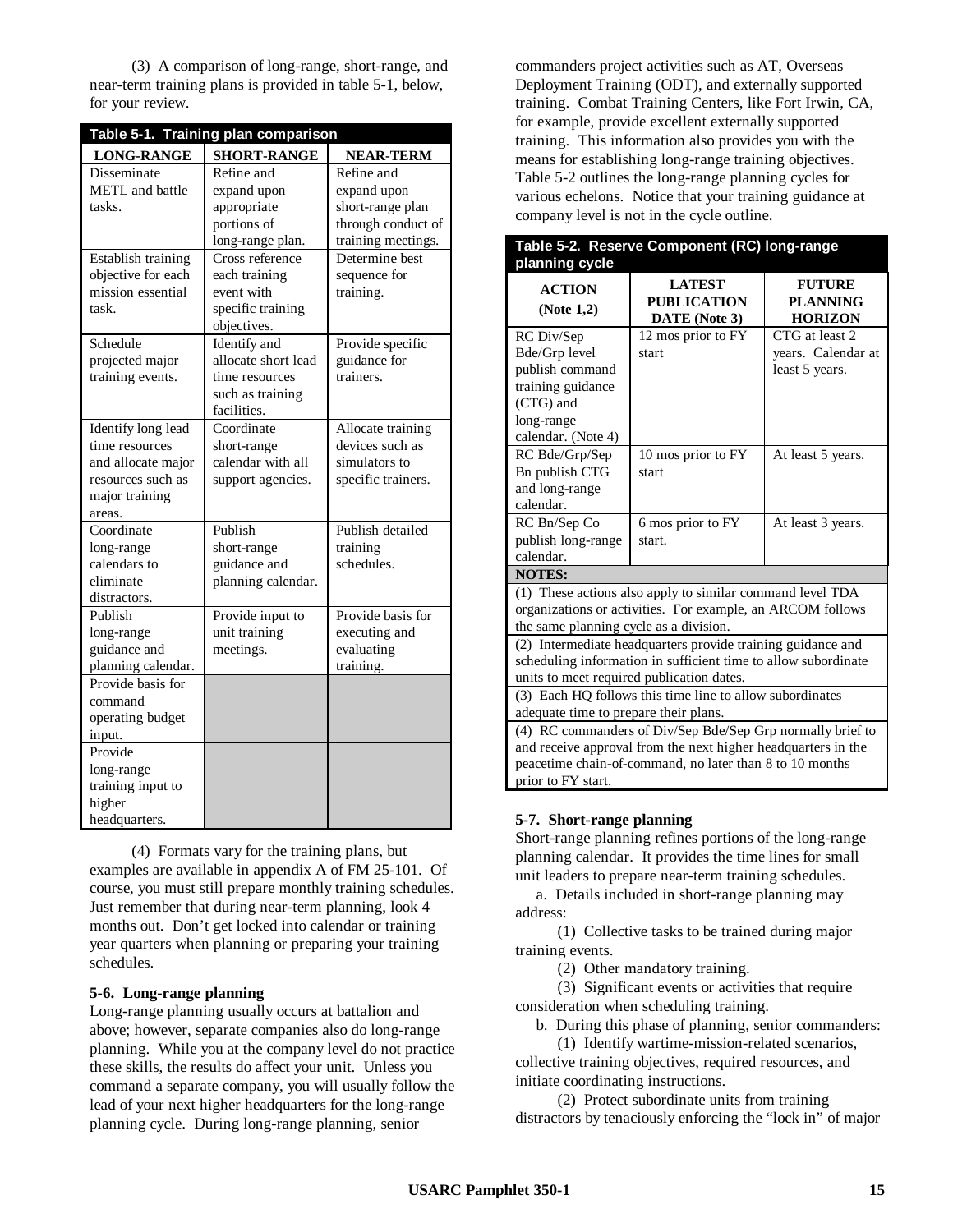events approved with short-range plans and contained in the signed training schedules.

(3) Set the standard for safety, provide guidance for risk acceptance decisions, and conduct training risk assessments.

c. Multi-echelon training also comes into play at this time. It is the most effective way of training and sustaining a manageable number of essential tasks within limited periods of training time. Table 5-3 outlines a multiechelon exercise.

| Table 5-3. Selected tasks planned to be executed during<br>a multiechelon supply and service company exercise |                                                                |                 |                                                                                                                                                                                                                                                                               |
|---------------------------------------------------------------------------------------------------------------|----------------------------------------------------------------|-----------------|-------------------------------------------------------------------------------------------------------------------------------------------------------------------------------------------------------------------------------------------------------------------------------|
| <b>RESPONSI-</b><br><b>BILITY</b>                                                                             | <b>PARTICIPANTS</b>                                            | <b>ACTIVITY</b> | <b>TASKS</b>                                                                                                                                                                                                                                                                  |
| Company<br>Commander/<br>1SG                                                                                  | Platoon<br>Leaders/Platoon<br>Sergeants                        | <b>TEWT</b>     | · Plan Company<br>Movement<br>$(63-2-0001)$ .<br>Reorganize<br>Defense<br>$(63-2-0003)$ .                                                                                                                                                                                     |
| Platoon<br>Leader/PSG                                                                                         | <b>Supply Platoon</b><br>Material<br>Handling<br><b>NCOICs</b> | <b>STX</b>      | · Set up Supply<br>Platoon<br>$(63-2-0005)$ .<br>Supervise Class II,<br>III (Pkg), IV, V,<br>and VII Operations<br>$(10-2-0008).$<br>· Supervise Class I<br>and Water<br>Operations<br>$(10-2-0012)$ .<br>· Defend Company<br>Sector (62-2-0021).                             |
| Material<br>Handling<br><b>NCOIC</b>                                                                          | Soldier                                                        | <b>STX</b>      | · Provide Class II, III<br>(Pkg), IV, and VII<br>Supplies<br>$(10-2-0009)$ .<br>· Perform External<br>Slingload Supply<br>Functions<br>$(55-02-0002-R).$<br>· Defend Against a<br>Level I Attack<br>$(63-2-0030)$ .<br>· Perform Unit<br>Level Maintenance<br>$(63-3-0011)$ . |

d. Refining training activities during the short-range planning process requires coordination and input. Short-range training briefings provide some of this coordination. Although separate company, battalion, and group commanders present these briefings, the topics they address rely upon input from you and other subordinate commanders. Table 5-4 shows training briefing topics. These briefings result in a training contract between your commander and senior commanders. The senior commanders provide resources and protects subordinate units from unprogrammed taskings. The subordinate

commanders then lock in and execute the approved training plan.

| Table 5-4. Training briefing topics |                                 |
|-------------------------------------|---------------------------------|
| PRESENTED BY BN/BDE CDRs            | PRESENTED BY BN/BDE CSM         |
| A review of accomplishments/        | Individual training proficiency |
| shortcomings of last                | feedback received about         |
| short-range planning period.        | previous short-range period.    |
| The unit's METL and                 | Assessment of the unit's        |
| assessment of proficiency           | current individual training     |
| levels.                             | proficiency.                    |
| The unit's training focus and       | Individual training events      |
| objectives for next training        | planned for upcoming            |
| period.                             | short-range planning period     |
|                                     | and strategy for preparing      |
|                                     | soldiers for the evaluation.    |
| Presentation of the unit's          | Description of METL-derived     |
| short-range planning calendar.      | individual tasks to be          |
|                                     | integrated into collective      |
|                                     | mission essential tasks.        |
| A description of upcoming           | Marksmanship and physical       |
| training events.                    | fitness programs.               |
| The unit's leader development       | The unit's education program.   |
| program with emphasis on            |                                 |
| officer METL supporting             |                                 |
| tasks/warfighting skills.           |                                 |
| The approach planned for            | The NCO leader development      |
| preparing trainers and              | program with emphasis on        |
| evaluators.                         | senior soldier METL             |
|                                     | supporting tasks and            |
|                                     | improving warfighting skills.   |
| Force integration plans for the     |                                 |
| upcoming period.                    |                                 |
| Resource allocations.               |                                 |

### **5-8. Near-term planning**

a. This is the company level of training planning. During this planning stage, do the following:

(1) Conduct training meetings to coordinate and finalize all training events, activities, and resources.

(2) Schedule and execute training to meet objectives in the short-range plan to Army standard.

(3) Protect the unit training from training distractors by tenaciously enforcing the "lock in" of training events contained in the signed training schedules.

(4) Make final coordination for the allocation of resources.

(5) Provide specific guidance to trainers.

(6) Schedule rehearsal times for training and determine pre-execution checks.

(7) Complete coordination with other units participating in this training as part of the combined arms and services slice.

(8) Prepare detailed training schedules.

b. All of these activities take place 4 months before the training occurs.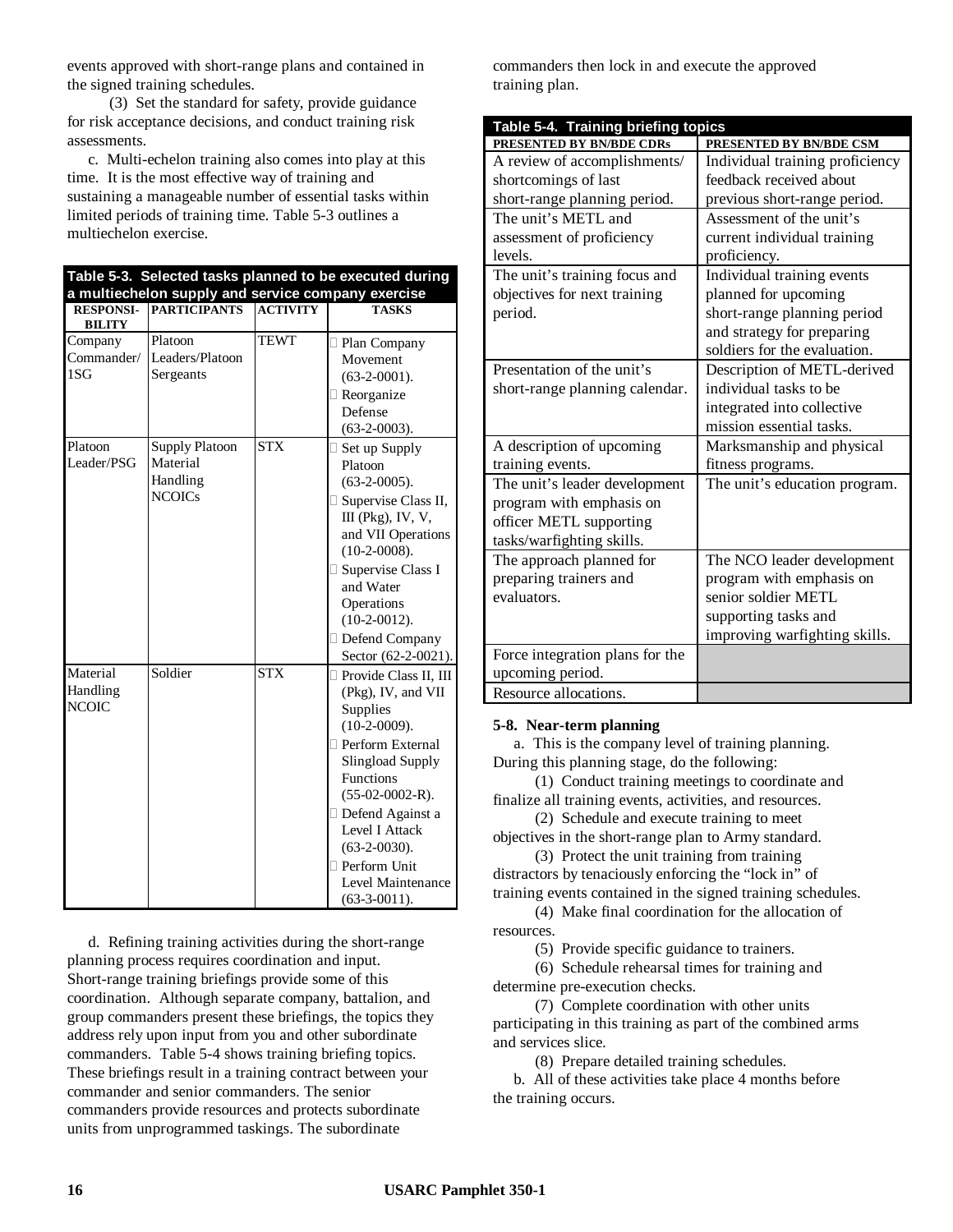c. Table 5-5 below shows the near-term planning cycle for the USAR.

| Table 5-5. USAR near-term planning cycle |                                                                                      |                                                                          |                                                    |
|------------------------------------------|--------------------------------------------------------------------------------------|--------------------------------------------------------------------------|----------------------------------------------------|
| <b>FREOUENCY</b>                         | <b>ACTION</b>                                                                        | <b>LATEST</b><br><b>PUBLICATION</b><br><b>OR BRIEFING</b><br><b>DATE</b> | <b>FUTURE</b><br><b>PLANNING</b><br><b>HORIZON</b> |
| Monthly                                  | RC Bn/Company<br>training meetings<br>and subsequent<br>draft training<br>schedules. | 4 months prior<br>to execution.                                          | 4 months                                           |
|                                          | <b>RC BN/Company</b><br>publishes training<br>schedules.                             | 3 months prior<br>to execution.                                          | 3 months                                           |

d. The input for this cycle and resultant detailed training schedules come from monthly training meetings. Platoons, companies, and battalions conduct training meetings. At the battalion level, meetings revolve around training management issues. At company level, you should use meetings to discuss the specifics of conducting the training. Both FM 25-101 and TC 25-30 discuss the conduct of training meetings. While training schedule formats may vary, they must all include the following:

(1) When and where training starts.

(2) Specific individual, leader, and collective tasks to be trained.

(3) Topics of concurrent training for efficient use of available training time.

(4) Who conducts the training and who receives it.

(5) Proper allocation of time (including time to correct deficiencies) and administrative information pertaining to uniform, weapons, equipment, references, and safety.

e. This then is the sequence of effective training planning through its three cycles: long-range, short-range and near-term. It is your responsibility to execute. You are responsible for unit collective training. First line leaders are responsible for individual training and supporting collective training at their echelon.

#### **5-9. Training assessment**

The last segment of training presented is the assessment phase. Although listed last, this phase does not end the training cycle. Training is not a sequential process. In maintaining a current assessment of your unit, evaluate all training. Proficiency is the key; Army standard is the yardstick.

a. To achieve standards, make use of training and evaluation outlines, mission training plans, soldier's manuals, drill books, standing operating procedures, and similar references.

b. One of the main tools for collective training evaluation, one that provides feedback to and from everyone, is the After Action Review (AAR). During the review, the participants themselves analyze what happened, why, and how it could have been done better.

As a professional discussion, it has the following advantages over a critique:

(1) It focuses directly on key METL-derived training objectives.

(2) It emphasizes meeting Army standards rather than determining success or failure.

(3) It makes use of leading questions to encourage participants to self-discover important lessons from the activity.

(4) It includes a large number of individuals and leaders in an effort to recall and share as many lessons about the training as possible.

c. Conduct the AAR at all levels, depending upon the echelons involved in the training. Evaluators play a key role in the AAR process. They generally lead or facilitate the review, regardless of whether external or internal evaluation occurred.

d. The evaluation of training then leads to an updated unit assessment. Document this updated assessment in leader books and the unit's TAM. The outcome of the assessment may refocus the unit's strategy. This then starts the training management cycle again.

#### **5-10. Training sources**

Train soldiers as individuals and then collectively as members of a team. Excellent training opportunities are available from the following sources:

- a. Army Training Centers.
- b. Service Schools.

c. U.S. Army Reserve Forces (USARF) Schools.

d. Correspondence Courses and other Self-study Programs.

e. Supervised On-the-Job-Training (OJT) programs.

- f. Contract Training.
- g. Unit Schools.
- h. LANES Training.

i. Regional Training Sites— Medical, Maintenance, or Intelligence.

#### **5-11. Training publications**

The Army Training System offers the following publications:

a. Soldier's Manual (SM). The SMs describe tasks a soldier must be able to perform in a given MOS and skill level (SL). The SMs are also called Soldier Training Publications (STP).

b. Trainer's Guide (TG). Guides which complement SMs for all supervisors to use to plan training in a particular MOS.

c. Soldier's Manuals of Common-Tasks (SMCT). The STP 21-1-SMCT contains tasks common to all soldiers at skill level 1. The STP 21-24-SMCT contains tasks common to soldiers in skill levels 2, 3, and 4.

d. U.S. Army Military Qualification Standards (MQS). These are manuals of common tasks and skills for officers. Manual STP 21-II-MQS applies to the grades of LT and CPT, while STP-21-III-MQS applies to MAJ and LTC grades. There are also Branch Specific MQS Manuals.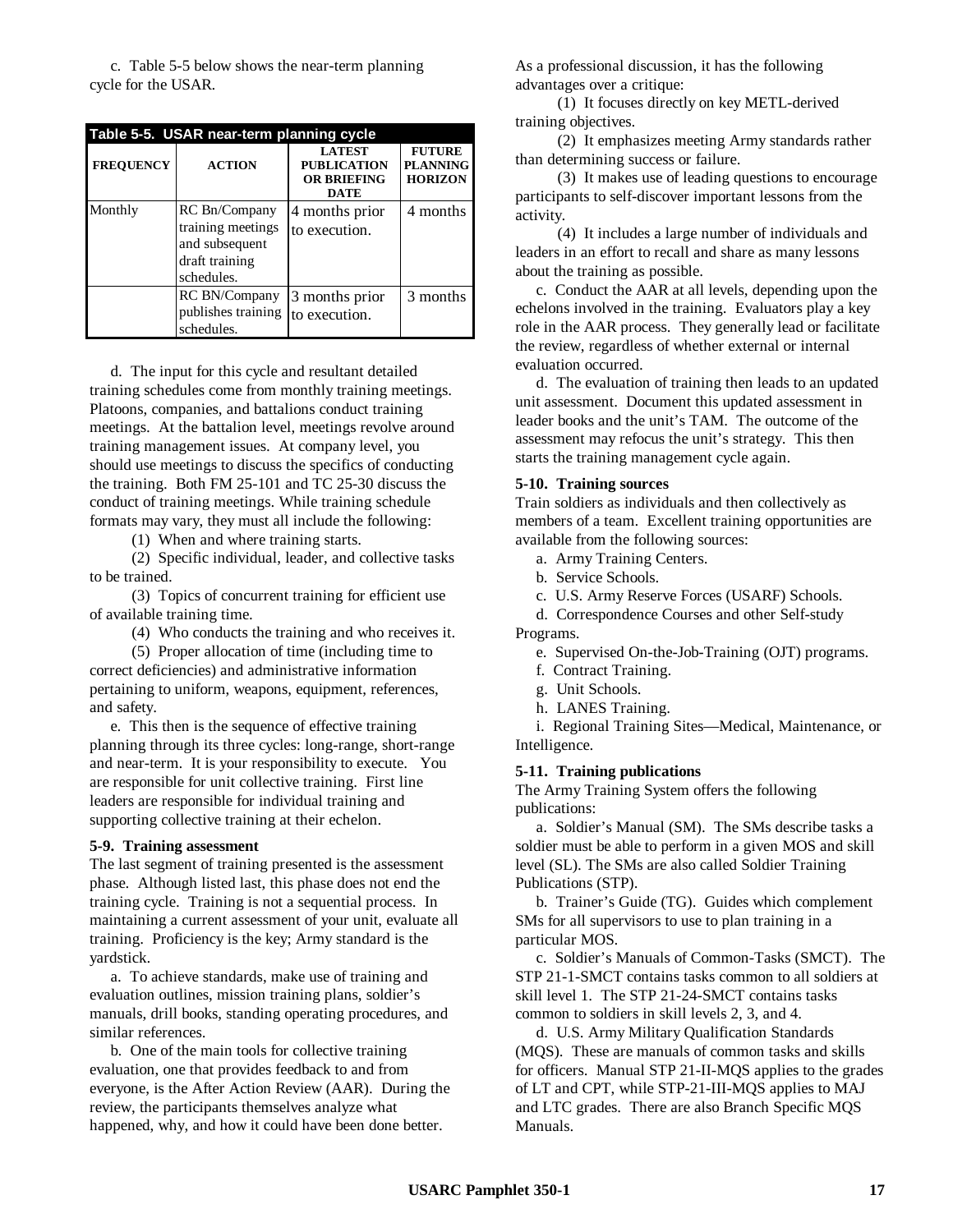e. Mission Training Plan (MTP). An MTP provides a descriptive mission-oriented program for training the unit to perform its critical wartime mission.

f. How-To-Fight and How-To-Support Manuals. These manuals explain how to fight the air-land battle, describing battle and battle support doctrine. Commanders use the manuals to help plan and execute operations and training activities.

g. Extension Training Materials (ETM) Catalogs. The ETM catalogs list ETM that supports training in units, including field manuals, training devices, TEC lessons, and videotapes. These DA Pamphlet 350-series catalogs are referenced by the table of organization and equipment (TOE) units that use the same ARTEP. The DA Pam 350-100 supports TDA organizations and education centers. These pamphlets provide a consolidated list of the ETM supporting individual training as well.

#### **5-12. Training aids, devices, simulators and simulations (TADSS)/Visual Information (VI)**

a. Training and Audiovisual Materials. Learning Centers get most of their training and audiovisual materials from their Training Support Center (TSC). The TSCs can usually supply, on either short or long-term loan, the following items:

#### TADSS VI

- Training aids TEC projectors
- Training devices **••** Portable screens
- Cassette players  $\blacksquare$  Video monitors
- **Subcaliber devices** Motion
- 
- Engagement simulations  $\blacksquare$  Video/Audio tapes
- ß Opposing Forces (OPFOR)
- materialsTelevision trainers
- ß Multiple Integrated Laser Engagement System (MILES)

b. Graphic Training Aids (GTA). The GTAs come in a variety of sizes, shapes, and formats, such as charts, show cards, booklets, decals, posters, games, and even decks of cards. Those printed as charts are also produced as 35mm slides and graphs.

c. Training Devices. Garrisons and other training areas use training devices to help achieve and maintain individual and collective proficiency at reduced costs. Some devices are MOS-unique; others are for general use. Commanders and staffs should publicize and facilitate the use of these devices.

d. The TSCs have catalogs available that contain the TADSS and VI available to you as a supported unit. Additionally, your supporting TSC should acquire, either by local production/manufacture, outside loan, or purchase, the item or product you require to support your training. The TSCs exist to acquire the TADSS/VI products you need for training.

#### **5-13. Advisory and training resources**

a. Readiness Groups (RG) are AC organizations, subordinate to a CONUSA, who provide external assistance and advice to Army Reserve and National Guard units. The RGs provide branch/functional area; doctrinal/technical; strength maintenance; and readiness, mobilization, and deployment assistance through four sections:

(1) Operations and Training Section: Coordinates all RG Team visits. Develops and conducts training and training management programs and courses. Conducts mobilization/deployment instruction and assistance and coordinates Army Domestic Emergency Plans for the reserves.

(2) Branch Assistance Teams: Assist, advise, and instruct in all aspects of branch (less Aviation) doctrine, techniques, and training.

(3) Functional Teams: Assist, advise, and instruct in all aspects of unit administration, personnel management, finance, postal operations, food service activities, and supply and property accountability functions.

b. Aviation Readiness Groups (ARGs) are Aviation Branch Assistance Teams (BAT) consolidated from Readiness Group (RG) aviation personnel and equipment assets. Their function is similar to other RG BAT, providing aviation-unique doctrinal, operational, administrative, training, logistical, and technical assistance, and elements of non-aviation units. However, they are separate organizations reporting directly to a CONUSA HQ. The ARG Teams assess aviation readiness, identify weaknesses, and assist commanders in developing Yearly Training Plans (YTP) and other activities. They also coordinate aviation branch and other functionally-oriented assistance from other sources, such as service schools, USAR schools, and technical agencies. They provide liaison to CONUSA, FORSCOM, other MACOM, and HQDA.

c. Resident Training Detachments (RTDs) are also AC organizations that provide external assistance and advice to priority USAR units. These detachments focus on a specific unit for assistance. They are collocated or stationed close to the supported unit and may be under the command of an RG or an AC unit associated with the supported USAR unit.

d. Regional Training Teams (RTTs) are a third type of AC organization with the mission of providing advice and assistance to USAR units. These teams are extensions of the RGs and their mission is to assist specific types of high priority units in a geographic area. These AC teams primarily assist the multi-disciplined combat support/combat service support (CS/CSS) units where the dedication of an RTD would not be practical.

- pictures/projectors
- Battle simulations <br>
Slide or graph projectors
	-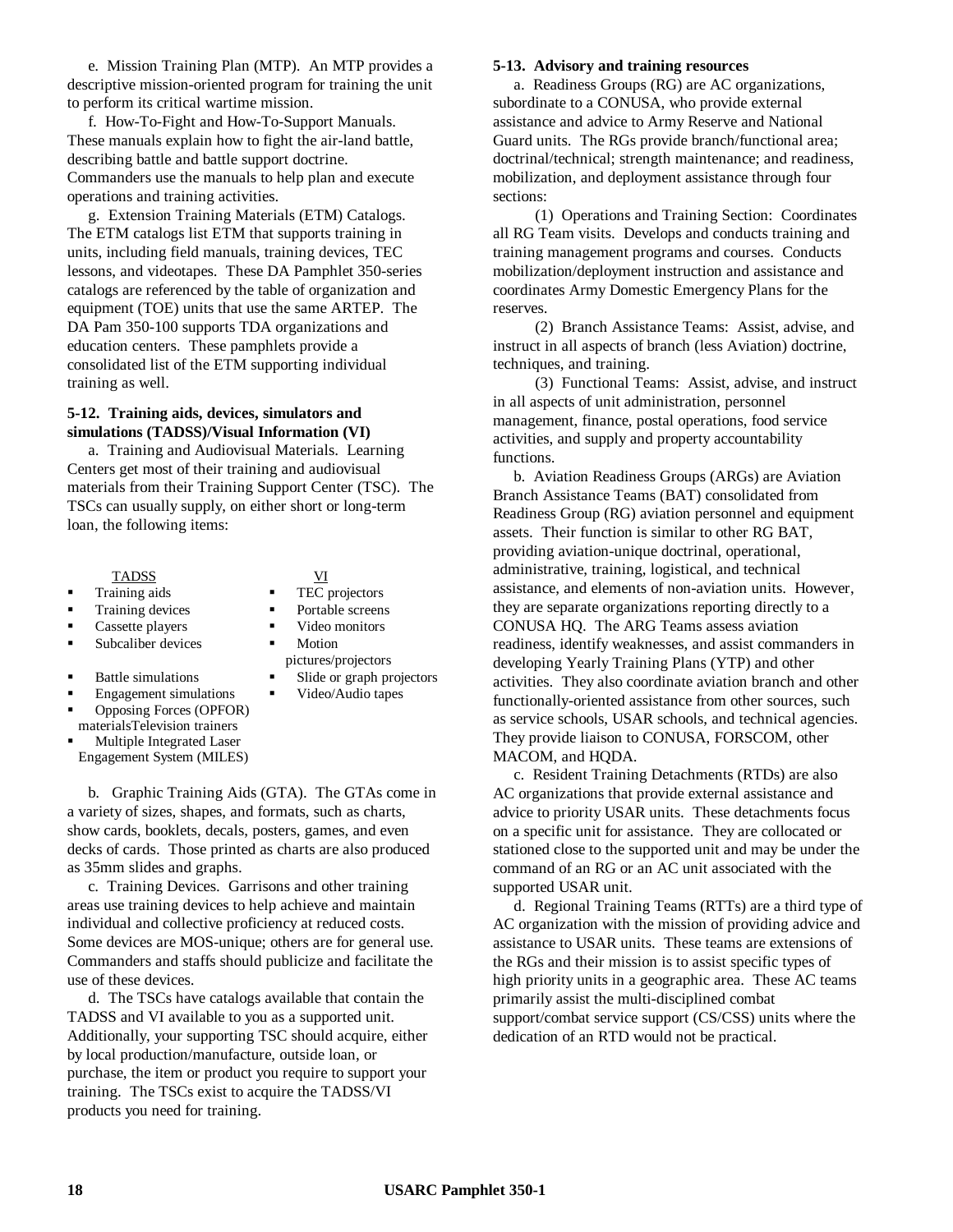e. Senior Army Advisers (SRAAs) are AC MSC personnel who advise and assist USAR units in all aspects of military endeavor. They provide the benefit of their knowledge, expertise, and experience in doctrine, policy, procedures, and technology. The SRAA personnel may visit USAR units during scheduled training periods or when only full-time personnel are available. They are one of the MSC commander's most valuable assets, providing USAR commanders with a wealth of advice and assistance.

f. Mobile Training Teams (MTTs) are special purpose teams, selected from assets outside the chain-of-command (AC or RC), designed to assist USAR units in specific areas of training. The MTTs provide instruction and training primarily to train the trainer. The MTTs will not provide players, evaluators, personnel or equipment augmentation, new equipment training, validation, or any other support that does not directly involve instruction or training designed to assist unit combat readiness training. Obtain MTT support through your chain-of-command to MSC HQ.

g. Divisions (Exercise) are USAR TDA organizations that provide simulation supported Command and Staff Training Exercises for ARNG and USAR units. They plan, conduct, and assist in training exercises, including small unit collective training for combat, combat support, and combat service support units. Upon mobilization, they also provide dedicated training assets to assist the mobilization station commander in validating that mobilized units are ready for deployment.

h. Other collective training organizations are the Regional Training Sites- Intelligence and Regional Training Sites - Medical.

(1) Regional Training Sites - Intelligence (RTS-I) provide a regional and national level unique military intelligence (MI) training environment. They are dedicated to supporting the training requirements of the RC MI commands and units, as well as the enhancement of previously acquired technical or foreign language skills of RC MI soldiers. The RTS-I combine full-time MI staff with state-of-the-art equipment and real-world working materials. Soldiers attend training in an IDT, AT, or ADT status. The RTS-I are at Fort Dix, NJ; Fort Sheridan, IL; Fort Gillem, GA; Fort Sam Houston, TX; and Hamilton AFB, CA.

(2) Regional Training Sites - Medical (RTS-MED) are at Fort Devens, MA; Fort McCoy, WI; Fort Gordon, GA; Fort Chaffee, AR; and Camp Parks, CA. The ARNG operates two additional sites at Fort Indiantown Gap, PA; and Camp Shelby, MS. The mission of the USARC RTS-MED sites is to prepare Deployable Medical Systems (DEPMEDS) equipped hospitals for war. The following programs are available to support this mission:

(a) New Equipment Training (NET) and Executive New Equipment Training (EXNET) is the introduction of medical unit personnel to the operation and maintenance of DEPMEDS and their associated items of equipment.

(b) Sustainment training focuses on requirements identified by the commander in the unit's METL. Training is tailored for each unit and is conducted entirely in a field environment.

(c) Mobile Training Teams are available to commanders who have identified training requirements.

(d) The RTS-MEDs are responsible for providing direct support (DS) biomedical maintenance support for all USAR medical units within their geographical area of operation.

(e) Central locations for TRI-SERVICE education programs. The AC and RC of all services receive training at the RTS-MEDs.

i. The USAR training institutions that conduct individual training include USAR Noncommissioned Officer Academies; USAR Forces Schools (USARF); and Regional Training Sites-Maintenance (RTS-M). As part of the Total Army School System (TASS), the USARF are being reorganized into Functional School Battalions.

(1) The USAR NCOAs conduct training in PLDC, the common leader portion of BNCOC and ANCOC, and the First Sergeant's Course. When the course material is available, the NCOAs will also teach the Senior NCO Battle Staff Course. All NCOA courses are conducted in an ADT or AT status. The USAR NCOAs are at Fort Dix, NJ; Fort McCoy, WI; Fort Chaffee, AR; and Fort Lewis, WA.

(2) The RTS-Ms conduct refresher and sustainment training tailored to the needs of the unit commander. They also conduct the second phase of selected MOS and Noncommissioned Officer Education System (NCOES) courses. These courses are conducted during both IDT and AT. The RTS-Ms are located at Fort Devens, MA; Fort McCoy, WI; Fort Hood, TX; and Fort Indiantown Gap, PA. In addition, there are two very specialized RTS-Ms (Hi-Tech), located at Tobyhanna Depot, PA (Army Materiel Ccommand unit) and Sacramento, CA (USARC unit).

(3) The USARF schools are throughout the country. They conduct common leader training during IDT in BNCOC/ANCOC. They also teach MOS reclassification courses, Combined Arms and Services Staff School (CAS3), and Command and General Staff Course (C&GSC). Most of these courses are in two phases. The student will normally attend Phase I during IDT, and then attend Phase II in ADT or as an alternate AT.

(4) Your MSC will provide instructions to you on how to identify your training requirements and enroll your soldiers in school. These procedures will require the use of both Center Level Application Software (CLAS) and Army Training Requirements and Resources System (ATRRS) automated applications.

(5) The ATRRS is a database residing on a HQDA mainframe computer system. It helps manage the Army's school training. Access to the system is controlled.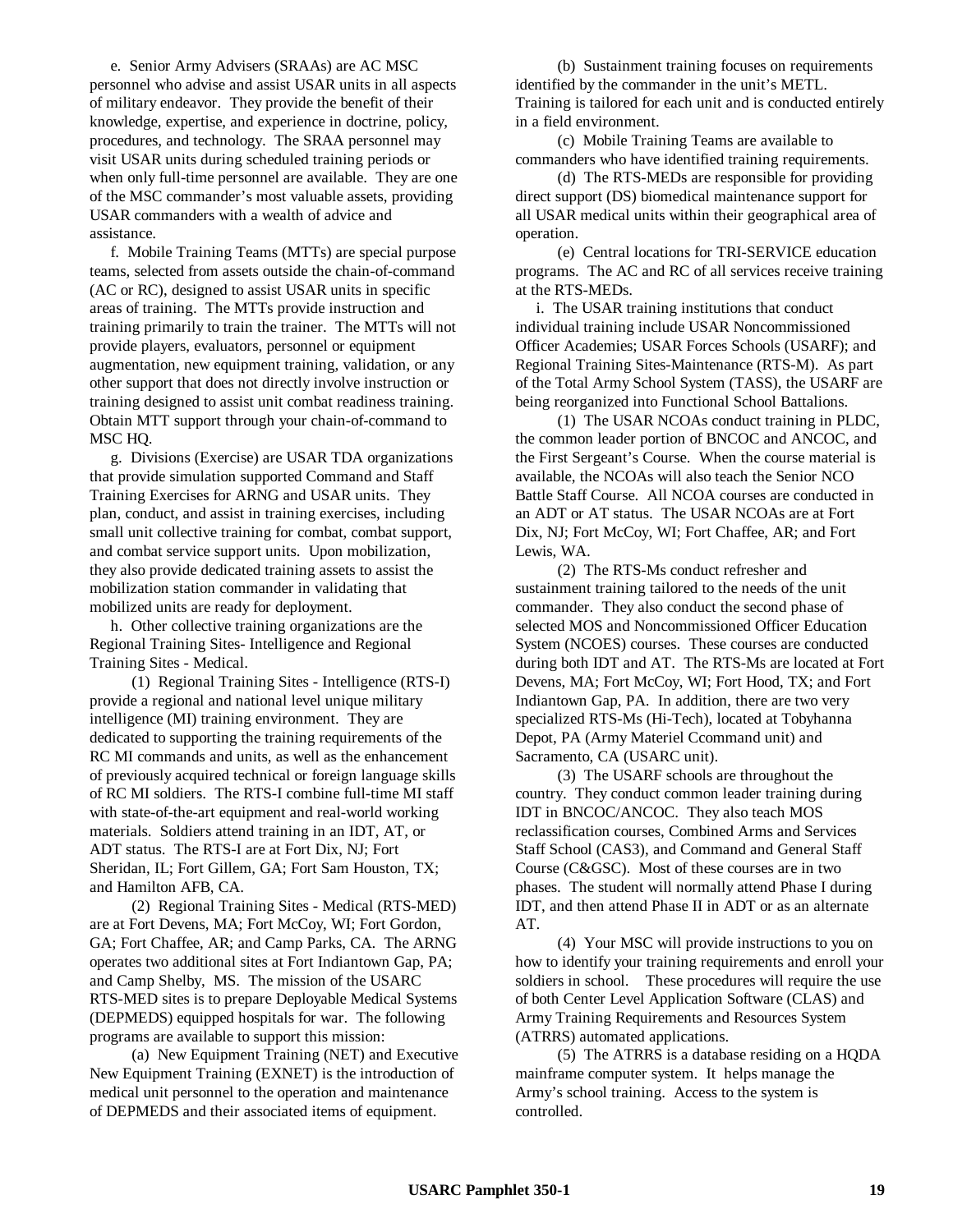(a) The ATRRS allows you to determine the availability of individual training for unit members. In addition, the system will allow the unit to make on-line applications for training, confirm reservations and, upon completion of training, confirm graduation. Access to ATRRS is available at company/detachment level after obtaining a logon ID and password.

(b) Army school systems use the ATRRS system to demonstrate to their headquarters their ability to provide training, to schedule classes, and as a system of record for training conducted. Army staff agencies use the ATRRS to determine the appropriate resources required by the Army's school systems to enable support of training requirements. These training requirements are based in part on unit commander's indication of need. The Army then allocates quotas in ATRRS for training based upon available resources.

(6) Your chain-of-command, and staff personnel from the USARF, will assist you in developing a training strategy that makes the best use of all these training institutions.

j. Staff visits are formal visits by higher headquarters' staff elements to provide supervision, guidance, and technical assistance in their functional areas. The staff visit normally generates a written "Trip Report" for the commander whose staff is visiting your unit. You may or may not be provided a copy of it. Whether your unit is doing exceptionally well, is about average, or has problems, your commander wants to know about it.

#### **5-14. Training during mobilization**

a. Assess your unit's training plan using backward planning. Differentiate the tasks that can be taught at home station from those that must be conducted elsewhere. Identify those mission critical tasks for which the unit must train at the mobilization station before deployment. It is then possible to plan backwards from the contingency area to the home station, to make the most effective use of the soldier's and the unit's time. The unit's mobilization mission should drive the training being scheduled.

b. In addition to time, there will be other constraints in the mobilization environment. All units may face shortages in expendables, such as ammunition. Unit post-mobilization training schedules must recognize these constraints by identifying devices, simulators, and other substitute materials. If resources are available, use them; if not, then use the simulators or devices. This approach to planning a post-mobilization training schedule is mandatory.

c. During a crisis, unit deployment dates may be moved up. Therefore, you must establish post-mobilization training priorities. Schedule the most important tasks for training first, so that if deployment is ordered early, the unit is more likely to have trained in vital tasks. Again, use backward planning.

# **Chapter 6 Supply, Maintenance, and Facilities**

#### **6-1. Supply**

To do a job right one must have the right equipment and tools. The Army has a system already in place to provide a continuing source of proper items. Study the maintenance and supply system to ensure that you understand it. Put properly trained people in charge of it. To operate smoothly and efficiently, materials have to be in the right place at the right time.

a. Property, the essence of supply, is arranged by types to facilitate requisitioning, turn-in, and recording.

(1) Organization property includes all items considered mission-essential. Examples include weapons, vehicles, field equipment, and clothing.

(2) Installation property is considered on loan from the installation to the unit. Examples include bedding, lockers, and office furniture.

(3) The Support Installation (SI) normally issues personal property (clothing) to enlisted personnel.

(4) Real and installed property consists of buildings and fixtures.

b. The categories of property are*:*

(1) Nonexpendable (\*N). Items that are not consumed in use and retain their original identity during use. Examples: weapons, vehicles, field equipment and clothing.

(2) Expendable (\*X). Items that are consumed in use or that lose their identity in use and all items not consumed in use (with a unit price of less than \$100) that are not otherwise classified as nonexpendable or durable. Examples include office supplies (paper, pencils, cleaning supplies) and class IX repair parts.

(3) Durable (\*D). Items that are not consumed in use and do not require property book accountability, but because of their unique characteristics require hand receipt control when issued to the user. Durable items include all hand tools in Federal Supply Classes (FSC) 5100 and 5200 series with a unit price greater than \$5.00; nonconsumable supply class VIII (medical) items not otherwise coded with an ARC of 'N' on the Army Master Data File (AMDF); and commercial and fabricated items similar to those items coded with an ARC of 'D' in the AMDF.

#### **6-2. Supply records**

a. You, as the unit commander, have command responsibility of all unit property. Command responsibility is the obligation to ensure the proper care, custody, and safekeeping of all government property within the command. You are responsible for ensuring that--

(1) All authorized equipment is on hand or on request.

(2) Supply personnel are properly trained.

(3) All property is inventoried every 18 months, except for sensitive items which are inventoried quarterly.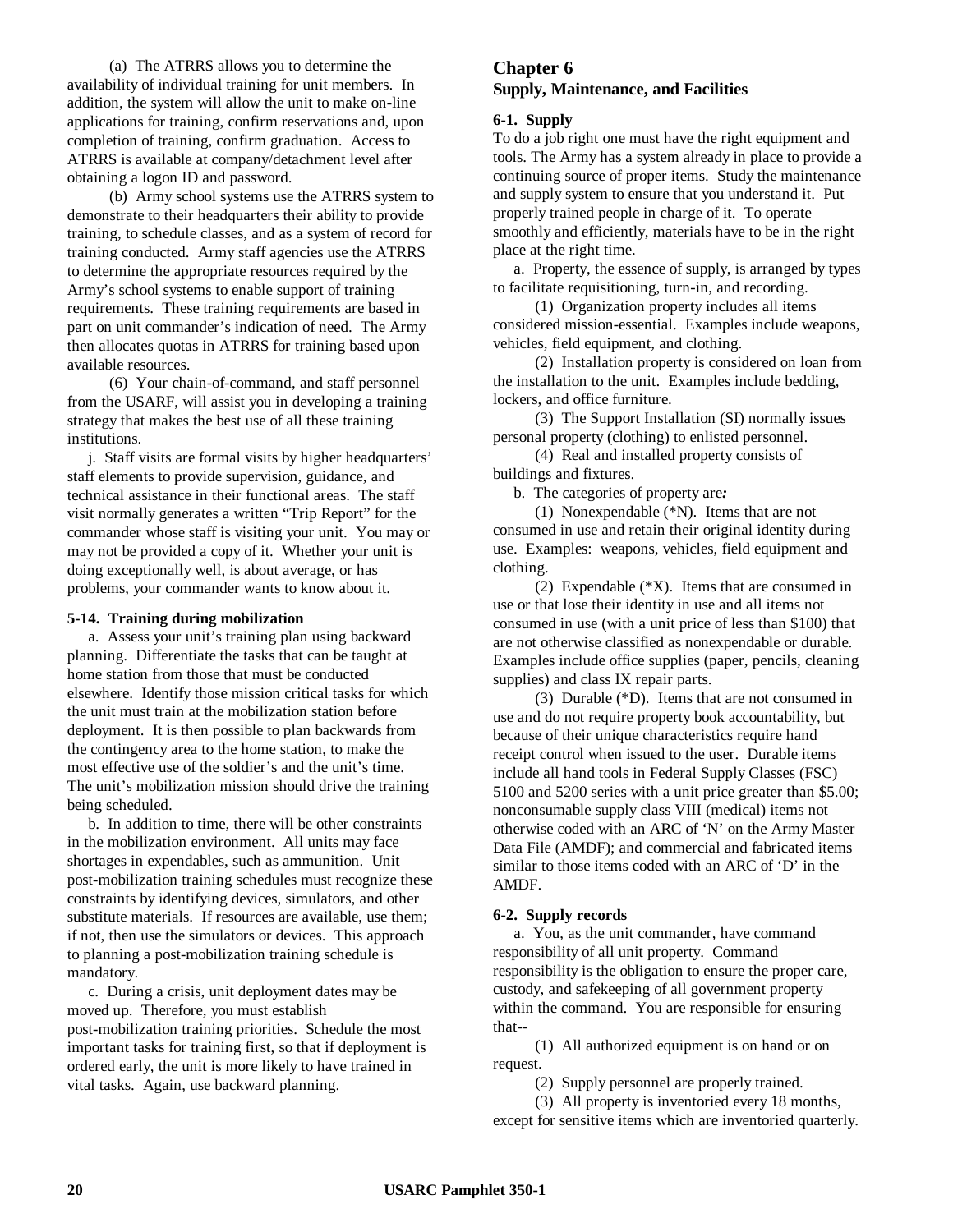(4) Excess property is reported for disposition or turned in.

b. You should--

(1) Appoint a property book officer.

(2) Develop a unit supply SOP.

(3) Determine through frequent inspections that unit property is complete and serviceable.

(4) Use FM 10-27-4 for additional guidance.

c. Operating procedures.

(1) Submit AT equipment requirements.

(2) Ensure that reports of survey are initiated and submitted on time.

(3) Requisition and turn-in supplies and equipment.

(4) Ensure that reported deficiencies are corrected promptly.

(5) Maintain individual clothing and equipment records, and conduct periodic showdown inspection of personal and organizational clothing and equipment issued to your unit.

(6) Ensure that supply related documents in the mobilization logistics data file are kept current and accurate.

(7) Ensure the security of all property of the unit, whether in use or in storage.

(8) Enforce all security, safety, and accounting requirements.

(9) Implement a strong unit supply discipline program. The AR 710-2, appendix B can provide assistance.

d. Property book.

(1) Ensure establishment and correct maintenance of all required property accountable records. The AR 710-2 and DA Pam 710-2-1 can identify all actions required.

(2) Ensure preparation of property book pages for all category 'N' items listed in authorization documents to include common table of allowances (CTAs).

(3) Ensure all modified table of organization and equipment/table of distribution and allowances (MTOE/TDA) authorized items are on hand or on requisition. Cross-check MTOE/TDA Equipment Requirement Codes (ERCs) with inventory to ensure accuracy of Unit Status Report (USR).

(4) Conduct a physical inventory of unit property jointly with the former commander before assuming command and as often as directed by your commander. SEE IT BEFORE YOU SIGN FOR IT!!

(5) Report excess to the next higher headquarters immediately.

(6) Conduct a special inventory on specific items as necessary, such as weapons, ammunition, hand tools, and sensitive items.

(7) Furnish the supporting installation copies of shipping documents for items received direct from the wholesale system.

(8) Ensure you review and authenticate all requests based on urgency of need designators (UND) A and B.

(9) Personally review and validate all open supply requests 1 year old or older.

(10) Inventory all property not on hand receipt annually. Provide hand receipt holders a schedule for inventorying unit property and then ensure that hand receipt holders conduct the required inventories.

e. Reports.

(1) Make all required periodic status reports.

(2) Reconcile physical inventory results with property accountable records. Initiate property accounting adjustment documents, Statement of Charges/Cash Collection Vouchers or Reports of Survey to account for lost, damaged, or destroyed government property. Turn in excess equipment.

(3) Submit property gain and loss documents to update Continuing Balance System-Expanded (CBS-X).

(4) Post adjustment document changes to the property book.

f. Hand receipts.

(1) Assign property responsibility for all unit property via hand receipts. Issue nonexpendable and durable items on DA Form 2062.

(2) Document the issue of components of sets, kits, and outfits (SKOs) and other end items using component hand receipts, hand receipt shortage annexes, or aircraft inventory records, as applicable.

(3) Inventory hand receipts annually or at the frequency directed by the property book officer (PBO) and upon change of the hand receipt holder. Inventory must include components of SKOs and other end items.

g. Organizational clothing and individual equipment (OCIE) and personal clothing.

(1) Issue OCIE on DA Forms 3645 and 3645-1, and personal clothing on DA Form 4886.

(2) Conduct annual inspections to ensure that soldier's authorized OCIE and personal clothing is on hand and serviceable.

(3) Ensure that exchange of personal clothing for USAR personnel meets the 3-year usage criteria. Approve exchange or replacement of personal clothing only when the item becomes unserviceable due to fair wear and tear or due to size change.

h. Repair parts.

(1) Ensure repair parts on the unit's prescribed load list (PLL) consist only of demand-supported and Initial Mandatory Parts List (IMPL) items or Support List Allowance Card (SLAC) deck parts. All non-demand supported items must be approved by the first general officer staff level.

(2) Conduct periodic inventory of repair parts. Initiate turn-in action on unauthorized/excess repair parts.

i. Storage and security of supplies and equipment (other than arms and ammunition).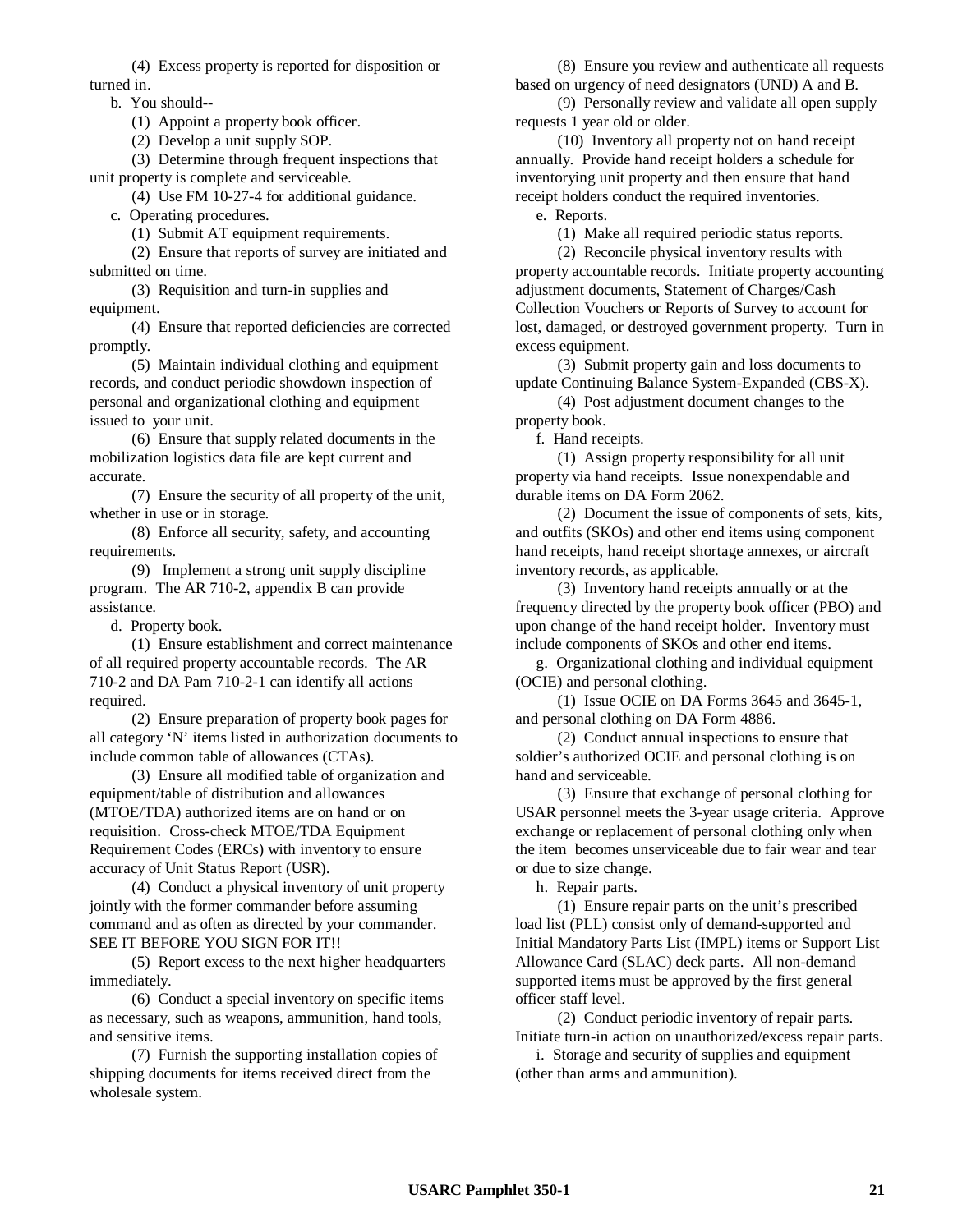(1) Ensure that necessary storage capability exists to accommodate unit MTOE/TDA authorization equipment.

(2) Ensure that unit equipment is stored properly; that storage areas are neat and orderly; and that storage facilities meet minimum structural requirements.

(3) Conduct periodic inspections of the supply room, motor pool, and POL storage area.

j. Vehicles.

(1) Establish procedures to ensure that vehicles are used for official purposes only and check this periodically.

(2) Ensure that vehicles are properly secured when not in use.

k. Automation.

(1) Maximize automation systems to manage logistics data.

(2) Keep qualified operators for tactical computer systems.

#### **6-3. Maintenance**

a. You, as commanders at all levels are responsible for the maintenance of your equipment and material. Make preventive maintenance a "number one" priority.

(1) Assign maintenance responsibilities for organizational equipment to specific individuals (i.e., hand receipt down to the user level) and hold them accountable.

(2) Issue only serviceable equipment to the unit and ensure it is properly used and maintained by the unit. Prevent the abuse of equipment. Investigate any abuses.

(3) Ensure that unit organizational maintenance personnel are MOS-qualified and that they both have and use current TMs and publications. Additionally, ensure that they keep their proficiency by performing maintenance on at least 20% of your equipment (by type).

(4) Use all available technical assistance to maintain your equipment at or above the DA readiness goal. The AMSAs can provide hands-on technical maintenance assistance, when needed. Request any TAMMS records assistance from your chain-of-command. For aircraft assistance, contact your Aviation Support Facility (ASF). Try to forecast your unit's needs. Advise higher commanders of equipment replacement and maintenance support requirements.

b. Train equipment operators to maintain their equipment for garrison and field. Provide adequate time on the training schedule to conduct PMCS on all equipment.

c. Initiate a Unit Maintenance Management System (UMMS) training package to increase unit maintenance efficiency. Obtain UMMS Training Circular 43-35 (12/88) through pinpoint distribution.

d. Conduct command inspections and provide timely and comprehensive feedback to subordinate commanders. Ensure that maintenance records, TAMMS reports, and especially the Unit Status Report, are current and accurate.

#### **6-4. Facilities management**

a. The senior officer of the units assigned to a facility is usually the USAR center commander. As unit commanders, you must coordinate with him/her for facility use, management, and support. You should coordinate job order requests through the reserve center commander or facilities manager.

b. As the USAR center commander or facilities manager, you should:

(1) Practice energy conservation. Prepare an energy conservation contingency plan for your USAR center. If possible, consolidate full-time personnel into areas that can be separately heated or cooled to save such costs in the rest of the facility.

(2) At the completion of a Unit Training Assembly/Multiple Unit Training Assembly (UTA/MUTA), make a security check; give particular attention to the arms room. Check that windows are closed and locked; that no fire hazards exist; that lights are off; and that the heat/air conditioning is properly adjusted. Ensure completion of custodial services. Notify your local law enforcement/police department of when the facility is open or closed.

(3) Ensure compliance with the environmental control program. When conducting training away from the USAR center, seek assistance from the environmental action coordinator (EAC) at the next higher headquarters.

#### **6-5. Dining facility**

Good food helps build morale. Poorly prepared food and unsanitary conditions can neutralize a unit as effectively as a successful enemy attack. If you are responsible for feeding soldiers, appoint a unit food services officer to assist you in overseeing the food service program. Also, appoint a sanitation team to strictly enforce food service sanitation policies and procedures when meals are prepared and served in the field. The FM 10-23-1, Commander's Guide to Food Service Operations, covers food service duties and responsibilities when operating a garrison dining facility or field kitchen. The AR 30-1 contains garrison food service policies and procedures while the requirements of AR 30-21 apply to the Army Field Feeding System (AFFS). The USARC Supplement 1 to AR 30-1 contains guidance for the management of USAR food service operations and clarifies USAR policies and procedures.

a. Food service in general. Your support of garrison or field food service operations is critical in ensuring that your soldiers receive quality food service.

(1) Check kitchen and dining areas for cleanliness, subsistence accountability, and sanitation requirements.

(2) Ensure the headcounter accounts for all diners who eat and that cash and cash collection sheets are handled properly.

(3) Ensure completion of all necessary documents after the last meal is served for the day and that subsistence headcount, cost, and promptly report strength and feeder data to your MSC.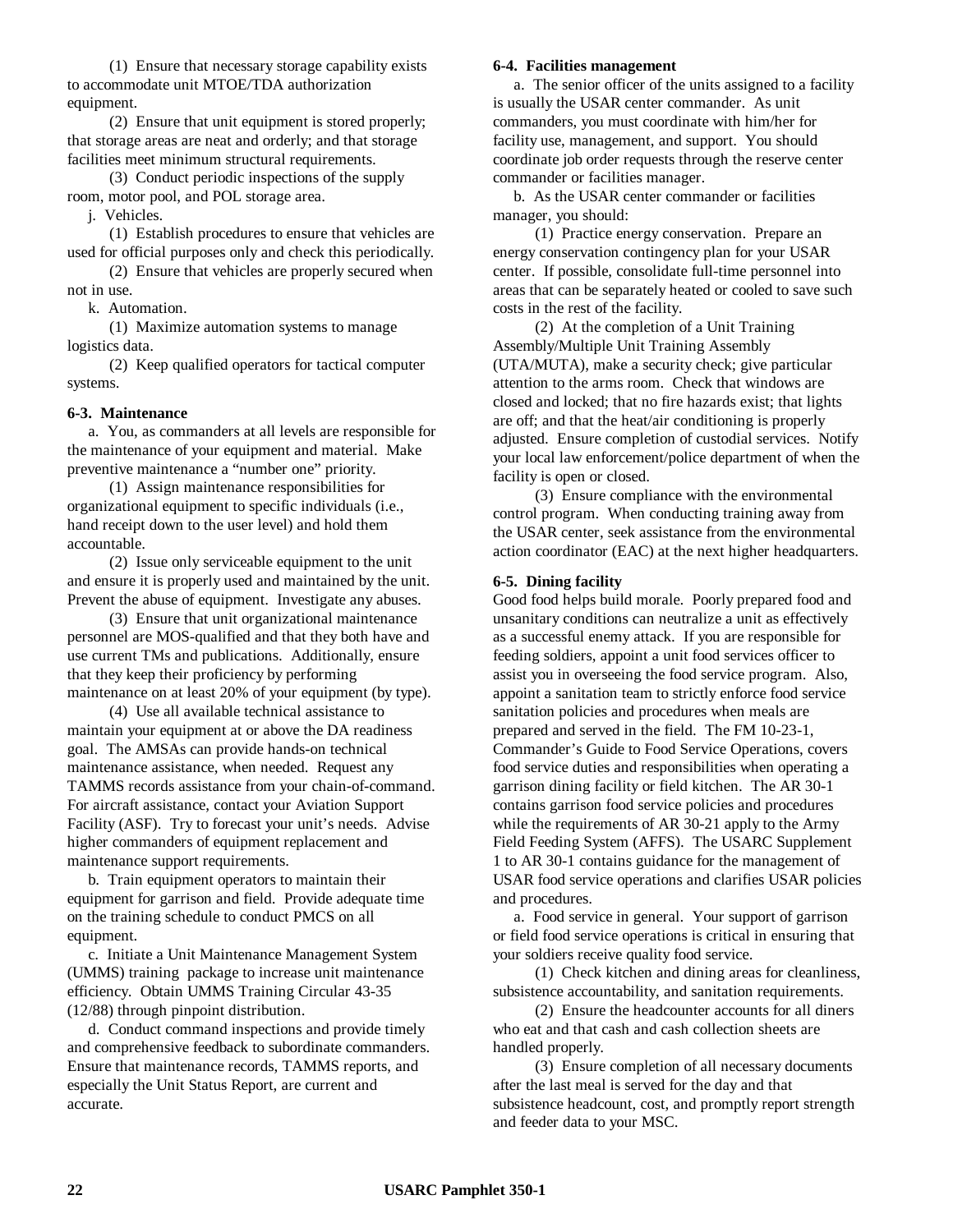(4) Seek assistance from higher headquarters' food service management personnel (food advisers and supervisors).

(5) Ensure strict compliance with appendix K, USARC Supplement 1 to AR 30-1, whenever commercial subsistence procurement is required.

(6) Do not allow use of meal cards within the USAR except for unusual circumstances as outlined within AR 600-38, paragraph 3-9.

(7) Insist that higher headquarters annually review unit food service records for both AT and IDT food service operations.

b. Annual training (AT) food service. Annual training can be conducted in a field duty status, non-field duty status, or a combination of both. The duty status (field or non-field) determines the type of subsistence accounting system (garrison/IDTAS or field/AFFS) to use during AT. The AR 30-21, paragraph 1-11, deals exclusively with reserve component AT food service. The type of accounting system used will determine whether the Finance and Accounting Office (FAO), IAW AR 600-38, collects payment for meals from officers. The FAO recoups a portion of the basic allowance for subsistence (BAS) for AC and AGR enlisted when these soldiers attend AT with their assigned units.

(1) When using the IDTAS system, no FAO action is authorized for AC, AGR, and RC officers. Officers must pay the appropriate fee for all meals consumed. If using the AFFS, FAO action is mandatory.

(2) The importance of discussing and determining AT food service requirements during your pre-camp conferences cannot be overstressed.

(a) What is the availability of food service support from the supporting AC installation?

(b) What is the installation Troop Issue Subsistance Activity (TISA) or ration breakdown point (RBP) issue cycle, i.e., request, issue, and turn-in schedule?

(c) Have you consulted and/or requested the support of a Food Management Assistance Team (FMAT)?

(d) What are the installation veterinary service requirements?

(e) What are the installation's requirements for disposal of trash and food waste, and environmental concerns?

(f) Have you planned for pre-AT training and equipment support? For instance, only licensed soldiers may operate field kitchen equipment. You may need to order spare parts for some equipment several months before AT. Some installations require that vehicles transporting foodstuffs have complete canvas covers, and cannot be used for transporting certain other materials, such as petroleum products.

(3) Food service sanitation is of the utmost importance. Instruct all food service personnel in the principles and practices of preventing food-borne illness. They should receive continuous training in food sanitation and safety. The Food Service Sergeant (FSS) and senior personnel should teach food sanitation. The unit FSS must administer mandatory sanitation training to the unit during an IDT assembly, 60 days prior to departure for AT.

c. Catered meals. The procedures for units to subsist using catered meals are outlined in AR 30-1, with USARC Supplement 1, appendix K. Contracts for catered meals should be flexible enough to meet the special needs of each unit served. By regulation, the bottom line is that payment for meals is based upon meals actually consumed, not estimated. The written agreement between the vendor and the unit should reflect any special requirements (i.e., monthly/quarterly changes on number of requested meals) and the willingness of the vendor to support the unit's requirements. Whenever possible, especially for small units, the cafeteria style facility is preferred, whereby the unit travels to the vendor for meals. Also remember that vendors have regulatory menu requirements for catered meals. Figure K-1 of USARC Supplement 1 to AR 30-1 outlines these requirements. These menus must be included within the vendor's bid solicitation to allow for determination of contracted meal prices. Again, units are to pay for meals actually consumed, not the estimated number.

# **Chapter 7 Readiness**

#### **7-1. Overview**

a. The Army is responsible for providing an agile and lethal force capable of executing the National Command Strategies. To keep a finger on the pulse of America's Army, the Army, in conjunction with the Joint Chiefs of Staff, has established standards to measure the readiness of units. The standards, guidelines for determining readiness and reporting procedures are in AR 220-1 and supplemented by FORSCOM Supplement 1.

b. The U.S. Army Reserve units account for nearly 35% of the total Army force and the majority of the combat service support (CSS) units. With the current trend towards greater dependence on the USAR to meet the needs of the National Command Strategy, it is becoming increasingly more evident that the USAR CSS units are vital in ensuring the Army can deploy and meet operational requirements. With this in mind, it is imperative that USAR commanders report unit readiness accurately and in a timely manner.

#### **7-2. Responsibilities**

As unit commanders, you are responsible for the accurate and timely submission of your unit's status report. You should--

a. Comply with AR 220-1, paragraph 1-4e.

b. Prepare their Unit Status Report (USR) IAW AR 220-1 and FORSCOM Supplement 1 to AR 220-1.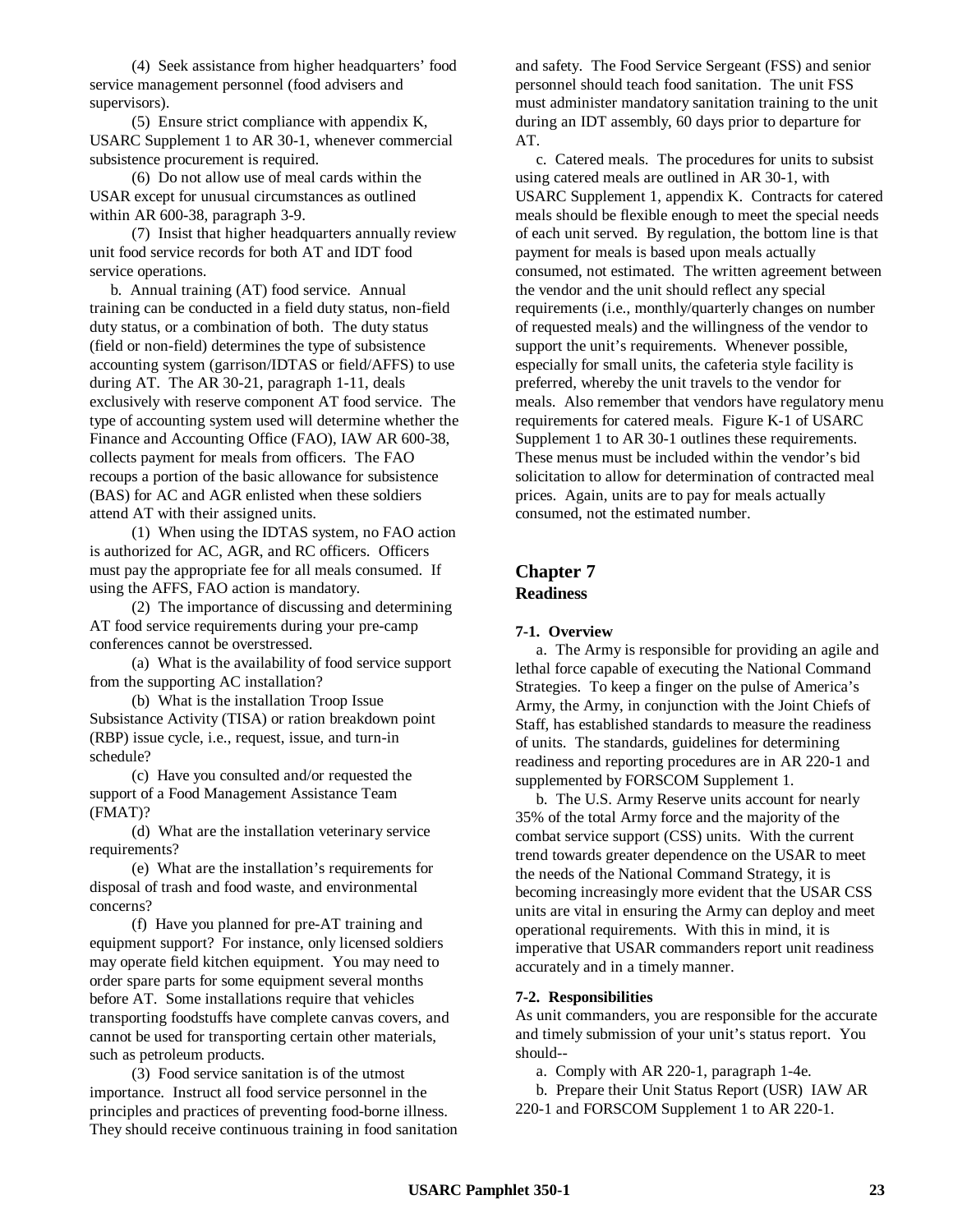### **7-3. Unit Status Reports**

The tool used for reporting unit level readiness to the National Command Authority is the Unit Status Report, DA Form 2715. Reports submitted on DA Form 2715 satisfy the requirements of the Army portions of JCS Publication 1-03.3 and JCS Memorandum of Policy (MOP) 11, as well as HQDA needs for timely operational and management information. The Unit Status Report provides unit data information, as well as data pertaining to personnel, equipment on hand (EOH), equipment serviceability (ES) and training.

a. "Unit data" includes information derived from the unit's permanent orders and constitute the base for which the unit will report. "Unit data" includes such items as the unit identification code (UIC), MTOE, effective date (EDATE) of the MTOE and the Command and Control Number (CCNUM) of the MTOE.

b. "Personnel data" portrays the percentage fill of the unit, based on the MTOE. The percentage fill considers total assigned strength, available strength, military operational skill qualifications, senior grade strength and personnel turnover rate.

c. "Equipment on hand (EOH)" bases figures on the percentage fill based on the MTOE. The EOH data looks at each LIN assigned to the MTOE and compares that with the actual on-hand figure, thereby developing a level for each. The EOH level is then based on the total numbers of LINs at each level.

d. "Equipment serviceability (ES) levels" are calculated using fully mission capable (FMC) rates for all equipment. Follow the procedures in AR 220-1, Unit Status Report, for calculating the various separate levels and then determining your unit's overall equipment serviceability level for readiness reporting.

e. "Training readiness" is the one area of the USR that is purely subjective based on your judgment. The primary purpose of the unit training level is to indicate the current ability of the unit to perform assigned wartime missions. A secondary purpose of the unit training level is to show resource shortfalls that prevent attainment of a training tempo necessary to achieve or maintain proficiency.

#### **7-4. Readiness levels**

AR 220-1 breaks down the readiness level or C-level as follows:

a. C-1: The unit possesses the required resources and is trained to undertake the full wartime mission(s) for which it is organized or designed. The resource and training area status will neither limit flexibility in methods of mission accomplishment nor increase vulnerability of unit personnel and equipment. The unit does not require any compensation for deficiencies.

b. C-2: The unit possesses the required resources and is trained to undertake most of its wartime mission(s) for which it is organized or designed. The resource and training area status may cause isolated decreases in flexibility in methods for mission accomplishment, but

will not increase the vulnerability of the unit under most envisioned operational scenarios. The unit would require little, if any, compensation for deficiencies.

c. C-3: The unit possesses the required resources and is trained to undertake many, but not all, portions of the wartime mission(s) for which it is organized or designed. The resource or training area status will result in a significant decrease in flexibility for mission accomplishment and will increase the vulnerability of the unit under many, but not all, envisioned operational scenarios. The unit would require significant compensation for deficiencies.

d. C-4: The unit requires additional resources or training to undertake its wartime mission(s); but it may be directed to undertake portions of its wartime mission(s) with resources on hand.

e. C-5: The unit is undergoing a service-directed resource action and is not prepared, at this time, to undertake the wartime mission(s) for which it is organized or designed. The C-5 units are restricted to the following:

(1) Units undergoing reorganization or major equipment conversion or transition.

(2) Units placed in cadre status by HQDA.

(3) Units which are being activated or reactivated.

(4) Units which are not manned or equipped, but are required in the wartime structure.

(5) Units tasked as training units that are likely to be tasked to perform a wartime mission.

(6) Units within 365 days of inactivation or that have drawn down to the point where the unit is no longer capable of accomplishing its wartime mission(s).

f. C-6: By-Service direction (HQDA), one or more of the individual resource areas are not measured (for example, ES of a unit cannot be measured because maintenance is performed by a civilian contractor or the unit is an OPFOR unit at a Combat Training Center (CTC), which has no organic reportable equipment). The C-6 is not used as an overall category level.

## **Chapter 8 Mobilization**

### **8-1. Mobilization**

Mobilization is defined as the ordering of units and members to active duty in preparation for war or operations other than war (OOTW).

a. The possibility always exists for a unit to be mobilized. In a moment's notice, it could be called to active service. Can everyone in the unit respond to the call? Personnel depend upon you, the commander, to tell them where to go, what to do, and when to do it. Be sure unit personnel are fully aware of all mobilization requirements. Develop a mobilization plan; it is a vital source of information in a time of crisis.

b. As unit commander, you must be concerned with mobilization. You must be familiar with both FORSCOM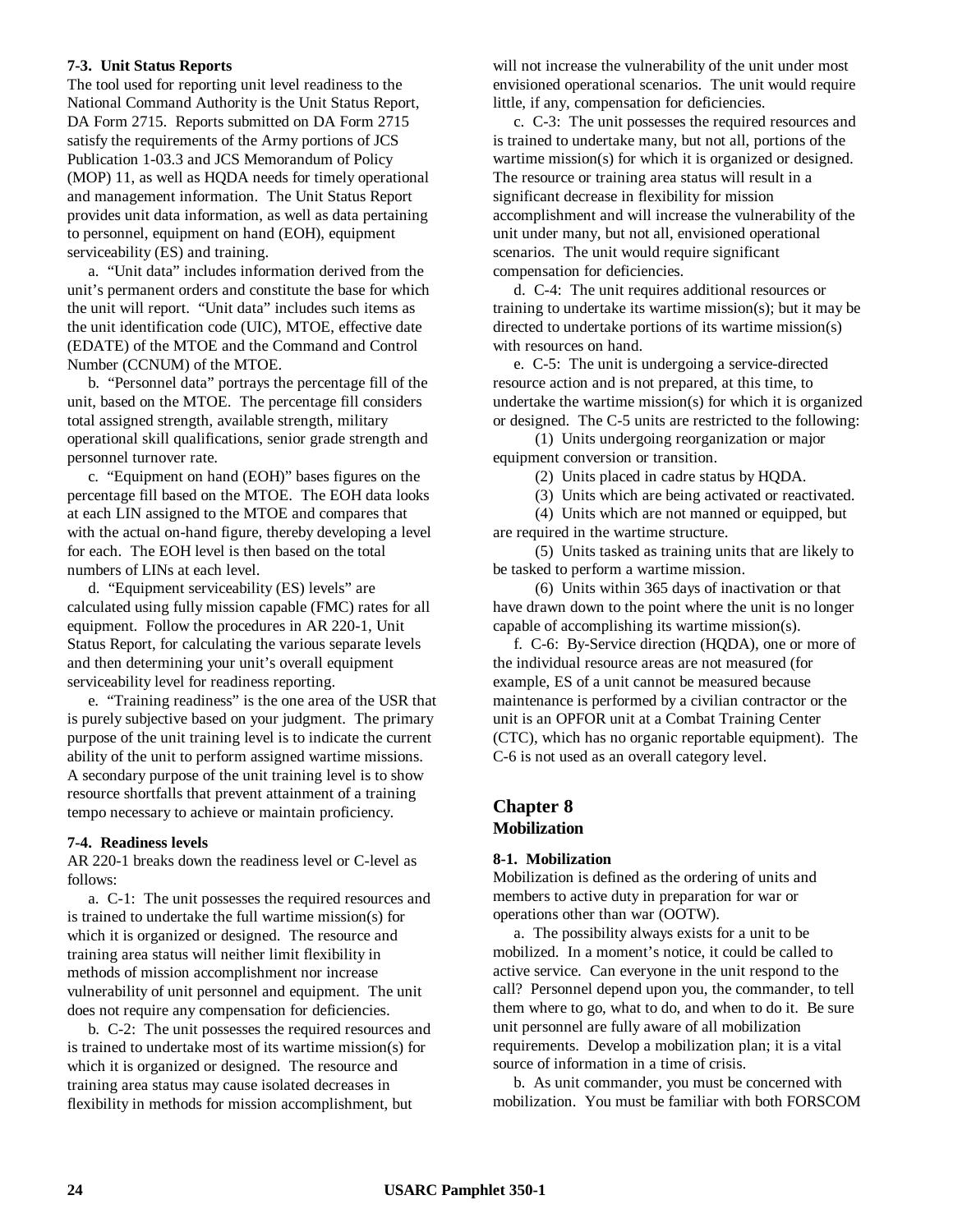Reg 500-3-3, RC Unit Commander's Handbook (RCUCH), and the appropriate mobilization plans of higher headquarters.

c. You need to appoint and train a mobilization officer and movement officer/NCO. You will need to work closely with both of these personnel in order to get the unit moving to the mobilization station.

d. You should be familiar with the mobilization data that would directly affect your unit, such as those elements listed below:

(1) Mobilization Date (MDATE). The day after the official mobilization day (M-Day) the unit is projected to mobilize.

(2) Mobilization Station (MS). The unit's assigned mobilization station/site. *[NOTE: Unit commanders are required to visit their MS within 6 months of taking command.]*

(3) Mobilization Day (M-Day). The day the Secretary of Defense directs that mobilization commences, based on a decision by the President, the Congress, or both. All mobilization planning is based on this date.

(4) Ready-to-Load Date. The date a unit is projected as capable of departing home station.

(5) Estimated Date of Departure (EDDA/EDDS). A projected date after M-Day when a unit expects to depart from the MS enroute to the port of embarkation (POE). Movement to an air POE is labeled EDDA; a sea POE is labeled EDDS.

e. The information described in the preceding paragraph is available from your MSC, from the Mobilization Troop Basis Stationing Plan (MTBSP), and from FORSCOM Reg 500-3-3, RCUCH.

f. Become familiar enough with your unit mobilization file to be able to turn to all pertinent data upon request. Ensure that your unit mobilization file is complete IAW higher headquarters and FORSCOM Reg 500-3-3, RCUCH. You should also be familiar with the MSC Mobilization Plan. List your next higher headquarters and MSC points of contact and phone numbers for mobilization.

g. Units must move to their mobilization stations, complete administrative processing, and conduct critical training required before deployment. Time is a constraint. Be sure to develop the post-mobilization training schedule during the long-range planning period. Coordinate this schedule with the mobilization station to resolve potential scheduling conflicts. Accomplish this coordination by submitting a Post-mobilization Training and Support Requirements (PTSR) Report annually to your mobilization station.

### **8-2. Mobilization procedures**

#### a. Alert Phase.

(1) Authenticate the alert message with a return telephone call to higher headquarters. Begin administrative processing as quickly as possible following the alert order or call to active duty. Schedule additional

unit assemblies as authorized by the alert message to accomplish the processing. Upon alert notification, immediately request your higher headquarters authorize bringing your key personnel on active duty prior to mobilization to expedite transition.

(2) Notify unit members of the alert as rapidly as possible, consistent with security requirements, and implement applicable portions of the unit alert/assembly plans. Announce the unit assembly location to unit members.

(3) If previously designated by the MSC, appoint a Class "A" Agent (CAA) and/or Mobilization Purchasing Authority (MPA) to be effective the date the unit is alerted. Have CAA and MPA kits preassembled and ready to use IAW appendices B and C of FORSCOM Reg 500-3-3, RCUCH.

(4) Notify the Joint Uniform Military Pay System-RC input system by order or telephonically to initiate conversion to active duty status.

(5) Review and update the PTSR, FORSCOM Form 319-R.

b. Alert receipt acknowledgement. Unit members should report to home station or alternate assembly area on the specified date. Those unable to report for any reason must inform you, as the unit commander, or have someone report it by telephone or telegraph, so you know before midnight on the date the unit enters on active duty.

c. Your actions.

(1) Notify your MSC of the key personnel ordered to active duty in advance of the unit to help prepare the unit for active duty.

(2) Terminate all excused absences to ensure attendance at home station on effective date of active duty.

(3) Order unit members to active duty.

(4) After receipt of the order to active duty, prepare and issue unit orders, by name, to all members of the unit.

(a) Prepare unit orders in accordance with FORSCOM Reg 500-3-3.

(b) Distribute orders in accordance with FORSCOM Reg 500-3-3, chapter 2, Phase II, Task 8.

(5) Provide members with copies of orders as quickly as possible. Each member is required to sign and date one copy to be filed in their MPRJ. Send by certified mail, restricted delivery, with return receipt requested, if not given in person.

(6) Send the records of those not being mobilized to your MSC. Unit members awaiting IET will be reassigned to training centers after the effective date of the order to active duty.

(7) Notify your MSC of unit members on IET or ADT. Process no prior service (NPS) personnel awaiting IET or still at basic combat training (BCT) IAW Table 2-1, Rule 1, FORSCOM Reg 500-3-3.

(8) Transfer individual records to the MSC for all "no show" personnel and those authorized a delay beyond the unit's deployment date. Prepare individual summary statements for all "no shows" and put them in their MPRJs.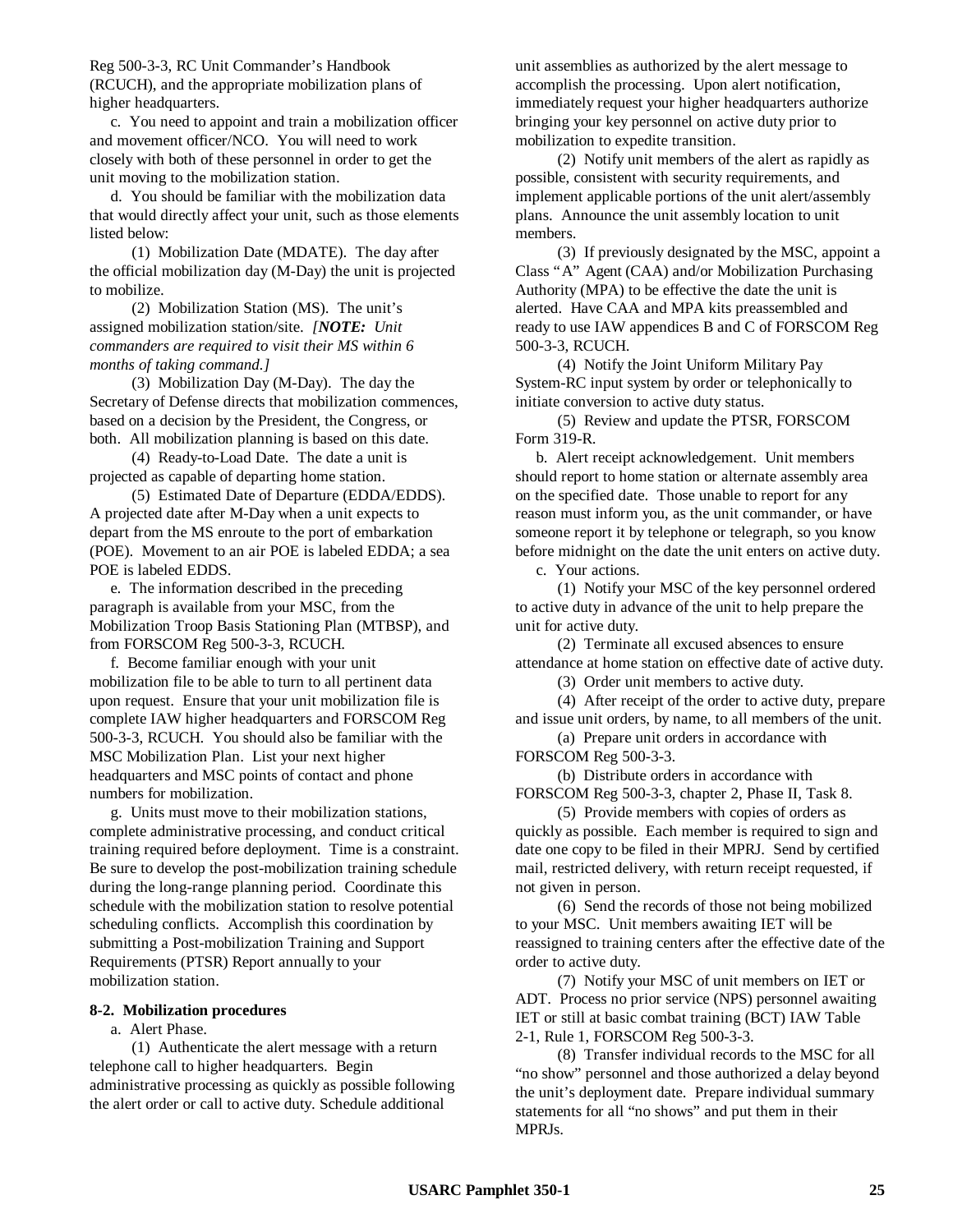(9) Review, amend as necessary, and forward the Record of Emergency Data (DD Form 93) for each member IAW AR 600-8-1.

(10) Notify members who could be authorized individual travel to make their own arrangements to comply with the reporting date at HS or MS as directed in the orders. Members authorized individual travel at government expense are those who are authorized delayed entry or need to travel as individuals. Some categories are:

(a) Sick/injured but able to travel.

(b) Granted delay in reporting for active duty.

(c) Ordered to active duty in advance of parent unit.

(d) Located at a place other than permanent home address and cannot meet unit's movement timing.

(e) Attached to other units for training purposes and who do not reside within commuting distance of HS/MS to which called or ordered to active duty.

(11) Determine commuting distance by local practice such as distance, travel time, and available modes. This is the distance a member may be expected to travel from home to his/her first duty station when departing at a reasonable hour on reporting date and arriving when the normal duty begins.

(12) Review rules which may require personnel actions during mobilization processing and establish personnel action procedures.

(13) Update security clearance roster for assigned members, initiate required clearance requests not completed during planning phase, and conduct security orientation briefing. Contact your regional security team telephonically and request immediate security clearance verification for AGR and AC personnel (MS will require verification). The regional security team will provide guidance on procedures to follow if clearance requests have not previously been processed or there are any other requirements.

(14) Delay. If necessary, use the delay authorization letter in the format as shown in AR 610-25.

(15) Review or complete the application for Dependent ID Cards (DD Form 1172) or issue the ID Card (DD Form 1173) prior to departing for the MS if possible. The MSC DCSPER, through the RAPIDS terminal, can assist with this action. If not, provide the DD Form 1172 for issue of the DD Form 1173 from the nearest military installation. If none are nearby, complete DD Form 1173 at MS and mail it back to family members. (Follow the mail-in procedures given in FORSCOM Reg 500-3-3.)

(16) Submit Post Office Change of Address Order (PS Form 3575) to Pinpoint Distribution, Baltimore MD 21220.

(17) Prepare Duty Roster (DA Form 6) IAW AR 220-45.

(18) Prepare OERs and NCOERs IAW ARs 623-105 and 623-205.

(19) Prepare Change of Address Card (DA Form 3955) for all members.

(20) Explain the required articles of the UCMJ to all enlisted personnel IAW Article 137, UCMJ.

(21) Read and explain the Code of Conduct, AR 350-30, to all unit members.

(22) Conduct Subversion and Espionage Directed Against the Army (SAEDA) briefing for all personnel and explain security requirements established for facilities and personnel.

(23) Make final coordination for HS support plans: lodging, subsistence, POL, and maintenance.

(24) Prepare to physically inventory unit property and to conduct a showdown inspection. Conduct inventory and showdown inspection at the lowest possible hand receipt level or supervisory level.

(25) Review and coordinate the Unit Mobilization Plan, the Unit Retrieval Plan, and the Automated Unit Equipment List.

# **Chapter 9 Medical**

### **9-l. General**

As the commander, you are responsible for all aspects of health, wellness, and the enhancement of preventative medicine measures in the unit. You can and should make command decisions concerning the health of the unit.

#### **9-2. Emergency Medical System (EMS)**

a. An SOP should be in place to facilitate emergency medical care at each reserve center. This SOP should address both routine and after duty hour procedures. Telephone numbers of the area emergency medical services and/or local hospitals should be readily available and posted.

b. If you are a remote site commander, you should consider alternative transport methods for soldiers needing emergency medical care. Many local communities have established helicopter or air assets on call to support remote locations. Include telephone numbers and how to make appropriate requests in your SOP.

### **9-3. Sick call**

a. Sick call hours will not be held during IDT assemblies. However, if a reservist becomes ill or injured while in a drill status and a military facility is within commuting distance, the first sergeant/commander can provide the soldier with a DD Form 669, Sick Slip, and refer the soldier for treatment. If the soldier requires inpatient treatment, then transfer the soldier to the nearest civilian facility or refer him/her to their family physician.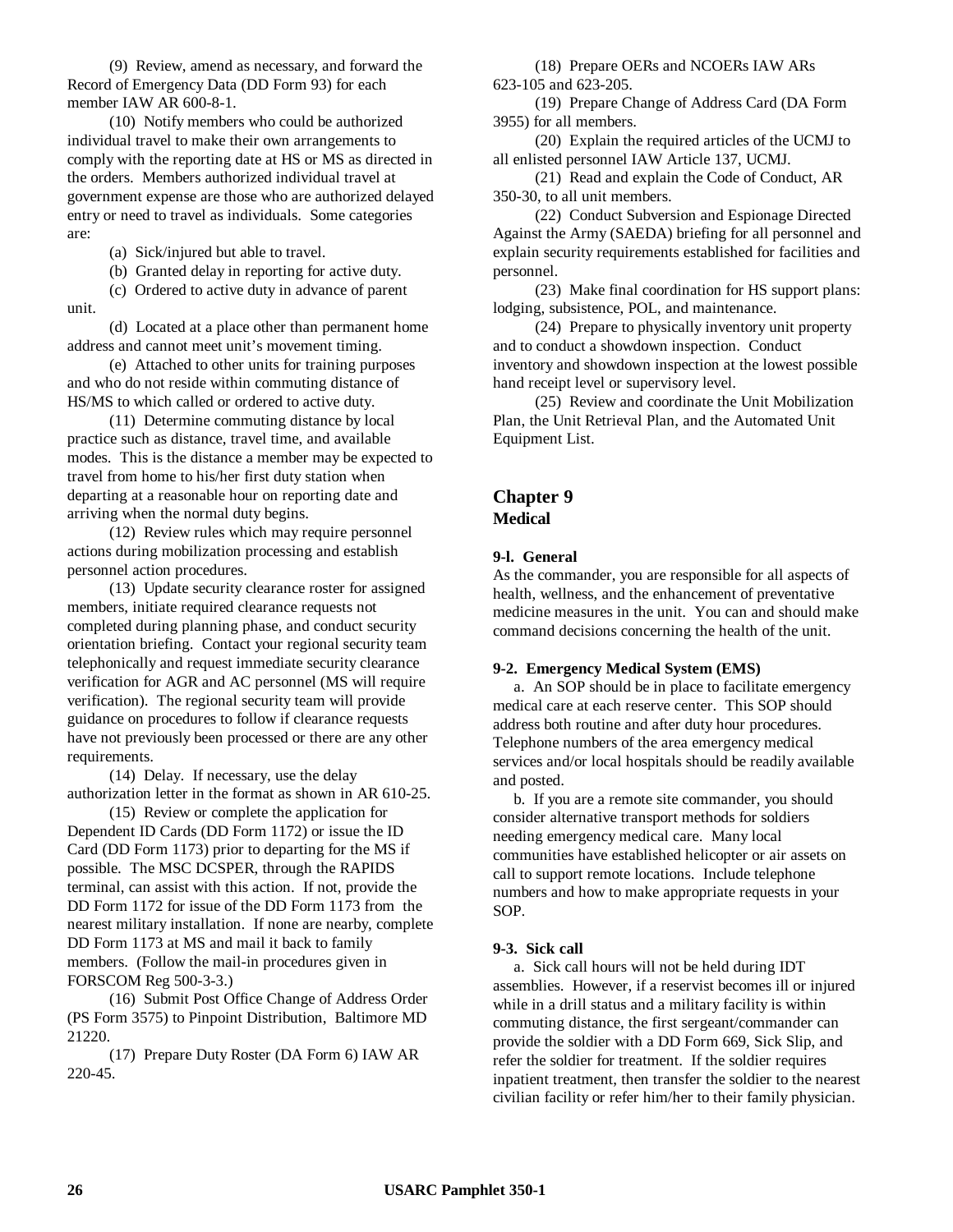b. All AC and/or AGR soldiers are eligible to report for sick call at a military facility. These soldiers are eligible for medical care based upon their active duty status. The first sergeant/commander or the individual's immediate supervisor can sign the sick slip. If any of these individuals are determined to be medically unsuitable for duty, they will be admitted to a Medical Treatment Facility (MTF) or confined to quarters. When local military facilities are not available, these soldiers may seek treatment from civilian sources. The total cost for non-emergency medical treatment may not exceed \$500 without prior authorization from the supporting health service area MTF.

#### **9-4. Medical care entitlements**

a. For weekend drills, reservists receive limited military health care; their families receive none at all.

b. If a unit member suffers an injury, you should initiate an informal investigation (known as a "line of duty" (LOD) determination) and provide assistance to the soldier to gain medical treatment. If the investigation determines the injury was incurred during training or in the line of duty, the military will pay for emergency medical treatment and follow-up. Should the soldier be unable to perform his/her civilian job, he/she may be eligible for incapacitation pay. If the injury resulted from the member's negligence or misconduct, care will not be provided at the government's expense.

c. Illnesses are different. If a reservist becomes ill while training on a weekend, a military hospital or clinic can treat the symptoms, but only for the period of training.

d. Dental care is provided only in an emergency, such as an injury incurred in the line of duty. An example is breaking a tooth. All other dental problems require the reservist to seek treatment from a civilian dentist, without financial help from the military.

e. Reservists are only authorized to receive care at military clinics and hospitals during AT or extended active duty (more than 30 days). Family care is available; space permitting. Dental care is available as needed to prepare the soldier for deployment.

f. All AC/AGR soldiers are entitled to medical care at Army expense. Care is provided at the nearest military facility. Where there are no Federal MTFs, a civilian medical care provider may be chosen with authorization from the immediate commander after determining that the total cost for the entire course of non-emergency medical treatment for a specific condition will not exceed \$500. The military will pay for emergency life-threatening procedures without regard to dollar limitations. This also applies to dental treatment for the AC/AGR soldier.

g. Once reservists are activated, the treatment they and their families receive is the same as their active duty counterparts. That equal benefit is in U.S. Code, Title l0.

#### **9-5. Immunizations and chemoprophylaxsis**

Review individual immunization records to ensure soldiers meet the requirements of AR 40-562, plus any additional immunizations required by the immediate mobilization scenario.

a. Schedule administration of required immunizations by appropriate medical units or facilities. Preventative medicine agencies maintain current health threat assessments based on disease prevalence in specific geographical regions. Provide additional specific vaccines to soldiers deploying to areas where there is an incidence of disease and likelihood of exposure.

b. Immunization/reimmunization requirements for AC and RC soldiers are prescribed in AR 40-562. Requirements differ based on the category of unit. Specific categories are as follows:

(l) Personnel assigned to units with a latest arrival date (LAD) of C to C+30. (C-day is defined as unnamed day on which a deployment operation commences or is to commence.) These units are otherwise referred to as "alert forces."

(2) Personnel assigned to units with a latest arrival date (LAD) of C+31 or later, referred to as "non-alert forces."

c. Medical personnel will document immunizations on SF 601 in the soldier's health record and the member's PHS Form 731.

#### **9-6. Physical examinations**

It is the responsibility of each individual reservist to maintain their medical fitness. This includes correcting remedial defects, avoiding harmful habits, and controlling weight. It also includes seeking medical advice when their physical well-being is in question.

a. All officers, warrant officers and enlisted personnel of the Army, regardless of component, require a periodic medical examination. Army reservists require a medical examination every 5 years. Individuals who want to enter ADT or active duty may require additional physical examinations. As a commander, you can request a "fit for duty" evaluation, if an individual service member's (SM's) physical fitness is being evaluated.

b. Examinations may be done at Active Component Army Medical Treatment Facilities (MTF), at Army Reserve Medical Examination Facilities (MEF), or by a contracted civilian physician.

c. Soldiers qualify for retention if they meet military standards (AR 40-50l). Refer soldiers who appear to be medically unfit for a medical board (AC/AGR) or process them for separation action (USAR).

d. The cardiovascular screening program (CVSP) becomes a part of each soldier's physical after reaching his/her 40th birthday.

(1) Conduct the initial CVSP screening on the periodic physical examination coinciding with the 40th birthday for all AC/AGR personnel.

(2) During the CVSP screening, if a reservist does not pass Phase I, refer him/her to his/her civilian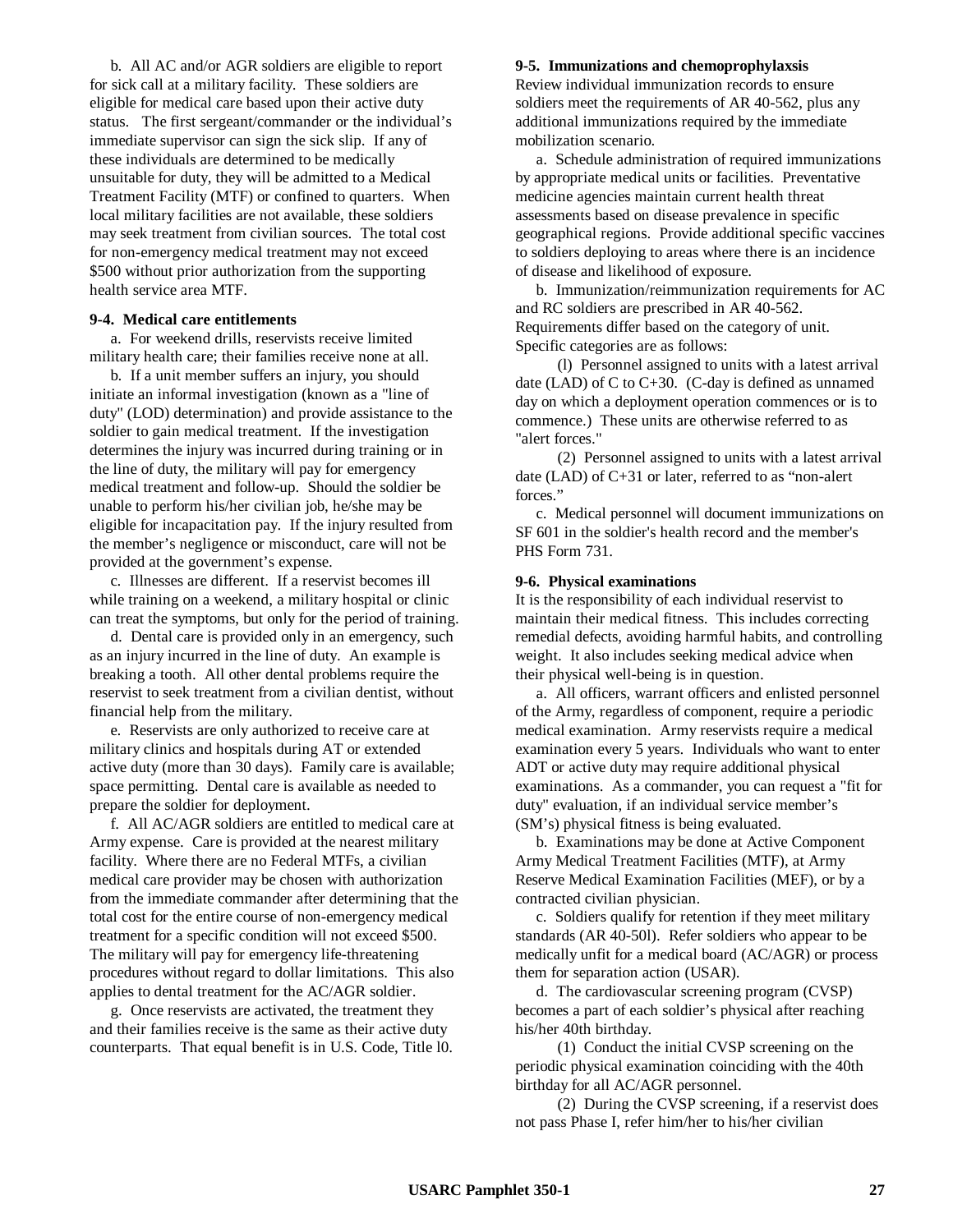physician for further diagnosis and treatment; schedule AC/AGR soldiers at an MTF for further diagnosis and clearance.

#### **9-7. Profiles**

The physical profile serial system is based primarily upon the function of body systems and their relation to military duties.

a. The parts affected and the function involved are:

- (1) P Physical capacity or stamina.
- (2) U Upper extremities.
- (3) L Lower extremities.
- (4) H Hearing and ears.
- (5) E Eyes.
- (6) S Psychiatric.

b. Four numerical designations are assigned for evaluating the individual's capacity:

(1) 1 - Possesses a high level of medical fitness.

(2) 2 - An individual possesses some medical condition or physical defect which may impose some limitations on classification and assignment.

(3) 3 - The individual has one or more medical conditions or physical defects that require certain assignment restrictions. The individual should receive assignments commensurate with his/her physical capability for military duty.

(4) 4 - The individual has one or more medical conditions or physical defects of such severity that performance of military duty must be drastically limited.

c. Profiles may be permanent or temporary.

(1) PERMANENT (P) - The medical condition or physical defect is not expected to change. Permanent 3 profiles and permanent 2 profiles requiring major assignment limitations require the signatures of a minimum of two profiling officers.

(2) TEMPORARY (T) - The condition is considered temporary; the correction or treatment of the condition is advisable; and correction usually will result in a higher physical capacity. The "T" modifier is normally granted for 90 days. Temporary profiles not requiring major assignment limitations require only the signature of one profiling officer.

d. Use DA Form 3349, Physical Profile, to record both permanent and temporary profiles.

e. When issuing a permanent profile to a reservist, you must complete the DA Form 3349. As the commander, you should assess the soldier's capability of performing their military duty. If the soldier requires a change in MOS or duty assignment to one that is no longer available within the unit, forward the soldier's records to the MACOM for consideration of a new assignment. Should this not be possible, initiate separation action.

f. An AGR soldier issued a permanent profile of "3" or higher in one or more of the PULHES factors is mandatorily referred for evaluation to an MOS/Medical Retention Board (MMRB). The MMRB determines if the soldier is fit to perform the duties of his/her primary

MOS, requires reclassification, should be placed in a probationary status for 6 months and then reevaluated, or should be referred to a Medical Evaluation Board (MEB)/Physical Evaluation Board (PEB).

g. The use of private physician sick slips as a temporary profile is authorized for our reservist personnel. These profiles are only valid for 90 days. The note should state the reason for the excuse, any limitations, and the expected duration. A military physician must confirm conditions expected to last beyond 90 days or requests to extend the excuses. This provides you the flexibility to use valid documentation of illness/injury occurring between drill assemblies that affects the soldier's duty performance. However, as the commander, you should refer soldiers with repetitive excuses for a fitness for duty evaluation.

# **9-8. Preventative medicine issues**

Preventative medicine measures (PMM) are simple, common sense actions that any soldier can perform and every leader must know. Soldiers perform individual preventive medicine measures. The chain-of-command plans for and enforces PMM. Field sanitation teams train soldiers in PMM and advise you on implementation of unit level PMM. As commanders, you should ensure the best and safest water, food, equipment, shelter, sanitation and sleep possible under the circumstances of the mission for all the unit's members.

a. Heat injuries.

(1) Work in high environmental temperatures can easily result in heat injuries that include heat cramps, heat exhaustion, and heat stroke. All require medical treatment; however, heat stroke is a very serious injury that can result in permanent injuries and fatalities in many of those who receive even proper medical treatment.

(2) Use your medical subject matter experts and field sanitation team to train individuals and their leaders in the different types of heat injuries, their prevention, recognition, and treatment.

(3) Obtain weather forecasts for the time and area of training, as it pertains to the projected missions. Remember to take sufficient water and enforce regular consumption to help prevent injury in a hot climate.

(4) Acclimate personnel by having them work through increasing activities and amounts in hot environmental temperatures.

(5) Have a medical plan in case individuals require treatment for possible heat injuries. Watch them all for worsening conditions, which can be life threatening should symptoms develop. When there is reason for concern, seek medical help early.

(6) Obtain and use wet bulb globe dry temperature (WBGT) to determine permissible physical activities for a given environment. Periodically monitor these values, as they change throughout the day.

(7) Recognize the risks posed by mission-oriented protection posture (MOPP) gear and other equipment that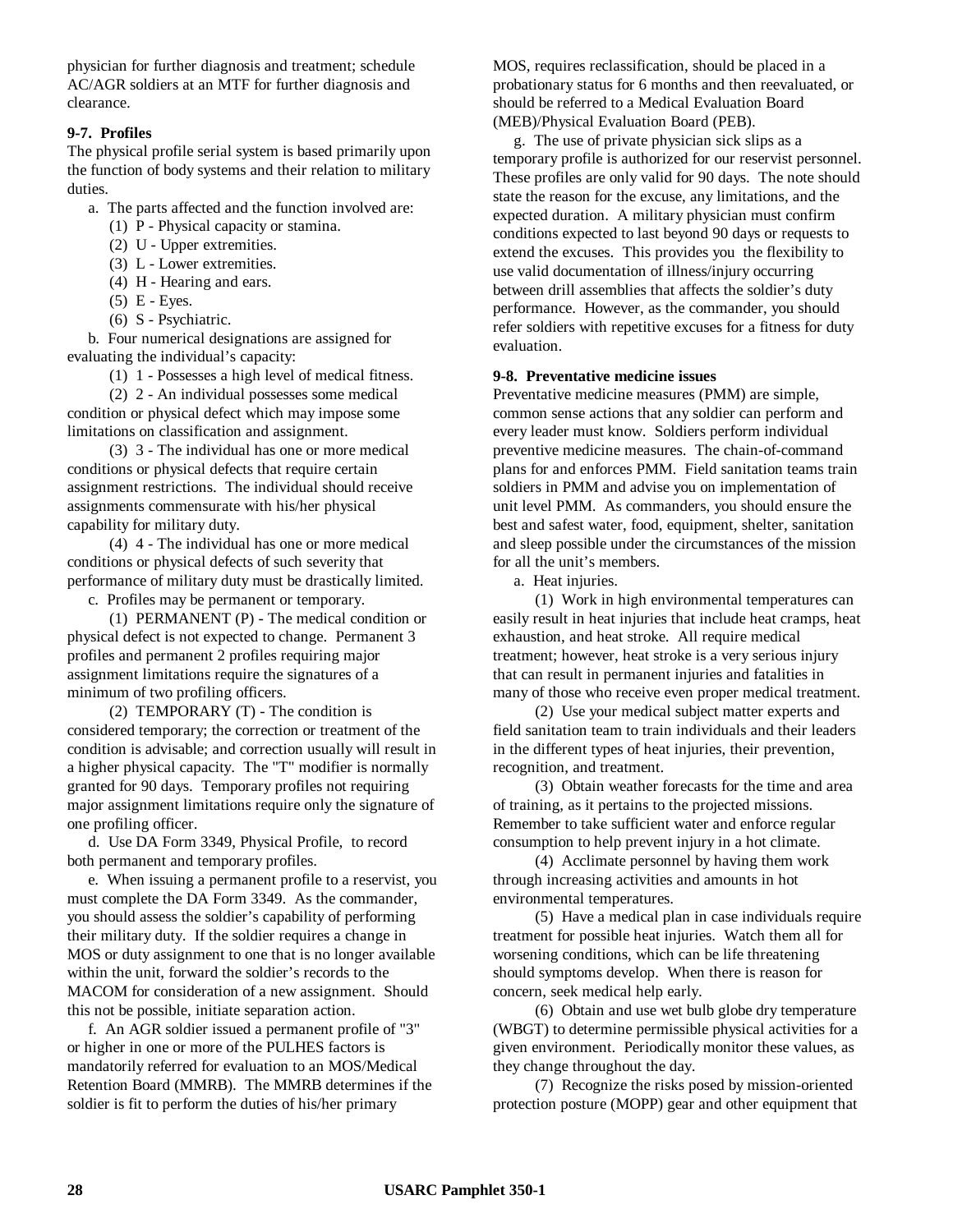reduces the ability of the body to cool itself through the evaporative cooling of sweat.

(8) Modify wear of the uniform to enhance loss of heat from the body and reduce its accumulation.

(9) Identify and modify training/activities for soldiers with a prior history of heat injury; those who are ill; those who have become fatigued and sore from vigorous physical training and long work hours; or those who are taking medications. An individual with a hangover is susceptible to heat injury due to dehydration and the associated insult of alcohol.

b. Cold injuries.

(1) Cold weather operations increase safety risks and pose a significant threat for causing a serious injury.

(2) Cold weather injuries can occur at relatively warm temperatures when the threat is not apparent. When immersed in water below a temperature of 68 degrees Fahrenheit, heat loss from the body begins to exceed the capacity to generate it and body temperature begins to fall. If immersed for a sufficient time period in cold water, hypothermia develops. It can become rapidly fatal if the temperature of the body drops sufficiently. Trenchfoot and immersion foot represent tissue damage associated with exposure of tissue to temperatures below 50 degrees for a sufficient time. Frostbite and freezing destroy tissue and result in a loss of body structures.

(3) Obtain weather forecasts for the time and area of training and correlate with the intended missions. Determine and use wind-chill factors. Give proper training and clothing to all soldiers involved.

(4) Rotate guards or other soldiers performing inactive duties.

(5) Enforce individual preventive medicine measures. Training in recognition of signs and symptoms of cold injuries such as chilblain, frostbite, hypothermia, immersion, and trenchfoot are essential. While some injuries are superficial and not serious enough to require evacuation, others can cause permanent injury or death.

(6) Regular water intake is essential in cold environmental conditions due to increased moisture losses through the lungs.

(7) Take specific measures to preserve body heat and maintain the effectiveness of protective clothing throughout the entire mission.

(8) Identify soldiers who might have particular susceptibility to cold injury, such as those having a tall and thin body build, circulatory problems, or previous injuries and illness.

(9) Refer to USARC Pamphlet 385-1 for detailed guidance on the prevention of cold weather injuries.

#### **9-9. Deployment preparedness**

a. Schedule soldiers for periodic physicals.

b. Soldiers over 40 must receive or have

documentation of additional cardiovascular screening. c. Ensure issue of Medical Warning Tags and that DA

Labels l62 are on health records.

d. Ensure immunizations are current. Individuals need to have health records posted and have an up-to-date PHS Form 73l.

e. Identify personnel who wear spectacles and/or hearing aids. Require each soldier to provide a copy of the latest civilian prescription for spectacles/hearing aid and file it in their medical record.

f. Identify personnel requiring lens inserts for protective masks. Personnel with biocular visual acuity of 20/70 or worse and riders of military vehicles with visual acuity of 20/40 or worse must have lens inserts.

g. Ensure personnel have a 60-day supply of medications required for medical conditions/diseases.

h. Recommend individuals with prosthetic devices bring appropriate maintenance items and/or substitution devices.

i. Ensure all soldiers have complete dental health records. A panographic film (PANOREX) must be within the dental record and a copy on file at the central storage facility. Have dental personnel evaluate any soldier wearing dental appliances/devices prior to deployment.

j. Ensure screening of unit members at least every 24 months for HIV. Transfer individuals who are confirmed HIV antibody positive to a non-deploying unit.

# **Chapter 10 Safety**

#### **10-1. General**

The Army's policy is to minimize accidental loss of personnel and other resources to provide more efficient use of resources and enhance combat readiness. Safety is a command responsibility in which every unit member takes part. You should develop a safety program that will reduce accidents without adversely affecting the assigned mission or training. Review the following points.

#### **10-2. Safety program**

Suggested steps to organize a good safety program:

a. Formulate a policy for accident prevention.

b. Integrate safety factors into all operations and training activities.

c. Appoint a unit safety officer to assist you.

d. Request engineering revision to eliminate unsafe design, hazardous layout, or inadequate maintenance of facilities and equipment.

e. Train personnel in safe habits, practices, and skills. Enforce all standards.

f. Inaugurate remedial training programs for persons involved in accidents.

g. Be responsive to unsafe acts and unsafe conditions during all unit activities. Correct them immediately.

h. Develop a pre-accident plan that ensures immediate reporting and investigation of accidents, IAW AR 385-40 and higher headquarters' guidance.

i. Appoint an officer to quickly investigate and determine the causes of accidents and to make line of duty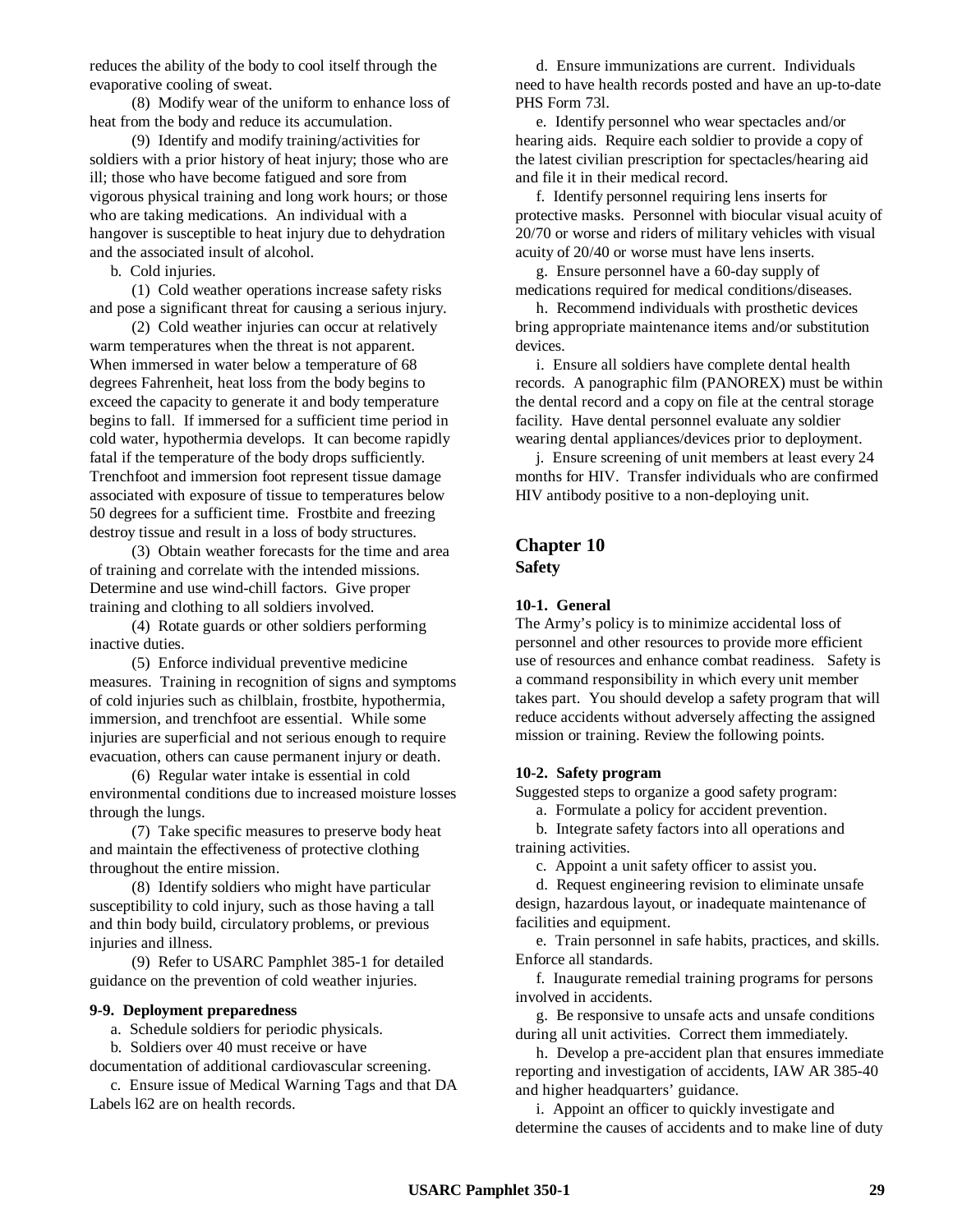determinations. Expeditiously report accidents to the next higher headquarters.

j. Investigate minor accidents even when they do not require an accident report. Correcting causes of minor accidents may help prevent more serious accidents. Look for trends; e.g., same driver or same kind of equipment failure.

k. Require unit officers and NCOs to implement accident prevention measures, safety inspections, and follow-up supervision on a regular basis. Spot check, follow-up, then spot check again.

l. Ensure equipment/vehicle operators are properly selected, trained, and licensed.

#### **10-3. Risk management program**

Develop a risk management program to identify risks in all activities; to assess the risk; to develop means to eliminate or control the risks; and to ensure risk decisions are made at the appropriate level of command. Risk management is the cornerstone of an effective safety program and allows the commander to make informed risk decisions. It also allows commanders to conduct high risk training while minimizing the risk of accidental injury or property damage.

# **Chapter 11 Military Support to Civil Authority**

#### **11-1. Immediate response**

a. Immediate response is that action taken by a military commander or by responsible officials of other DOD agencies to provide support to civil authorities to save lives, prevent human suffering or mitigate great property damage when imminently serious conditions exist and time does not permit prior approval from higher headquarters. The established procedures and guidance for commanders to provide military support to civil authorities (MSCA) under the immediate response authority within the 48 contiguous states, District of Columbia, Puerto Rico and the U.S. Virgin Islands are summarized below.

b. Immediate response may include DOD assistance to civil agencies in meeting the following types of needs as outlined in DODD 3025.1. As commanders, you need to be aware that this is not a blanket provision to provide assistance.

(1) Rescue, evacuation, and emergency medical treatment of casualties, maintenance or restoration of emergency medical capabilities, and safeguarding the public health.

(2) Emergency restoration of essential public services (including fire-fighting, water, communications, transportation, power, and fuel).

(3) Emergency clearance of debris, rubble, and explosive ordnance from public facilities and other areas to permit rescue or movement of people and restoration of essential services.

(4) Recovery, identification, registration, and disposal of the dead when serious health concerns exist.

(5) Monitoring and decontaminating radiological, chemical and biological effects, controlling contaminated areas, and reporting through national warning and hazard control systems.

(6) Roadway movement control and planning.

(7) Safeguarding, collecting, and distributing food, essential supplies and material on the basis of critical priorities.

(8) Damage assessment.

(9) Interim emergency communications.

(10) Facilitating the re-establishment of civil government functions.

c. Be cognizant of the funding and legal impacts in providing immediate response. The USARC can provide funding and/or legal advice without delay.

d. You should request that civil authorities reimburse DOD for support provided. However, do not delay or deny immediate response because of the inability or unwillingness of the requester to reimburse DOD. Accordingly, because FEMA is not obligated to reimburse DOD for support that it does not request or validate, the costs incurred in an immediate response may not be reimbursed.

e. There are numerous legal issues to consider in providing immediate response. Application of common sense and good judgment will usually resolve most situations and avoid legal difficulties. You should consult with your servicing staff judge advocate or other appropriate legal advisers, if available, prior to providing immediate response.

(1) Consider the personal liability of the commander for conduct that may damage property or injure persons. If the immediate response is beyond the scope of the commander's authority, then the commander may face personal liability for his/her actions.

(2) Immediate response will not include the performance of civil law enforcement functions. The Posse Comitatus Act, U.S.C. Section 1385, prohibits enforcement of civilian laws.

f. As USAR commanders, you may provide immediate response when in an Active Duty (AD) or active duty for training (ADT) status. If you receive a request for immediate response when your unit is not on AD or ADT status, you may place your unit on ADT status under the rescheduling of AR 140-1, paragraph 3-12. However, you may not provide disaster assistance beyond the immediate response conditions without approval from HQ, USARC.

#### **11-2. Presidential disaster declaration procedures**

a. Prior to a Presidential disaster declaration.

(1) Military operations always have priority over MSCA, unless otherwise directed by the Secretary of Defense. As a commander or official acting under the immediate response authority of DODD 3025.1, you must consider the impact that providing immediate response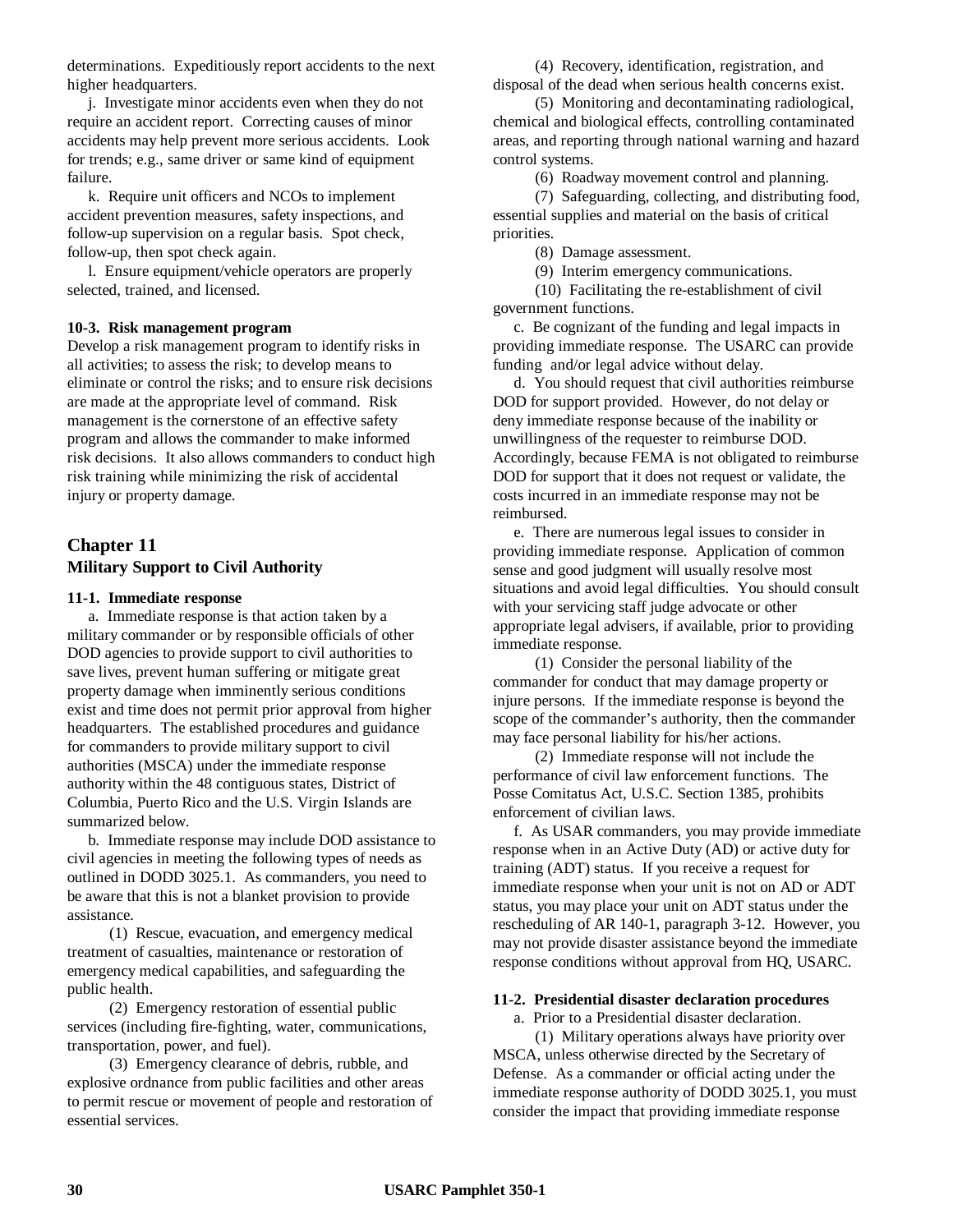would have on your military mission and the survival of your unit.

(2) Notify USARC, through your chain-of-command to the Regional Support Command (RSC) senior commander, by the most expeditious means, and seek USARC guidance for continuing assistance whenever DOD resources are committed under immediate response circumstances.

b. Following a Presidential disaster declaration.

(1) Whenever possible, route all requests from civil authorities for military support through FEMA for review and authorization before providing the requested support. Whenever military support is provided without direct authorization or tasking by FEMA, seek approval from FEMA as soon as possible. You should submit the authorization request through your chain-of-command to HQ, USARC for coordination and action.

(2) When requests from civilian authorities for immediate response occur after a Presidential disaster declaration, route a request for approval through your chain-of-command to FEMA (at the same time immediate response is being provided) for FEMA to provide a mission number and possible relief by other assets.

# **Chapter 12 Historical Programs**

#### **12-1. Unit history**

Proud soldiers form the backbone of any successful military organization. Skillfully used by the commander, unit history can be most valuable in instilling a strong sense of pride in the members of an Army Reserve unit. Because the use of incorrect history could damage the morale of a unit, determine the authenticity of existing histories through careful examination before acceptance. The Office of the Command Historian (OCH), USARC, is the best place to start your search for unit history.

a. Historical documents. Many units, especially smaller ones, have no written histories, but some historical information about them is usually available. Unit records, such as muster rolls, operations or after-action reports, morning reports, and other similar documents can be invaluable for tracing a unit's past.

b. Heraldic symbols. The history of a unit manifests itself in many ways other than in written form---tangibly in such symbols as flags, colors, and standards, streamers for campaigns and decorations, distinctive insignia, shoulder sleeve insignia, and organizational historical property. For Army Reserve organizations, the lineage and honors function is coordinated through the USARC Command Historian and performed by the Organizational History Branch, United States Army Center of Military History (CMH).

c. Lineage and honors. The basic document showing a unit's history is the official *Lineage and Honors Certificate*, which is prepared and issued by CMH to all flag, color, and separate guidon-bearing units that are

organized under a TOE. The original certificate is suitable for framing and prominent display within the unit's area.

d. Coats of arms. The United States Army Institute of Heraldry uses the historical data provided by the certificates in creating coats of arms displayed on unit colors and unit insignia worn on uniforms.

e. Written history. While Lineage and Honors Certificates are not intended to be full histories of units, they do form the framework around which more complete histories can be written. The CMH pamphlet, *Organizational History: Its Preparation and Use,* suggests content and format for unit histories and provides references and sources for information about Army organizations.

f. Ceremonies. The CMH furnishes other certificates that assist in fostering esprit de corps--those for unit days, special designations, and memorial awards.

g. History files. Units down to the separate company, troop, or battery are required to establish an Organizational History File for items such as unit histories, photographs, copies of lineage and honors certificates, correspondence about unit lineage and honors, and other material relating to the unit's history and traditions. Only retire this file when the unit is inactivated.

h. Unit history has many uses. It can help you, the commander, in inspiring members of the unit to excel in garrison or in the field. Heraldic symbols are tangible illustrations of a rich heritage. A sense of community pride may even stem from an Army Reserve unit having been raised or having served in an area. Veterans use unit history in reminiscing about their service with relatives and friends.

i. Your unit historical activities can be guided by information available in AR 840-10, Flags and Guidons; AR 870-5, Military History Responsibilities, Policies, and Procedures; and AR 870-15, Army Art Collection Program.

### **12-2. Historical artifacts**

Historical artifacts can create a strong sense of kinship with the unit's past. In fact, displays of unit historical artifacts may provide your soldiers continuity with military life in earlier times, as well as with the honored members and veterans of the unit. Some Army Reserve units display objects related to their military history in trophy rooms, while others display their memorabilia in organized "historical holding" rooms.

a. Collection. As commanders of Army Reserve units, you should locate and identify historically significant and lineage-related artifacts of particular significance to your organizations. Acquiring and/or assembling a historical collection obligates not only you, but all successors as well, to preserve and employ the collection in the interest of history, the Army, and the American people.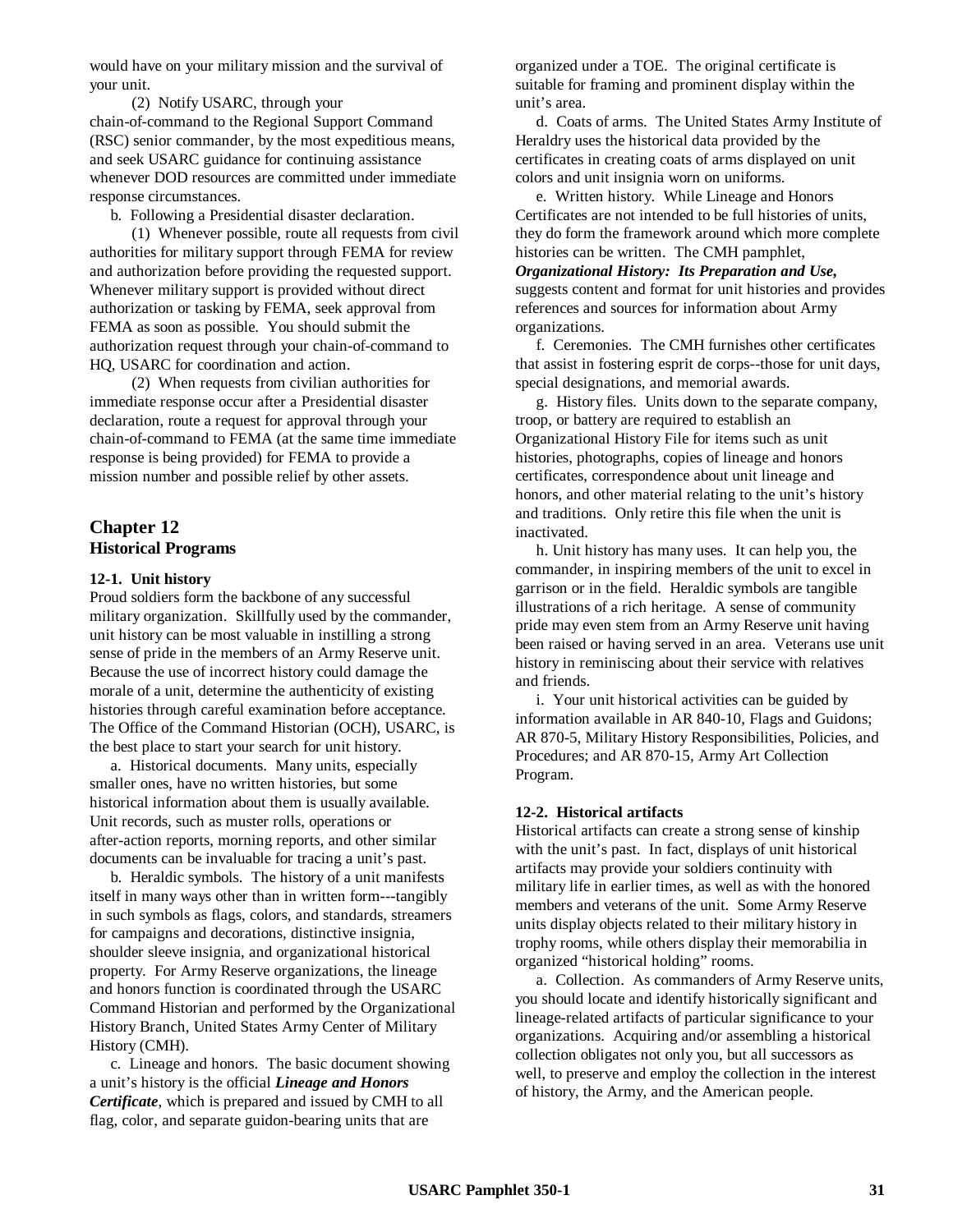b. Accessioning. The CMH must approve, in writing, acquisition of historical artifacts by uncertified Army museums and historical holdings. You may maintain historical collections under the custody of an Army historical holding recognized by the CMH. Establish accountability of historical artifacts within 24 hours of receipt. The USARC OCH may provide assistance in coordinating these matters.

c. Donations. Individuals, private associations and organizations, and municipal, state, and foreign governments may donate artifacts to Army museums. Complete DA Form 5572-R for such items, have the donor or authorized representative sign the form, and maintain it in the historical holding files.

d. Accountability. Catalog each artifact within 30 days on a DA Form 2609, which constitutes the primary record of all historical artifacts, and send a copy to CMH. If you have historical holdings, conduct a biennial inventory of your collections in the odd-numbered years, using these property catalog cards. Send a statement that the inventory has been completed, together with an explanation of any shortages or damages through the chain-of-command to HQDA (DAMH-HSM).

e. Transfers. You feel that your unit historical holding facility should not or cannot accept custody of a historical artifact, coordinate with the CMH for instructions. Contact the USARC OCH, for assistance with this type of action. Complete all transfers of this kind within 60 days.

f. The artifact has unlimited power in teaching military history. Although historical holding area restrictions prohibit treating any subject in great depth, a well-executed historical exhibit may stimulate the soldier to learn more about the unit and the subject encountered from available written history. On the other hand, some of the artifacts seen in an exhibit may not actually broaden the soldier's knowledge but will reinforce and clarify what is already known.

g. Additional guidance and procedures are available from the following sources:

(1) AR 870-20 Museums and Historical Artifacts (2) AR 735-5 Basic Policies and Procedures for Property Accounting

(3) AR 1-100 Gifts and Donations

# **Chapter 13 Special Interest Items**

#### **13-1. Physical fitness and weight control**

A basic element of readiness is the physical condition of unit members. Place command emphasis on and take a personal interest in physical fitness. Enforce the tenets of the Army Weight Control Program. Review and test all personnel to comply with established standards. Conduct the weight control program safely and correctly IAW AR 600-9. Take immediate action on those who fail to meet program goals. Set the pace and the example.

### **13-2. Total Army Performance Evaluation System (TAPES)**

The Civil Service Reform Act of 1978 outlines specific guidance for federal employee training and job performance evaluation. Use TAPES as you supervise the unit's civilian employees. The unit's civilian employee program will succeed only when critical job elements and performance standards follow the duties and responsibilities in employee job descriptions.

#### **13-3. Dedicated Procurement Program (DPP)**

The DPP is a program initiated by Congress that specifically dedicates funds or equipment to the USAR to improve equipment-on-hand readiness of units. The USARC DCSLOG serves as the executive agent and annually provides OCAR Logistics Division a listing of items to be procured. The Office of the Chief, Army Reserve releases funds to the Army Materiel Command and the Army Medical Materiel Agency who then execute contracts for major end items and components (if applicable). Once items are procured, the MSCs are notified of any pending fieldings of items that they will receive through this program. The MSC then informs unit commanders of items that they will receive through this program. AR 700-140, Reserve Components Dedicated Equipment Distribution Program, contains additional information and special accounting requirements.

#### **13-4. Force modernization**

a. Distribution, funding, documentation, fielding and training of Force Modernization in the USAR remains a management priority. Systems are fielded to the USAR as "Total Package Fielding" and contain the end item, support items, publications and essential training.

b. Force Modernization distribution plans are available to the MSC and reflect UIC level of detail for planned fieldings of equipment. Part of the fielding process includes preliminary briefings and meetings that take place in preparation for receipt of new equipment. Such activities should usually include unit commanders, as they are the focal point for ensuring soldiers are available for the new equipment training.

### **13-5. Order of Precedence of Awards & Decorations** See table 13-1 below.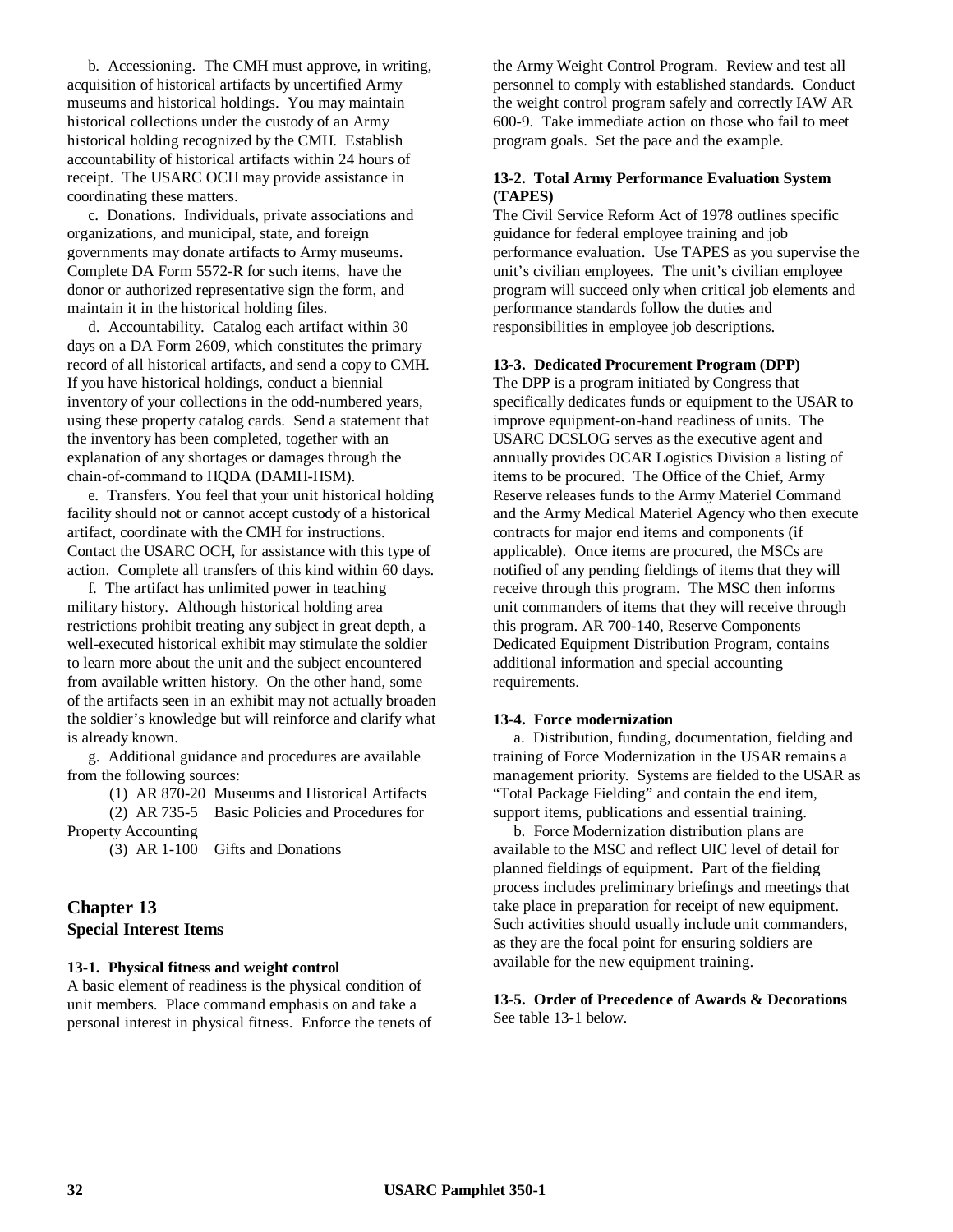| Table 13-1. Award and Decoration Precedence |                                              |  |
|---------------------------------------------|----------------------------------------------|--|
| <b>PRECEDENCE</b>                           | <b>AWARD</b>                                 |  |
| 1                                           | Medal of Honor                               |  |
| 2                                           | Distinguished Service Cross                  |  |
|                                             | Service Medal                                |  |
| 3                                           | Defense Distinguished Medal                  |  |
| 4                                           | Distinguished Service                        |  |
| 5                                           | Silver Star                                  |  |
| 6                                           | Defense Superior Service Medal               |  |
| 7                                           | Legion of Merit                              |  |
| 8                                           | Distinguished Flying Cross                   |  |
| 9                                           | Soldier's Medal                              |  |
| 10                                          | <b>Bronze Star Medal</b>                     |  |
| 11                                          | Purple Heart                                 |  |
| 12                                          | Defense Meritorious Service                  |  |
|                                             | Medal                                        |  |
| 13                                          | Meritorious Service Medal                    |  |
| 14                                          | Air Medal                                    |  |
| 15                                          | Joint Service Commendation                   |  |
|                                             | Medal                                        |  |
| 16                                          | Army Commendation Medal                      |  |
| 17                                          | Joint Service Achievement                    |  |
| 18                                          | Army Achievement Medal                       |  |
| 19                                          | POW/MIA Medal                                |  |
| 20                                          | Good Conduct Medal                           |  |
| 21                                          | <b>Army Reserve Components</b>               |  |
|                                             | Achievement                                  |  |
| 22                                          | Army of Occupation Medal                     |  |
| 23                                          | National Defense Service Medal               |  |
| 24                                          | Korean Service Medal                         |  |
| 25                                          | Antarctica Service Medal                     |  |
| 26                                          | Armed Forces Expeditionary<br>Medal          |  |
| 27                                          | Vietnam Service Medal                        |  |
| 28                                          | Southwest Asia Service Medal                 |  |
| 29                                          | Humanitarian Service Medal                   |  |
| 30                                          | Armed Forces Reserve Medal                   |  |
| 31                                          | <b>NCO Professional Development</b>          |  |
|                                             | Ribbon                                       |  |
| 32                                          | Army Service Ribbon                          |  |
| 33                                          | Overseas Service Ribbon                      |  |
| 34                                          | <b>Army Reserve Components</b>               |  |
|                                             | Overseas Training Ribbon                     |  |
| 35                                          | <b>United Nations Service Medal</b>          |  |
| 36                                          | <b>Inter-American Defense Board</b><br>Medal |  |
| 37                                          | <b>United Nations Medal</b>                  |  |
| 38                                          | Multinational Force and                      |  |
|                                             | <b>Observers Medal</b>                       |  |
| 39                                          | Republic of Vietnam Campaign<br>Medal        |  |
| 40                                          | Kuwait Liberation Medal                      |  |
|                                             |                                              |  |

#### **13-6. Seven "Sins Of Leadership"**

Stand in front of a mirror and try these on for size. These seven "sins of leadership" cancel out cooperation.

a. Trying to be liked rather than respected.

(1) Don't accept favors from subordinates or do special favors trying to be liked.

(2) Don't substitute popular decisions for the right ones.

(3) Don't be soft about discipline.

(4) Don't party or socialize with subordinates.

(5) Have a sense of humor.

too.

b. Failing to ask subordinates for their advice and help.

(1) Make them believe a problem is their problem,

(2) Encourage individual thinking.

(3) Make it easy for them to communicate their ideas to you.

(4) Follow through on their good ideas.

c. Failing to develop a sense of responsibility in subordinates.

(1) Allow freedom of expression.

(2) Give each person a chance to learn his/her superior's job.

(3) When you give responsibility, give authority too.

(4) Hold subordinates accountable for results.

d. Emphasizing rules rather than skill.

(1) Give a person a job to do— and then let him/her do it.

(2) Let soldiers improve their own job methods.

e. Failing to keep criticism constructive.

(1) When something goes wrong, do you tend to assume who's at fault?

(2) Do your best to get all the facts first.

(3) Do you control your temper?

(4) Do you praise before you criticize?

(5) Do you listen to both sides of a story?

(6) Do you allow a person to retain dignity?

(7) Do you suggest specific steps to prevent

recurrence of the mistake?

(8) Do you forgive and forget?

f. Not paying attention to soldier gripes and complaints.

- (1) Make it easy for them to come to you.
- (2) Get rid of red tape.

(3) Explain the grievance machinery.

(4) Help people voice their own complaints.

(5) Always grant a hearing.

(6) Practice patience.

(7) Ask a complainer what he/she wants you to do.

(8) Don't render a hasty or biased judgment.

(9) Get all the facts.

(10) Let the complainer know what your decision

is.

(11) Double-check your results; learn from mistakes.

(12) Be concerned.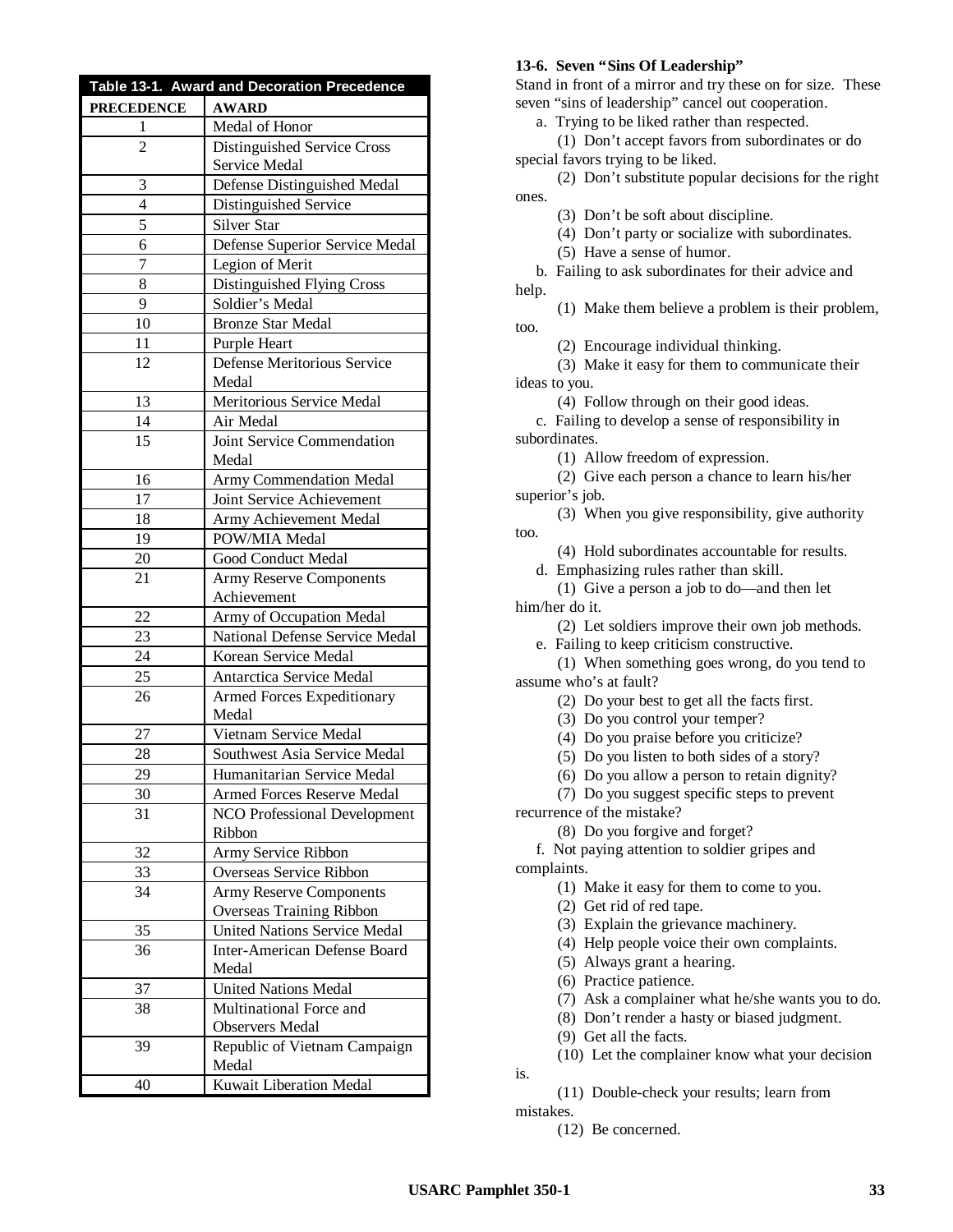g. Failure to keep soldiers informed.

(1) Let people know where they stand with you.

(2) Praise people properly.

(3) Let your close assistants in on your plans early.

(4) Let people know as early as possible of changes that will affect them.

(5) Let them know of changes that will NOT affect them about which they may worry.

### **13-7. Ten tips for commanders**

As commanders, you hold the key to good relations. Maintaining good relations is an important element of success. Its importance is evidenced by the number of books and articles that have been published about it. Their contents, however, can be summed up in ten short sentences:

a. Give clear directions— ahead of time.

b. Never criticize within hearing of third parties.

c. Commend a soldier for a job well done.

d. Speak politely to soldiers.

e. Listen to them attentively without interrupting.

f. Give top attention every day to any soldier

communications that require a reply.

g. Exchange ideas with subordinates; enlist their cooperation and suggestions toward developing better methods and procedures.

h. Within the limits of your responsibility, delegate as much as you can.

i. Give every worker a chance to train for promotion.

j. Make all soldiers feel they belong and are valued members of your team. Allow them to learn from their mistakes.

# **13-8. Handouts and lists**

The Army Reserve Readiness Training Center (ARRTC) staff may give you, or provide upon request, the following handouts and lists.

- a. Acronym and Abbreviation List.
- b. Information about the Classes of Supply.
- c. Supply Terminology.
- d. List of Commonly Used Forms.
- e. Summary of OPMS-USAR.

# **Appendix A References**

# *Section I Required Publications*

| (The Army Food Service Program). Cited in   |
|---------------------------------------------|
| para 6-5.                                   |
| (Military Pay and Allowances Procedures for |
| Reserve Components of the Army              |
| (JUMPS-RC-Army)). Cited in para 3-12.       |
| (Standards of Medical Fitness). Cited in    |
| para 3-5.                                   |
| (Incentive Programs). Cited in para 3-12.   |
| (Mission, Organization and Training). Cited |
| in paras 3-8, 3-12, 11-1.                   |
|                                             |

| AR 140-185                                                                                                                 | (Army Reserve Training and Retirement<br>Point Credits and Unit Strength Accounting<br>Records). Cited in paras 3-8.                                                                                                                                                                                                                                                        |
|----------------------------------------------------------------------------------------------------------------------------|-----------------------------------------------------------------------------------------------------------------------------------------------------------------------------------------------------------------------------------------------------------------------------------------------------------------------------------------------------------------------------|
| AR 190-11                                                                                                                  | (Physical Security of Weapons, Ammunition                                                                                                                                                                                                                                                                                                                                   |
| AR 190-14                                                                                                                  | and Explosives). Cited in para 4-2.<br>(Carrying of Firearms and Use of Force for<br>Law Enforcement and) Security Duties).<br>Cited in para 4-2.                                                                                                                                                                                                                           |
| AR 220-1                                                                                                                   | (Unit Status Reporting). Cited in paras 7-1,<br>$7-2, 7-4.$                                                                                                                                                                                                                                                                                                                 |
| AR 360-81                                                                                                                  | (Command Information Program). Cited in<br>para 3-19.                                                                                                                                                                                                                                                                                                                       |
| AR 385-40                                                                                                                  | (Accident Reporting and Records). Cited in<br>para 10-2.                                                                                                                                                                                                                                                                                                                    |
| AR 600-8-1                                                                                                                 | (Army Casualty and Memorial Affairs and<br>Line of Duty Investigations) Cited in para<br>$8-2.$                                                                                                                                                                                                                                                                             |
| AR 600-9                                                                                                                   | (The Army Weight Control Program). Cited<br>in para 13-1.                                                                                                                                                                                                                                                                                                                   |
| AR 600-38                                                                                                                  | (The Mealcard Management System). Cited<br>in para 6-5.                                                                                                                                                                                                                                                                                                                     |
| AR 623-105                                                                                                                 | (Officer Evaluation Reporting System).<br>Cited in para $8-2c(18)$ .                                                                                                                                                                                                                                                                                                        |
| AR 623-205                                                                                                                 | (Enlisted Evaluation Reporting System).<br>Cited in para $8-2c(18)$ .                                                                                                                                                                                                                                                                                                       |
| AR 710-2                                                                                                                   | (Supply Policy Below Wholesale Level).<br>Cited in para 6-2.                                                                                                                                                                                                                                                                                                                |
| DA Pam<br>25-30<br>DA Pam<br>$710 - 2 - 1$                                                                                 | (Consolidated Index Army Pubs and Forms).<br>Cited in para 3-11.<br>(Using Unit Supply System (Manual<br>Procedures)). Cited in para 6-2.                                                                                                                                                                                                                                   |
| <b>FORSCOM</b><br>Reg 140-4<br><b>FORSCOM</b><br>Reg 350-3<br>FORSCOM<br>Reg<br>500-3 -XX<br><b>FORSCOM</b><br>Reg 500-3-3 | (USAR Retention Program). Cited in para<br>$3-2.$<br>(Specialized Training in FORSCOM Active<br>Army and Reserve Component Units). Cited<br>in para $8-2c(21)$ .<br>(FORSCOM Mobilization and Planning<br>Execution System (FORMDEPS) (Vol.<br>1-10)). Cited in paras 3-5, 3-11, 8-1, 8-2.<br>(Reserve Component Unit Commander's<br>Handbook (RCUCH)). Cited in paras 8-1, |
| <b>FORSCOM</b><br>Pam 25-30                                                                                                | $8-2.$<br>(Index of FORSCOM Publications and<br>Blank Forms). Cited in para 3-11.                                                                                                                                                                                                                                                                                           |
| <b>USARC</b> Pam<br>$25 - 30$<br><b>USARC</b> Pam<br>$37-1$                                                                | (Index of USARC Publications and Blank<br>Forms). Cited in para 3-11.<br>(Joint Uniform Military Pay System -<br>Reserve Components/Joint Service Software<br>(JUMPS-RC/JSS)). Cited in para 3-12.                                                                                                                                                                          |
| FM 10-23-1<br>FM 25-101                                                                                                    | (Commander's Guide to Food Service<br>Operations). Cited in para 6-5.<br>(Battle Focus Training). Cited in para 5-8.                                                                                                                                                                                                                                                        |
|                                                                                                                            |                                                                                                                                                                                                                                                                                                                                                                             |
| TC 25-30                                                                                                                   | (A Leader's Guide to Company Training<br>Meetings (Apr 94)). Cited in para 5-8.                                                                                                                                                                                                                                                                                             |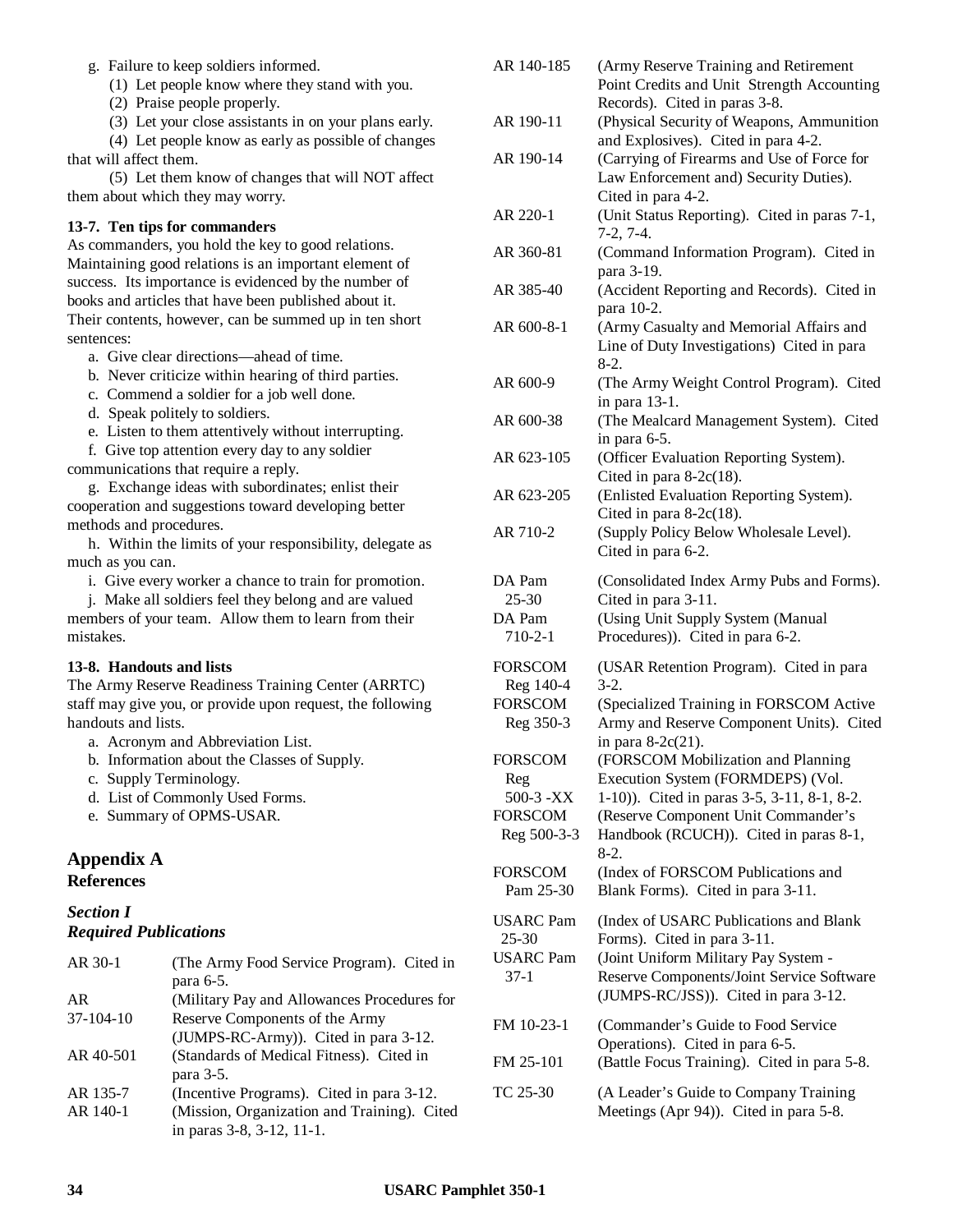| <b>Section II</b>           |                                       | AR 140-10       | (Assignments, Attachments, Details,                               |
|-----------------------------|---------------------------------------|-----------------|-------------------------------------------------------------------|
| <b>Related Publications</b> |                                       |                 | and Transfers)                                                    |
|                             |                                       | AR 140-111      | (Army Reserve Enlistment and                                      |
| AR 1-100                    | (Gifts and Donations)                 |                 | Reenlistment)                                                     |
| AR 1-201                    | (Army Inspection Policy)              | AR 140-158      | (Enlisted Personnel Classification,                               |
| AR 5-9                      | (Intraservice Support, Installation   |                 | Promotion and Reduction)                                          |
|                             | Area Coordination)                    | AR 140-192      | (Organization, Training, Assignment                               |
| AR 11-1                     | (Command Logistics Review             |                 | and Retention Criteria for Military                               |
| w/FORSCOM                   | Program)                              |                 | Intelligence, Electronic Warfare, and                             |
| Suppl 1                     |                                       |                 | Signal Security Units)                                            |
| AR 11-7                     | (Internal Review and Audit            | AR 140-315      | (Employment and Utilization of                                    |
|                             | Compliance)                           |                 | <b>USAR Technicians</b> )                                         |
| AR 11-22                    | (Mutual Support and Equipment         | AR 165-1        | (Duties of Chaplains and                                          |
|                             | <b>Sharing Programs)</b>              |                 | Commanders Responsibilities)                                      |
| AR 11-30                    | (Army CAPSTONE Program)               | AR 190-13       | (The Army Physical Security                                       |
| AR 20-1                     | (Inspector General Activities and     |                 | Program)                                                          |
| w/FORSCOM                   | Procedures)                           | AR 190-40       | (Serious Incident Report)                                         |
| Suppl 1                     |                                       | w/USARC Suppl 1 |                                                                   |
| AR 25-1                     | (The Army Information Resources       | AR 190-51       | (Security of Unclassified Army                                    |
| w/FORSCOM                   | Management Program)                   |                 | Property (Sensitive and Nonsensitive))                            |
| Suppl 1                     |                                       | AR 215-1        | (The Administration of Army Morale,                               |
| AR 25-11                    | (Record Communications and the        |                 | Welfare, and Recreation Activities and                            |
|                             | Privacy Communications System)        |                 | Nonappropriated Fund                                              |
| AR 25-30                    | (The Army Integrated Publishing and   |                 | Instrumentalities)                                                |
|                             | Printing Program)                     | AR 215-5        | (Nonappropriated Funds Accounting                                 |
| AR 25-50                    | (Preparing Correspondence)            |                 | Policy and Reporting Procedures)                                  |
| AR 25-400-2                 | (Modern Army Records Keeping          | AR 335-15       | (Management Information Control                                   |
|                             | System)                               |                 | System)                                                           |
| AR 30-18                    | (Army Troop Issue Subsistence         | AR 340-3        | (Official Mail Cost Control Program)                              |
|                             | <b>Activity Operating Procedures)</b> | AR 350-1        | (Army Training)                                                   |
| AR 36-2                     | (Audit Reports and Follow-up)         | AR 350-3        | (Tactical Intelligence Readiness                                  |
| AR 36-5                     | (Auditing Services in the Department  |                 | Training)                                                         |
|                             | of the Army)                          | AR 350-17       | (Noncommissioned Officer                                          |
| AR 37-104-3                 | (Military Pay and Allowances          |                 | Development Program)                                              |
|                             | Procedures Joint Uniform Military Pay | AR 350-35       | (Army Modernization Training)                                     |
|                             | System (JUMPS Army))                  | AR 350-41       | (Training in Units)                                               |
| AR 40-5                     | (Preventive Medicine)                 | AR 385-10       | (Army Safety Program)                                             |
| AR 40-25                    | (Nutritional Allowances)              | AR 385-15       | (Water Safety)                                                    |
| AR 58-1                     | (Management, Acquisition, and         | AR 385-30       | (Safety Color Code Markings and                                   |
|                             | Administrative Use of Motor           |                 | Signs)                                                            |
|                             | Vehicles)                             | AR 385-55       | (Prevention of Motor Vehicle                                      |
| AR 135-2                    | (Full-Time Support Program)           |                 | Accidents)                                                        |
| AR 135-18                   | (The Active Guard/Reserve (AGR)       | AR 523-13       | (The Army Terrorism Counteraction                                 |
|                             | Program)                              |                 | Program)                                                          |
| AR 135-91                   | (Service Obligations, Methods of      | AR 600-8-3      | (Unit Postal Operations)                                          |
|                             | Fulfillment, Participation            | AR 600-8-22     | (Military Awards)                                                 |
|                             | Requirements, and Enforcement         | AR 600-8-101    | (Personnel Processing (In-and                                     |
|                             | Procedures)                           |                 | Out-and Mobilization Processing))                                 |
| AR 135-133                  | (Ready Reserve Screening              | AR 600-8-104    | (Military Personnel Information                                   |
|                             | Qualification Records System and      |                 | Management/Records)                                               |
|                             | <b>Change of Address Reports)</b>     | AR 600-8-105    | (Military Orders)                                                 |
| AR 135-155                  | (Promotion of Commissioned Officers   | AR 600-20       | (Army Command Policy-Chapter 6:                                   |
|                             | and Warrant Officers other than       |                 | Equal Opportunity in the Army)                                    |
|                             | General Officers)                     | AR 608-2        | (Servicemen's Group Life Insurance                                |
| AR 135-178                  | (Separation of Enlisted Personnel)    |                 | (SGLI), Veteran's Group Life                                      |
| AR 135-180                  | (Qualifying Service for Retired Pay   |                 | Insurance (VGLI), US Govt Life<br>Insurance (USGLI), and National |
|                             | Non-Regular Service)                  |                 | Service Life Insurance (NSLI))                                    |
| AR 135-205                  | (Enlisted Personnel Management)       |                 |                                                                   |
|                             |                                       |                 |                                                                   |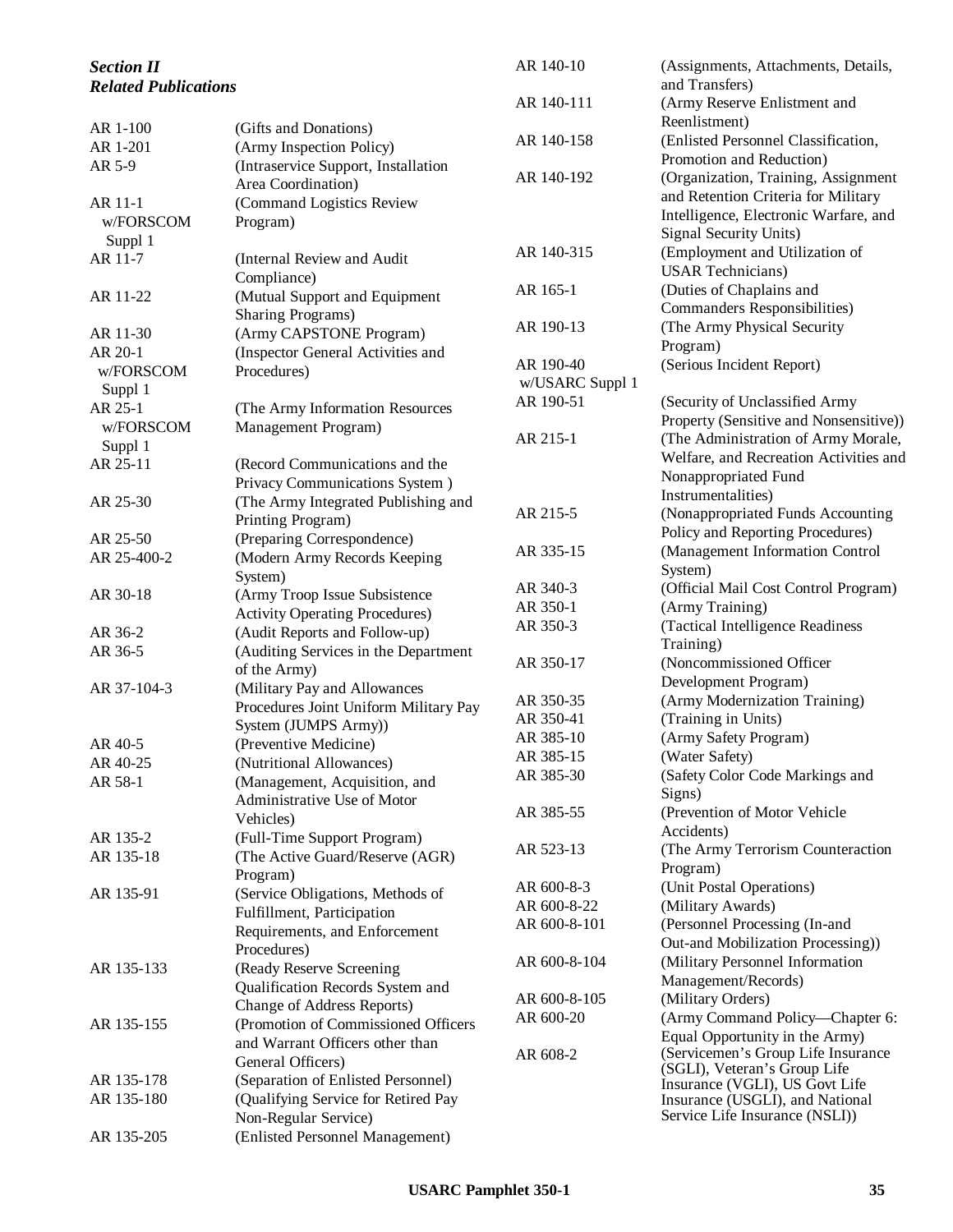| AR 601-210     | (Regular Army and Army Reserve<br>Enlistment Program)            | DA Pam              |
|----------------|------------------------------------------------------------------|---------------------|
| AR 611-101     | (Commissioned Officer Specialty<br><b>Classification System)</b> | DA Pam<br>DA Pam    |
| AR 611-112     | (Manual of Warrant Officer MOSs)                                 |                     |
| AR 611-201     | (Enlisted Career Management Fields<br>and MOSs)                  | DA Pam              |
| AR 612-11      | (Army Sponsorship Program)                                       | DA Pam <sup>7</sup> |
| AR 670-1       | (Wear and Appearance of Army                                     |                     |
|                | Uniforms and Insignia)                                           | DA Pam <sup>2</sup> |
| AR 680-30      | (Army Reserve Retirement Point<br>Credit System)                 |                     |
| AR 690-400     | (Total Army Performance Evaluation                               | DA Pam <sup>2</sup> |
|                | System)                                                          | <b>FORSCO</b>       |
| AR 700-4       | (Logistics Assistance Program)                                   | $71-1$ (w           |
| AR 700-84      | (Issue and Sale Of Personal Clothing)                            | <b>CONUS</b>        |
|                |                                                                  | suppls)             |
| AR 700-138     | (Army Logistics Readiness and                                    | <b>FORSCO</b>       |
|                | Sustainability)                                                  | $135 - 3$           |
| AR 700-142     | (Materiel Release, Fielding, and                                 |                     |
|                | Transfer)                                                        | <b>FORSCO</b>       |
| AR 710-3       | (Asset and Transaction Reporting<br>System)                      | $140-3$             |
| AR 725-50      | (Requisitioning, Receipt, and Issue                              | <b>FORSCO</b>       |
|                | System)                                                          | 140-12              |
| AR 735-5       | (Policies and Procedures for Property                            | <b>FORSCO</b>       |
|                | Accountability)                                                  | $220-3$             |
| AR 750-1       | (Army Maintenance Policies)                                      | <b>FORSCO</b>       |
| AR 840-10      | (Flags and Guidons)                                              | Reg 350             |
| AR 870-5       | (Military History: Responsibilities,                             | <b>FORSCO</b>       |
|                |                                                                  | 350-4               |
|                | Policies, and Procedures)                                        | <b>FORSCO</b>       |
| AR 870-15      | (Army Art Collection Program)                                    | 350-21              |
| AR 870-20      | (Museums and Historical Artifacts)                               |                     |
| DODD 3025.1    | (Use of Military Resources During                                | <b>FORSCO</b>       |
|                | Peacetime Civil Emergencies within                               | $385 - 1$           |
|                | the United States, its Territories and                           | <b>FORSCO</b>       |
|                | Possessions)                                                     | 601-67              |
|                |                                                                  |                     |
| DA Pam 5-25    | (Army Modernization Information                                  | <b>FORSCO</b>       |
|                | Memorandum)                                                      | $135 - 3$           |
| DA Pam 25-33   | (STARPUBS)                                                       | <b>USARCF</b>       |
| DA Pam 135-2   | (Briefing on Reemployment Rights of                              |                     |
|                | Members of the Army National Guard                               |                     |
|                | and the US Army Reserve)                                         | <b>USARCF</b>       |
| DA Pam 140-8   | (Information Pamphlet for Career                                 | <b>USARC F</b>      |
|                | Development of Enlisted Members of                               | <b>USARC F</b>      |
|                | the USAR)                                                        |                     |
| DA Pam 190-51  | (Risk Analysis for Army Property)                                | <b>USARCF</b>       |
| DA Pam 360-829 | (Total Army Readiness)                                           |                     |
| DA Pam 385-1   | (Unit Safety Management)                                         | FM 10-14            |
| DA Pam 570-560 | (Staffing Guide for USAR                                         |                     |
|                | Technicians)                                                     | FM 10-25            |
| DA Pam 600-2   | (The Armed Forces Officer)                                       |                     |
| DA Pam 600-3   | (Commissioned Officer Professional                               | FM 19-30            |
|                | Development and Utilization)                                     | FM 21-10            |
| DA Pam 600-8   | (Military Personnel Management and                               |                     |
|                | Administrative Procedure)                                        |                     |
|                |                                                                  |                     |

| DA Pam 600-11                                                          | (Warrant Officer Professional<br>Development)                                                         |
|------------------------------------------------------------------------|-------------------------------------------------------------------------------------------------------|
| DA Pam 600-67                                                          | (Effective Writing for Army Leaders)                                                                  |
| DA Pam 672-5                                                           | (A Supervisor's Guide to the Incentive                                                                |
|                                                                        | Award's Program)                                                                                      |
| DA Pam 690-400                                                         | (Total Army Performance Evaluation<br>System (TAPES))                                                 |
| DA Pam 700-142                                                         | (Instructions for Materiel Release,<br>Fielding, and Transfer)                                        |
| DA Pam 738-750                                                         | (The Army Maintenance Management<br>System)                                                           |
| DA Pam 750-1                                                           | (Maintenance Guide for Leaders)                                                                       |
| <b>FORSCOM Reg</b><br>71-1 (with<br><b>CONUSA &amp; MSC</b><br>suppls) | (Force Modernization)                                                                                 |
| <b>FORSCOM Reg</b>                                                     | (United States Army Reserve Forces                                                                    |
| 135-3                                                                  | (USARF) Schools)                                                                                      |
| <b>FORSCOM Reg</b>                                                     | (USAR Training Divisions, USAR                                                                        |
| 140-3                                                                  | Training Brigades, and USAR                                                                           |
|                                                                        | <b>Reception Stations Training Policies)</b>                                                          |
| <b>FORSCOM Reg</b>                                                     | (USAR REQUEST)                                                                                        |
| 140-12                                                                 |                                                                                                       |
|                                                                        |                                                                                                       |
| <b>FORSCOM Reg</b>                                                     | (Training Assessment Model)                                                                           |
| 220-3                                                                  |                                                                                                       |
| FORSCOM/ARNG                                                           | (Training in America's Army)                                                                          |
| Reg 350-2                                                              |                                                                                                       |
| <b>FORSCOM Reg</b>                                                     | (AC/RC Training Association                                                                           |
| 350-4                                                                  | Program)                                                                                              |
| <b>FORSCOM Reg</b>                                                     | (Visits to FORSCOM Active                                                                             |
| 350-21                                                                 | <b>Component and Reserve Component</b>                                                                |
| <b>FORSCOM Reg</b>                                                     | Installations, Centers, and Units)<br>(FORSCOM Safety Program)                                        |
| $385 - 1$                                                              |                                                                                                       |
| <b>FORSCOM Reg</b><br>601-67                                           | (USAR/USAREC Referral Program)                                                                        |
| FORSCOM Pam                                                            | (Evaluation Guide)                                                                                    |
| $135 - 3$                                                              |                                                                                                       |
| <b>USARC</b> Reg 25-1                                                  | (Information Resources Management<br>Program)                                                         |
| <b>USARC</b> Reg 140-3                                                 | (Processing Incapacitation Claims)                                                                    |
| USARC Pam 20-1<br><b>USARC Pam 55-1</b>                                | (Readiness Workbook)<br>(Unit Movement Officer's Handbook)                                            |
|                                                                        |                                                                                                       |
| USARC Pam 385-1                                                        | (Prevention of Cold Weather Injuries)                                                                 |
| FM 10-14-1                                                             | (Commander's Handbook for Property                                                                    |
| FM 10-25                                                               | Accountability at Unit Level)<br>(Preparation and Serving of Food in<br>the Garrison Dining Facility) |
| FM 19-30                                                               | (Physical Security)                                                                                   |
| FM 21-10                                                               | (Field Hygiene and Sanitation)                                                                        |
|                                                                        |                                                                                                       |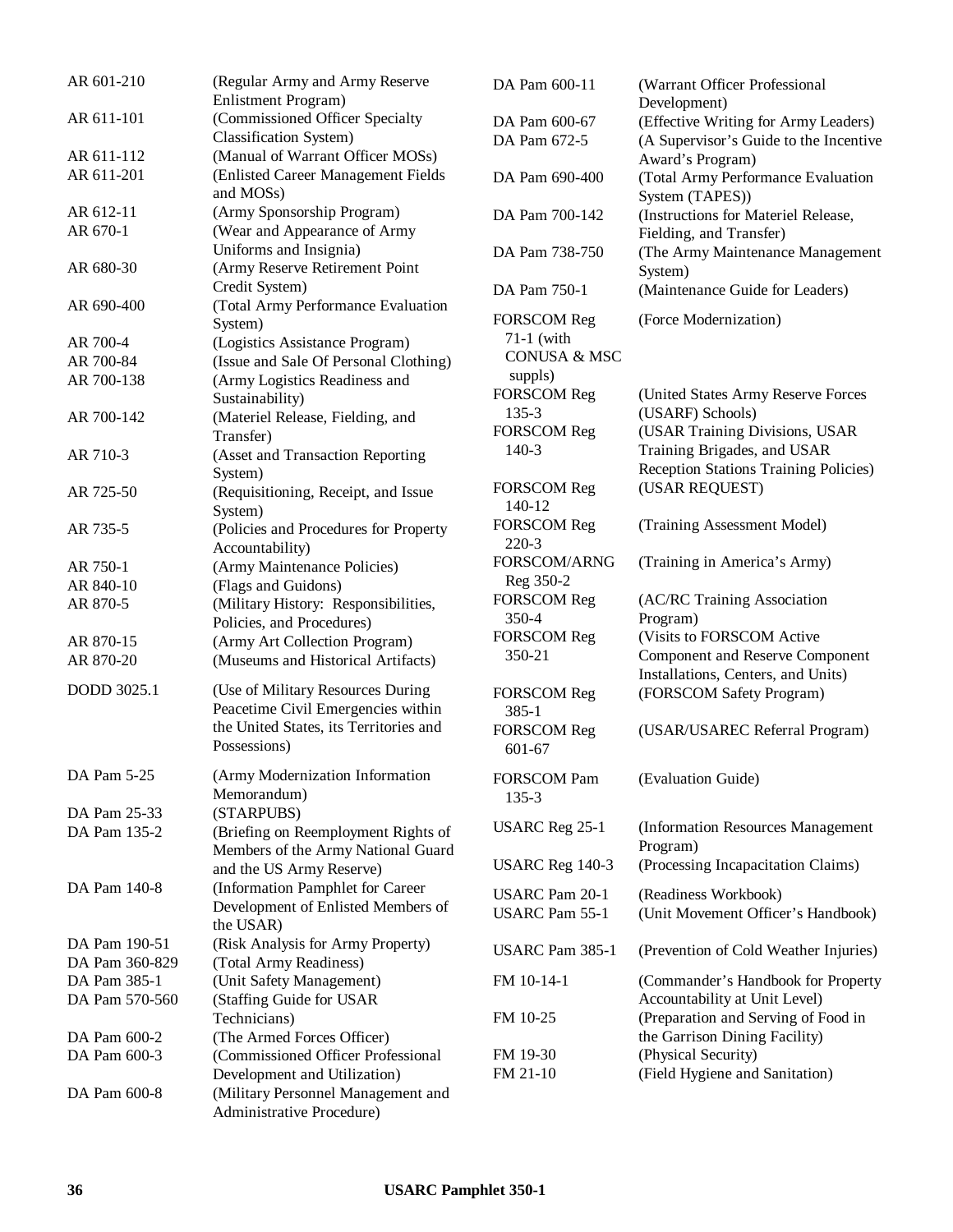| (Physical Fitness Training)<br>(Military Leadership)<br>(Leadership Counseling)<br>(Soldier Team Development)<br>(Training the Force)<br>(Organization Maintenance<br>Operations)<br>(Unit Maintenance Operations)<br>(Operations (How to Fight))<br>(Staff Organizations and Operations) |
|-------------------------------------------------------------------------------------------------------------------------------------------------------------------------------------------------------------------------------------------------------------------------------------------|
| (DOD Postal Manual Vol. 2)                                                                                                                                                                                                                                                                |
| (Mail Cost)                                                                                                                                                                                                                                                                               |
| (Joint Federal Travel Regulations -<br><b>Uniformed Service Members)</b>                                                                                                                                                                                                                  |
| (Soldier's Manual of Common Tasks,<br>Skill Level 1)                                                                                                                                                                                                                                      |
| (Soldier's Manual of Common Tasks,<br>Skill Level 2, 3, and 4)                                                                                                                                                                                                                            |
| (The Army Noncommissioned<br>Officer's Guide)                                                                                                                                                                                                                                             |
| (Leader Guide to AAR (Oct 93))                                                                                                                                                                                                                                                            |
| (Army Medical Department<br>Expendable/Durable Items)<br>(Clothing and Individual Equipment                                                                                                                                                                                               |
| (Active Component, Reserve<br>Components, and DA Civilian<br>Employees))<br>(Field and Garrison Furnishings and<br>Equipment)<br>(Expendable Items)                                                                                                                                       |
| (Fourteen Day US Army Reserve                                                                                                                                                                                                                                                             |
| Component Menu)<br>(DA Supply Bulletin)                                                                                                                                                                                                                                                   |
| (Armed Forces Recipe Service)                                                                                                                                                                                                                                                             |
| (Dining Facility Equipment:<br><b>Operation and Operator Maintenance)</b>                                                                                                                                                                                                                 |
| (Functional User's Manual for<br>Standard Army Intermediate Level                                                                                                                                                                                                                         |
| Supply Systems (SAILS))<br>(Occupational And Environmental<br>Health, Hearing Conservation)                                                                                                                                                                                               |
| (Occupational and Environmental<br>Health Food Service Sanitation)                                                                                                                                                                                                                        |
|                                                                                                                                                                                                                                                                                           |

# **Glossary**

|                 | AAR  after action report                     |
|-----------------|----------------------------------------------|
|                 | AC Active Component                          |
| AD  active duty |                                              |
|                 | ADARS  Automated Drill Attendance Reporting  |
|                 | Software                                     |
|                 | ADP  automated data processing               |
|                 | ADT  active duty for training                |
|                 | AFFS Army Field Feeding System               |
|                 | AGR  Active Guard/Reserve                    |
|                 | ANCOC Advanced Noncommissioned Officer       |
|                 | Course                                       |
|                 | AR Army Regulation                           |
|                 | ARG Aviation Readiness Group                 |
|                 | ARMS  Army Resource Management Survey        |
|                 | ARNG  Army National Guard                    |
|                 | ART  Army Reserve Technician                 |
|                 |                                              |
|                 | ARTEP Army Training and Evaluation Program   |
|                 | AT annual training                           |
|                 | ATRRS  Army Training Requirements and        |
|                 | <b>Resources System</b>                      |
|                 | BAQ  basic allowance for quarters            |
|                 | BAT  Branch Assistance Team                  |
|                 | BBS  Bulletin Board System                   |
|                 | BNCOC  Basic Noncommissioned Officer Course  |
|                 | CLRP Command Logistics Review Program        |
|                 | CLRP-SPT Command Logistics Review            |
|                 | Program-Special Projects Team                |
|                 | CLRT  Command Logistics Review Team          |
|                 | CLRT-X  Command Logistics Review             |
|                 | Team-Expanded                                |
|                 | CMH  Center of Military History              |
|                 | <b>CONUS</b> Continental United States       |
|                 |                                              |
|                 | CONUSA  Continental U.S. Army                |
|                 | CRICommand Readiness Inspection              |
|                 | CSS  combat service support                  |
|                 | CTA  common table of allowances              |
|                 | CVSP  Cardiovascular Screening Program       |
|                 | DA  Department of Army                       |
|                 | DCSCOMPT  Deputy Chief of Staff, Comptroller |
|                 | DCSIMDeputy Chief of Staff, Information      |
|                 | Management                                   |
|                 | DCSLOG Deputy Chief of Staff, Logistics      |
|                 | DCSPER Deputy Chief of Staff, Personnel      |
|                 | DCSRMDeputy Chief of Staff, Resource         |
|                 | Management                                   |
|                 | DEPMEDS  Deployable Medical Systems          |
|                 | DJMS-RC  Defense Joint Military Pay          |
|                 | <b>System-Reserve Component</b>              |
|                 |                                              |
|                 | DOD Department of Defense                    |
|                 | EMS  Emergency Medical System                |
|                 | EOH  equipment on hand                       |
|                 | ES  equipment serviceability                 |